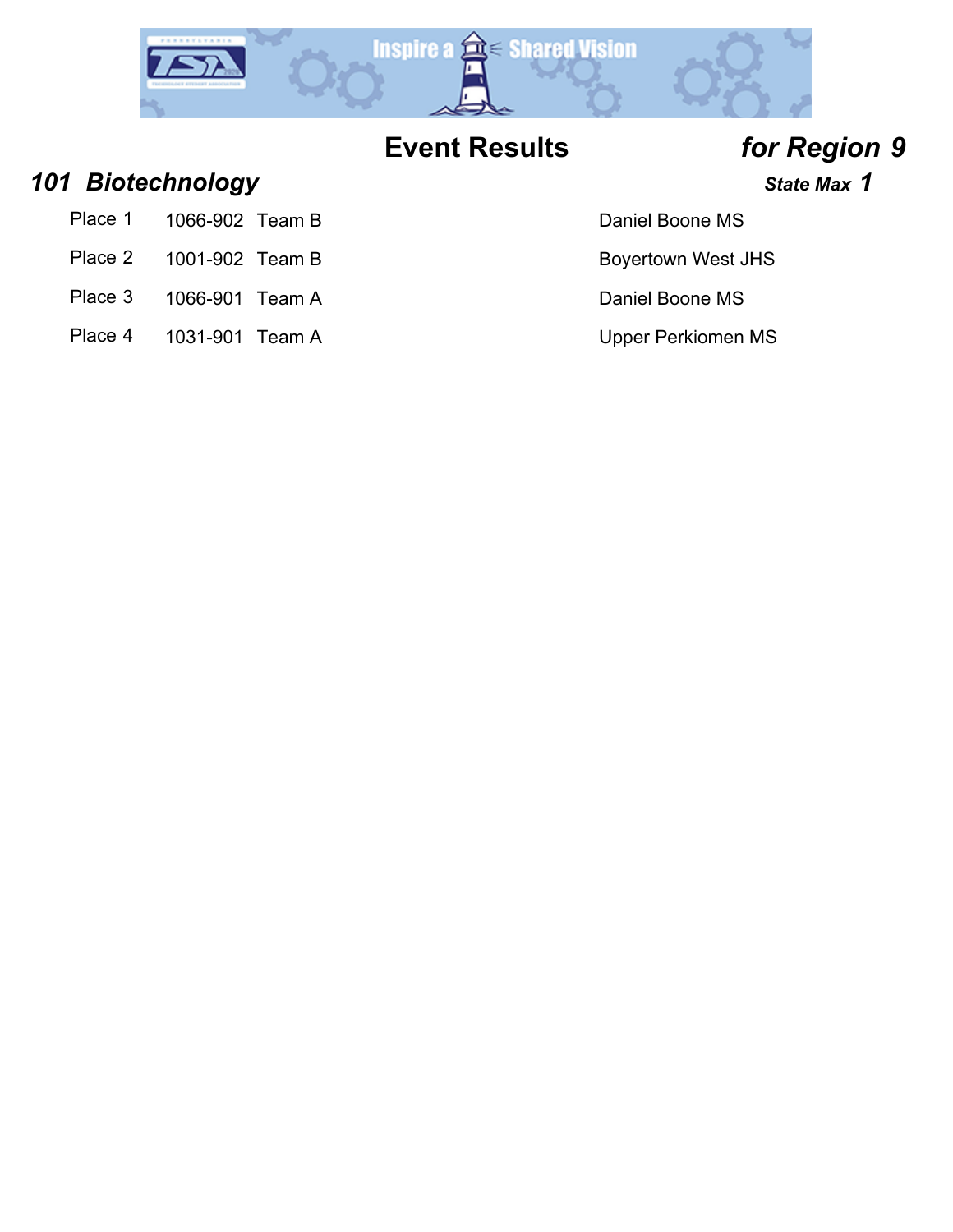

*102 CAD Foundations State Max 2*

| Place 1 1066-041 Pritz   | Jer |
|--------------------------|-----|
| Place 2 1041-033 Bellino | Оw  |
| Place 3 1041-017 Lawn    | Jos |

| Place 1 | 1066-041 Pritz   | Jennifer | Daniel Boone MS    |
|---------|------------------|----------|--------------------|
| Place 2 | 1041-033 Bellino | Owen     | Boyertown East JHS |
| Place 3 | 1041-017 Lawn    | Josh     | Boyertown East JHS |
| Place 4 | 1041-026 Schatz  | Ryan     | Boyertown East JHS |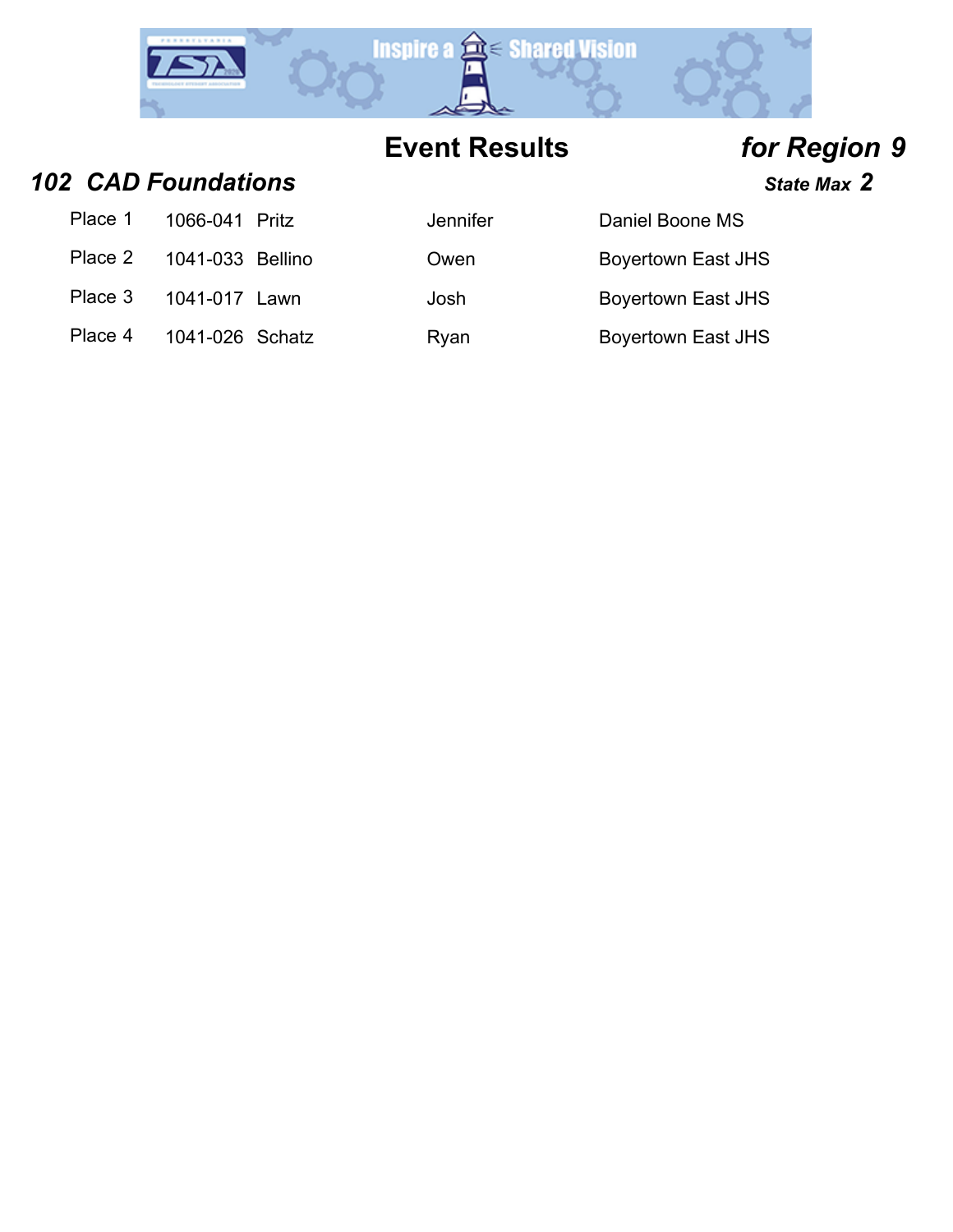

*103 Career Prep State Max 2*

| Place 1 | 1041-008 Escott    | Anastasia | <b>Boyertown East JHS</b> |
|---------|--------------------|-----------|---------------------------|
| Place 2 | 1066-051 Yocom     | Claire    | Daniel Boone MS           |
| Place 3 | 1071-018 Christian | Owne      | Stroudsburg JHS           |
| Place 4 | 1041-029 Simpson   | Ella      | <b>Boyertown East JHS</b> |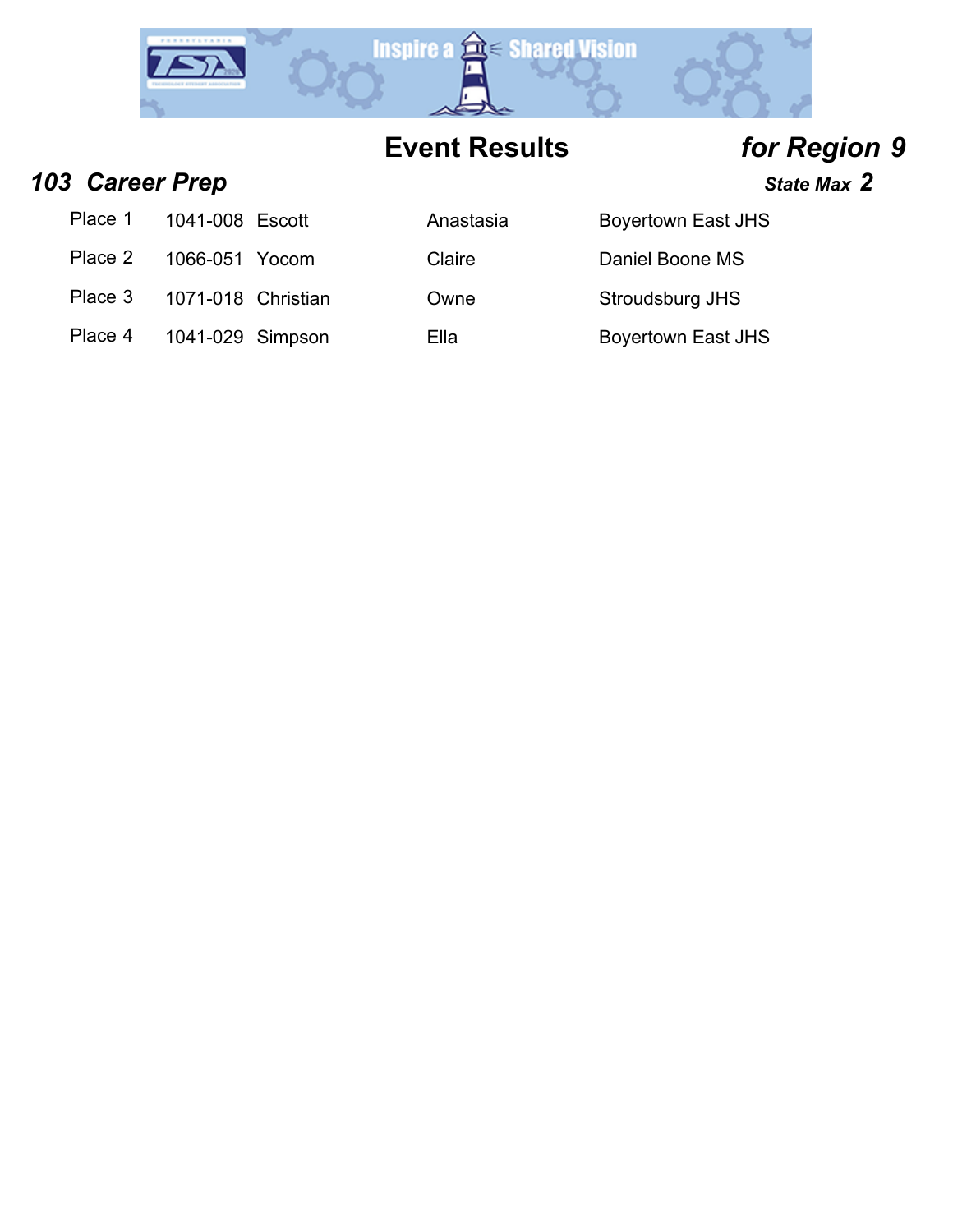

### *104 Challenging Technology Issues State Max Q*

- Place 1 1041-901 Team A Boyertown East JHS
- Place 2 1041-902 Team B Boyertown East JHS
- Place 3 1041-903 Team C Boyertown East JHS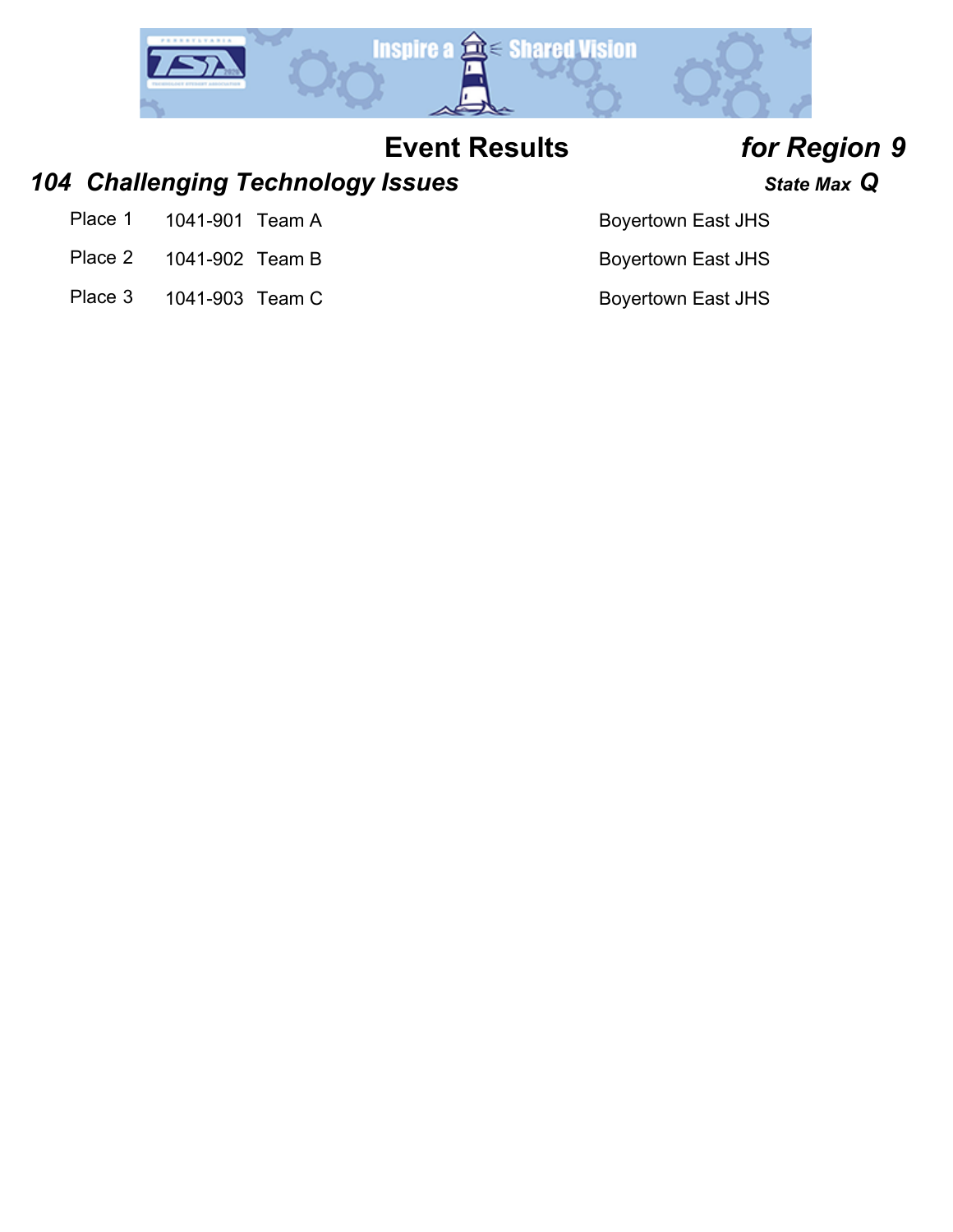

*106 Children's Stories State Max 1*

- Place 1 1041-901 Team A Boyertown East JHS
- Place 2 1041-902 Team B Boyertown East JHS
- Place 3 1066-901 Team A Daniel Boone MS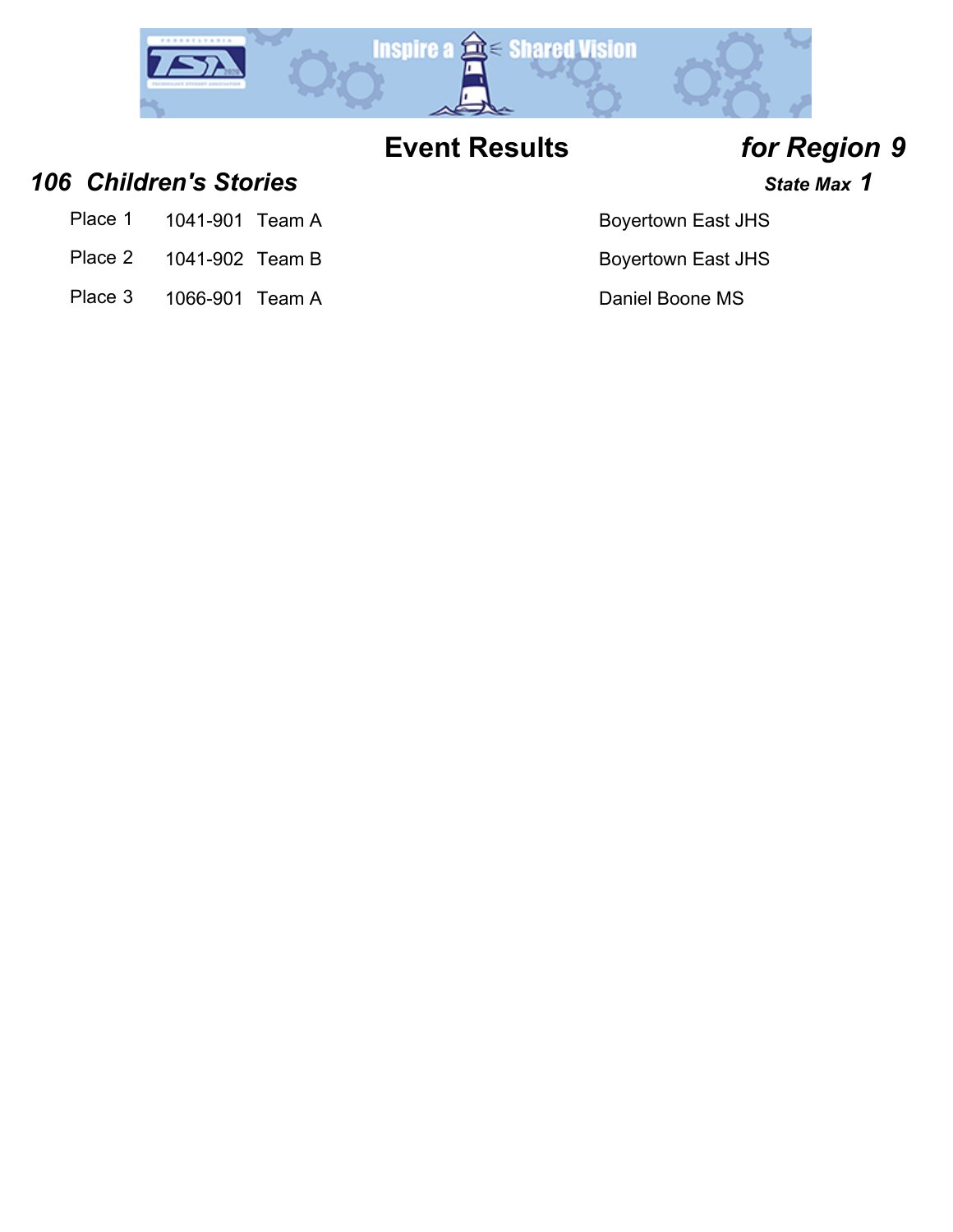

## *107 Coding State Max 2*

Place 1 1066-902 Team B Daniel Boone MS

- Place 2 1001-901 Team A Boyertown West JHS
- Place 3 1101-901 Team A Lehman IS
- 
- 
- Place 5 1071-902 Team B Stroudsburg JHS
- Place 6 1001-902 Team B Boyertown West JHS

Place 4 1041-901 Team A Boyertown East JHS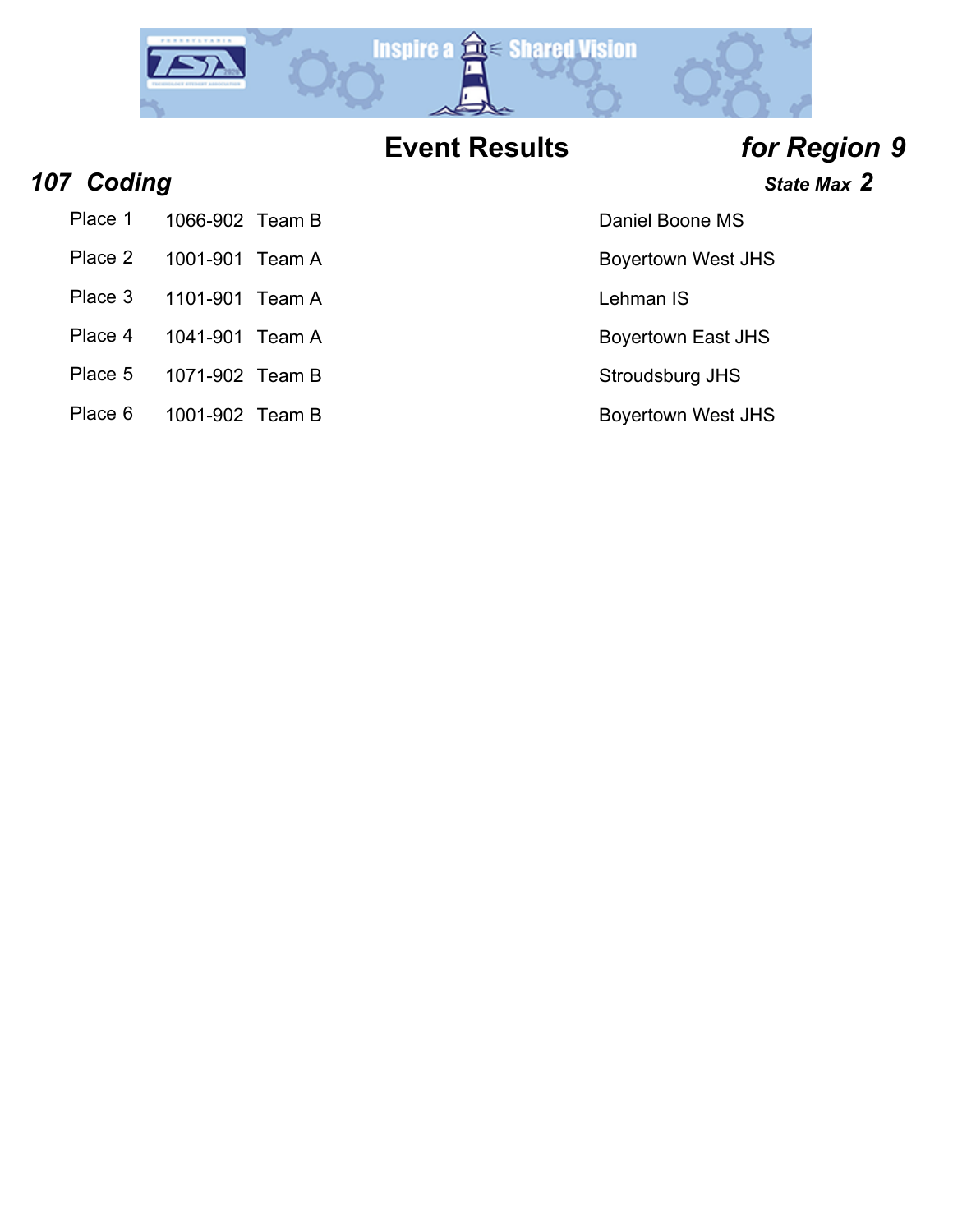

*110 Cybersecurity State Max 2*

Place 1 1071-014 Gray Blake Stroudsburg JHS

Place 2 1041-002 Agnihotri Aditi Aditi Boyertown East JHS

Place 3 1041-027 Schwartz Julianna Boyertown East JHS

Place 4 1071-021 Moyer Jason Stroudsburg JHS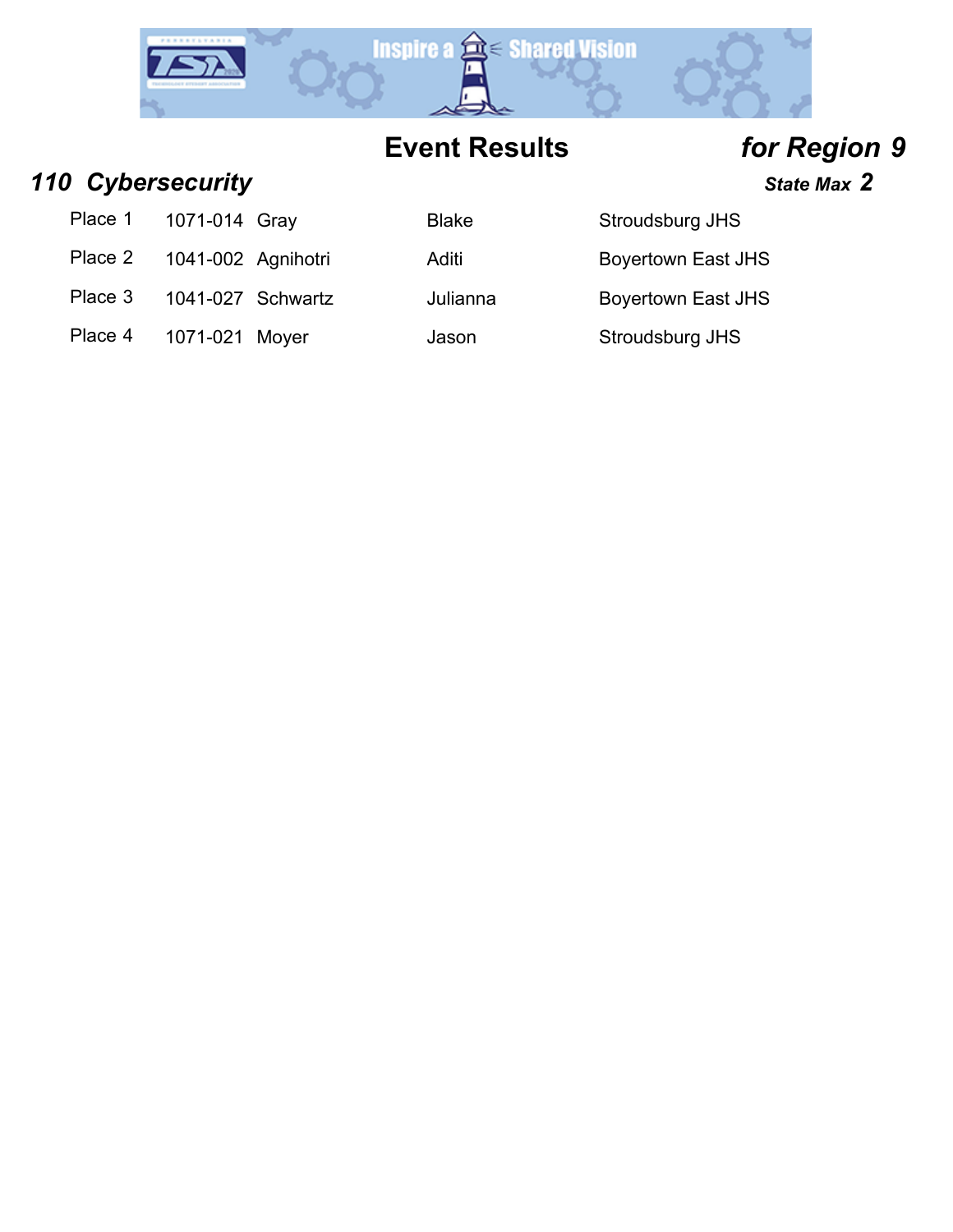

## *112 Digital Photography State Max 1*

| Place 1  | 1001-023 Kinsey   | Gavin          | <b>Boyertown</b> |
|----------|-------------------|----------------|------------------|
| Place 2  | 1041-030 Smith    | <b>Mckenna</b> | <b>Boyertown</b> |
| Place 3  | 1066-041 Pritz    | Jennifer       | Daniel Boo       |
| Place 4  | 1001-026 Moser    | Ellie          | <b>Boyertown</b> |
| Place 5  | 1041-020 Maraldo  | Sofia          | <b>Boyertown</b> |
| Place 6  | 1101-003 Davis    | Paige          | Lehman IS        |
| Place 7  | 1041-009 Fenton   | <b>Brenda</b>  | <b>Boyertown</b> |
| Place 8  | 1101-005 Kopanati | Yashvi         | Lehman IS        |
| Place 9  | 1137-008 Strube   | Vanessa        | JT Lamber        |
| Place 10 | 1001-022 Kindia   | Rachel         | <b>Bovertown</b> |

| Place 1  | 1001-023 Kinsey   | Gavin           | <b>Boyertown West JHS</b> |
|----------|-------------------|-----------------|---------------------------|
| Place 2  | 1041-030 Smith    | Mckenna         | <b>Boyertown East JHS</b> |
| Place 3  | 1066-041 Pritz    | <b>Jennifer</b> | Daniel Boone MS           |
| Place 4  | 1001-026 Moser    | Ellie           | <b>Boyertown West JHS</b> |
| Place 5  | 1041-020 Maraldo  | Sofia           | <b>Boyertown East JHS</b> |
| Place 6  | 1101-003 Davis    | Paige           | Lehman IS                 |
| Place 7  | 1041-009 Fenton   | <b>Brenda</b>   | <b>Boyertown East JHS</b> |
| Place 8  | 1101-005 Kopanati | Yashvi          | Lehman IS                 |
| Place 9  | 1137-008 Strube   | Vanessa         | JT Lambert IS             |
| Place 10 | 1001-022 Kindig   | Rachel          | <b>Boyertown West JHS</b> |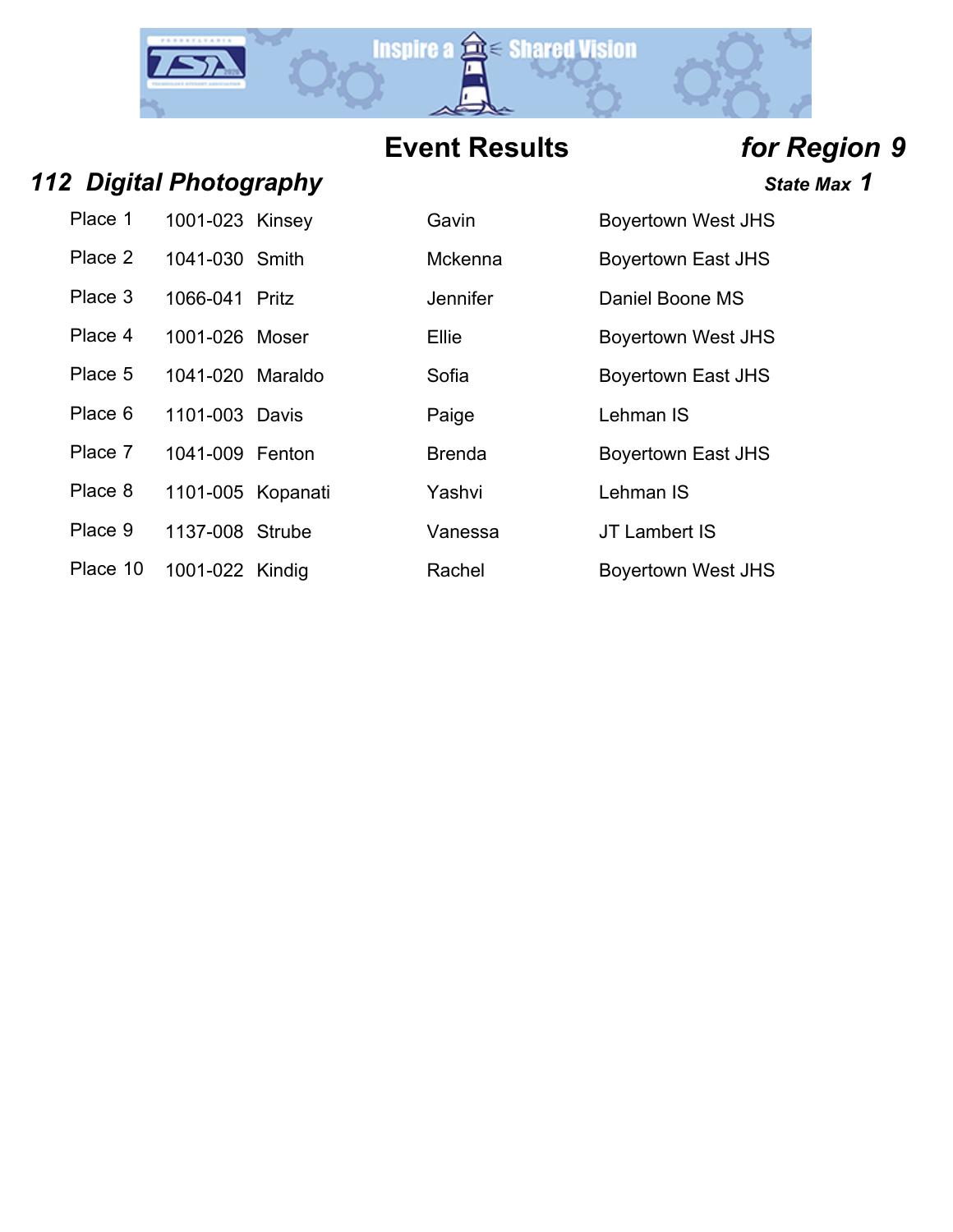

## *113 Dragster State Max Q*

| Place 1  | 1041-011 Goodrich |                     |
|----------|-------------------|---------------------|
| Place 2  | 1041-033 Bellino  |                     |
| Place 3  | 1041-026 Schatz   |                     |
| Place 4  | 1001-029 Waidell  |                     |
| Place 5  | 1041-028 Shilling |                     |
| Place 6  | 1041-012 Haydt    |                     |
| Place 7  | 1001-027 Smith    |                     |
| Place 8  | 1041-016 Larkin   |                     |
| Place 9  | 1001-022 Kindig   |                     |
| Place 10 | 1001-003 Freimann |                     |
| Place 11 |                   | 1001-024 Laudenslag |
| Place 12 | 1041-010 Ferst    |                     |

| Place 1  | 1041-011 Goodrich |                       | Max           | <b>Boyertown East JHS</b> |
|----------|-------------------|-----------------------|---------------|---------------------------|
| Place 2  | 1041-033 Bellino  |                       | Owen          | <b>Boyertown East JHS</b> |
| Place 3  | 1041-026 Schatz   |                       | Ryan          | <b>Boyertown East JHS</b> |
| Place 4  | 1001-029 Waidell  |                       | Elliot        | <b>Boyertown West JHS</b> |
| Place 5  | 1041-028 Shilling |                       | Logan         | <b>Boyertown East JHS</b> |
| Place 6  | 1041-012 Haydt    |                       | Chris         | Boyertown East JHS        |
| Place 7  | 1001-027 Smith    |                       | Addison       | <b>Boyertown West JHS</b> |
| Place 8  | 1041-016 Larkin   |                       | Sophia        | <b>Boyertown East JHS</b> |
| Place 9  | 1001-022 Kindig   |                       | Rachel        | <b>Boyertown West JHS</b> |
| Place 10 |                   | 1001-003 Freimann     | <b>Bryton</b> | <b>Boyertown West JHS</b> |
| Place 11 |                   | 1001-024 Laudenslager | Sean          | <b>Boyertown West JHS</b> |
| Place 12 | 1041-010 Ferst    |                       | Aiden         | <b>Boyertown East JHS</b> |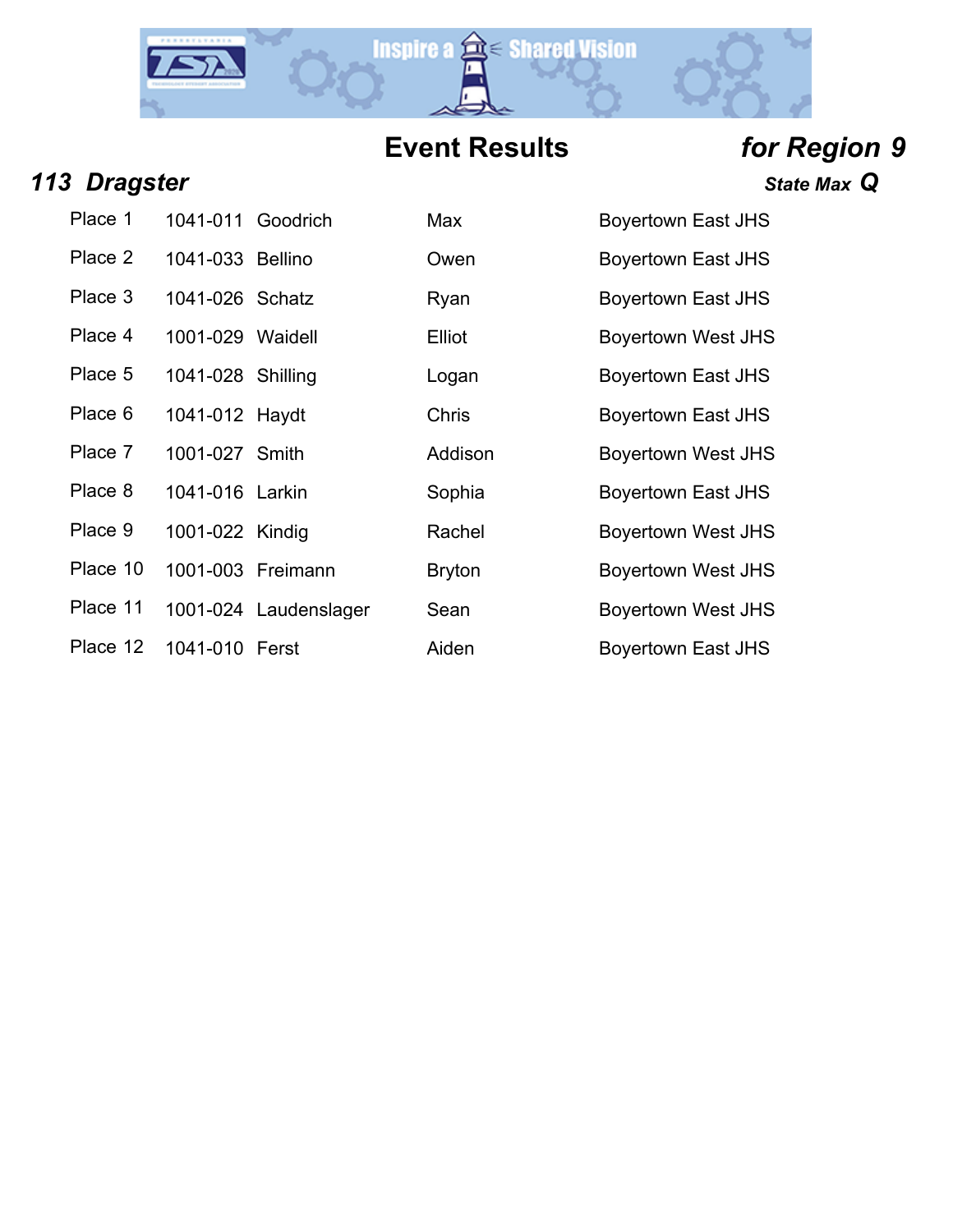

### *114 Electrical Applications State Max 2*

- Place 1 1101-901 Team A Lehman IS
- Place 2 1041-901 Team A Boyertown East JHS
- Place 3 1001-901 Team A Boyertown West JHS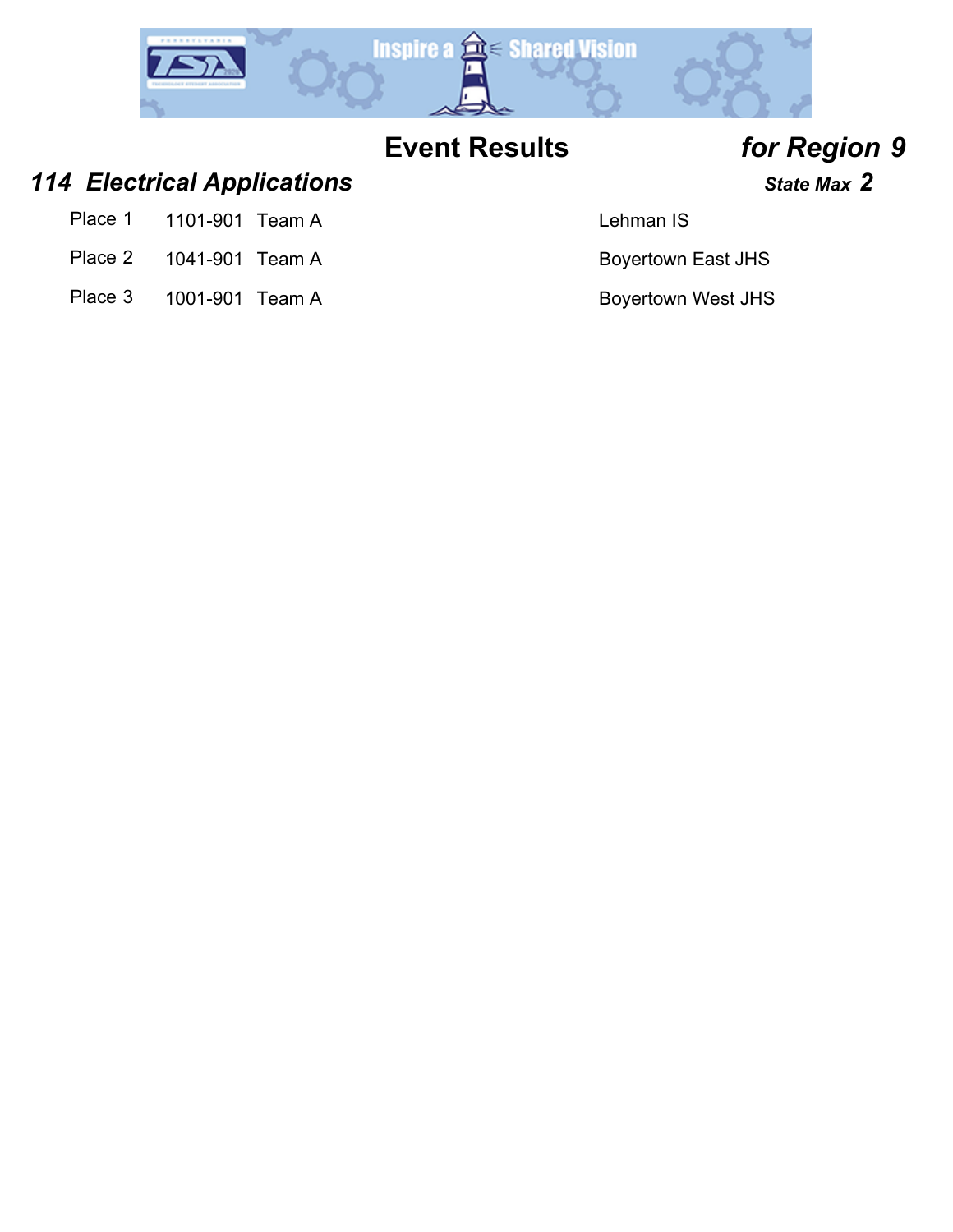

### 115 **Essays on Technology State Max 1** State Max 1

| Place 1 | 1041-021 McGrath |  |
|---------|------------------|--|
|---------|------------------|--|

Place 2 1041-003 Bellino Summer Boyertown East JHS

Brenna Boyertown East JHS

Place 3 1066-050 Worrall Cali Cali Daniel Boone MS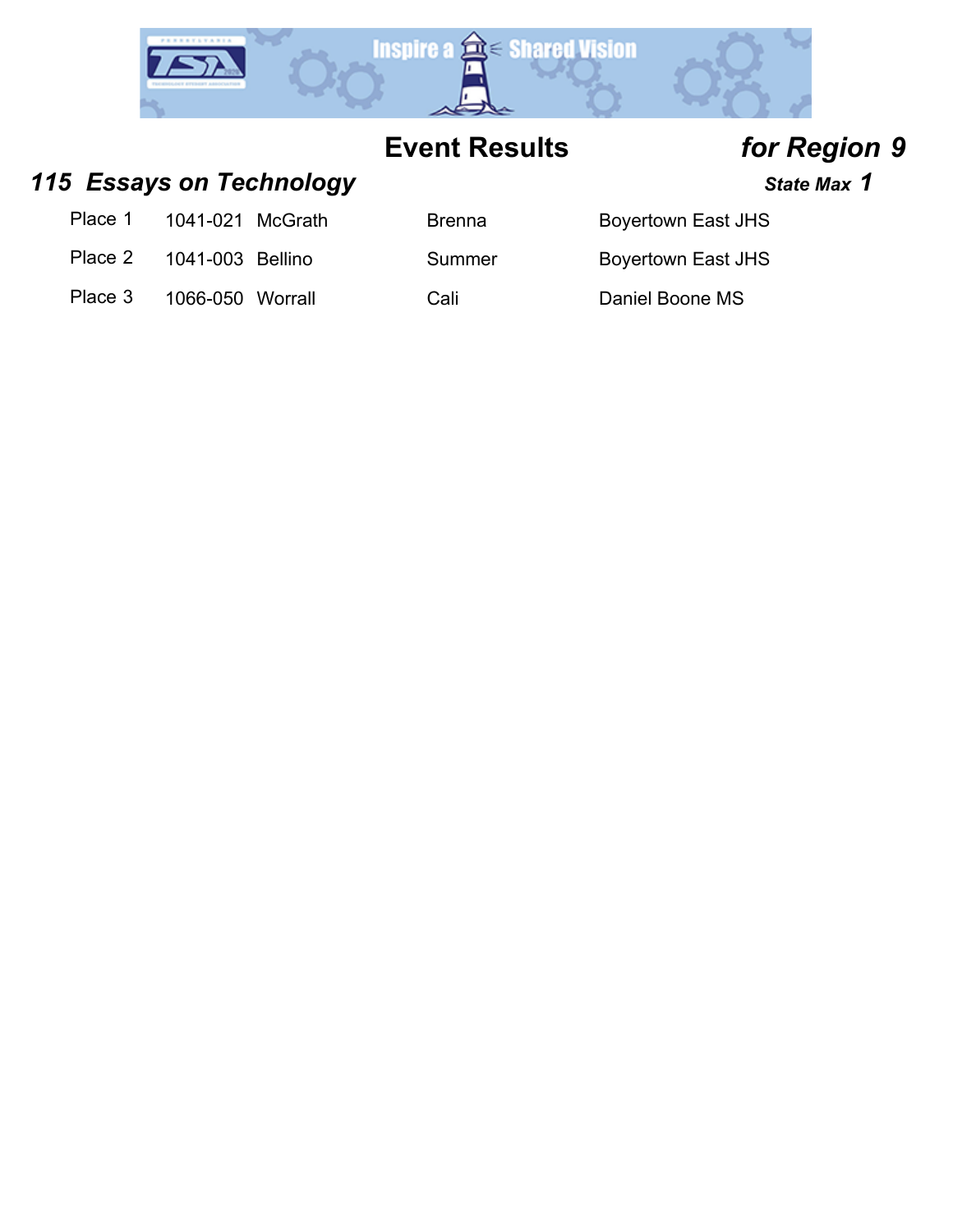

| 116 Flight | State Max 2 |
|------------|-------------|
|            |             |

| Place 1 | 1001-003 Freimann | <b>Bryton</b> | <b>Boyertown West JHS</b> |
|---------|-------------------|---------------|---------------------------|
| Place 2 | 1001-028 Smith    | Sarina        | <b>Boyertown West JHS</b> |
| Place 3 | 1041-012 Haydt    | <b>Chris</b>  | Boyertown East JHS        |
| Place 4 | 1001-020 Calautti | Christian     | <b>Boyertown West JHS</b> |
| Place 5 | 1041-019 Mack     | John          | Boyertown East JHS        |
| Place 6 | 1001-025 Martin   | Gianna        | <b>Boyertown West JHS</b> |
| Place 7 | 1066-006 Bell     | Tommy         | Daniel Boone MS           |
| Place 8 | 1066-015 Falstich | Will          | Daniel Boone MS           |

| Bryton    |  |
|-----------|--|
| Sarina    |  |
| Chris     |  |
| Christian |  |
| John      |  |
| Gianna    |  |
|           |  |

| <b>Boyertown West JHS</b> |
|---------------------------|
| <b>Boyertown West JHS</b> |
| <b>Bovertown East JHS</b> |
| <b>Boyertown West JHS</b> |
| <b>Boyertown East JHS</b> |
| <b>Bovertown West JHS</b> |
| Daniel Boone MS           |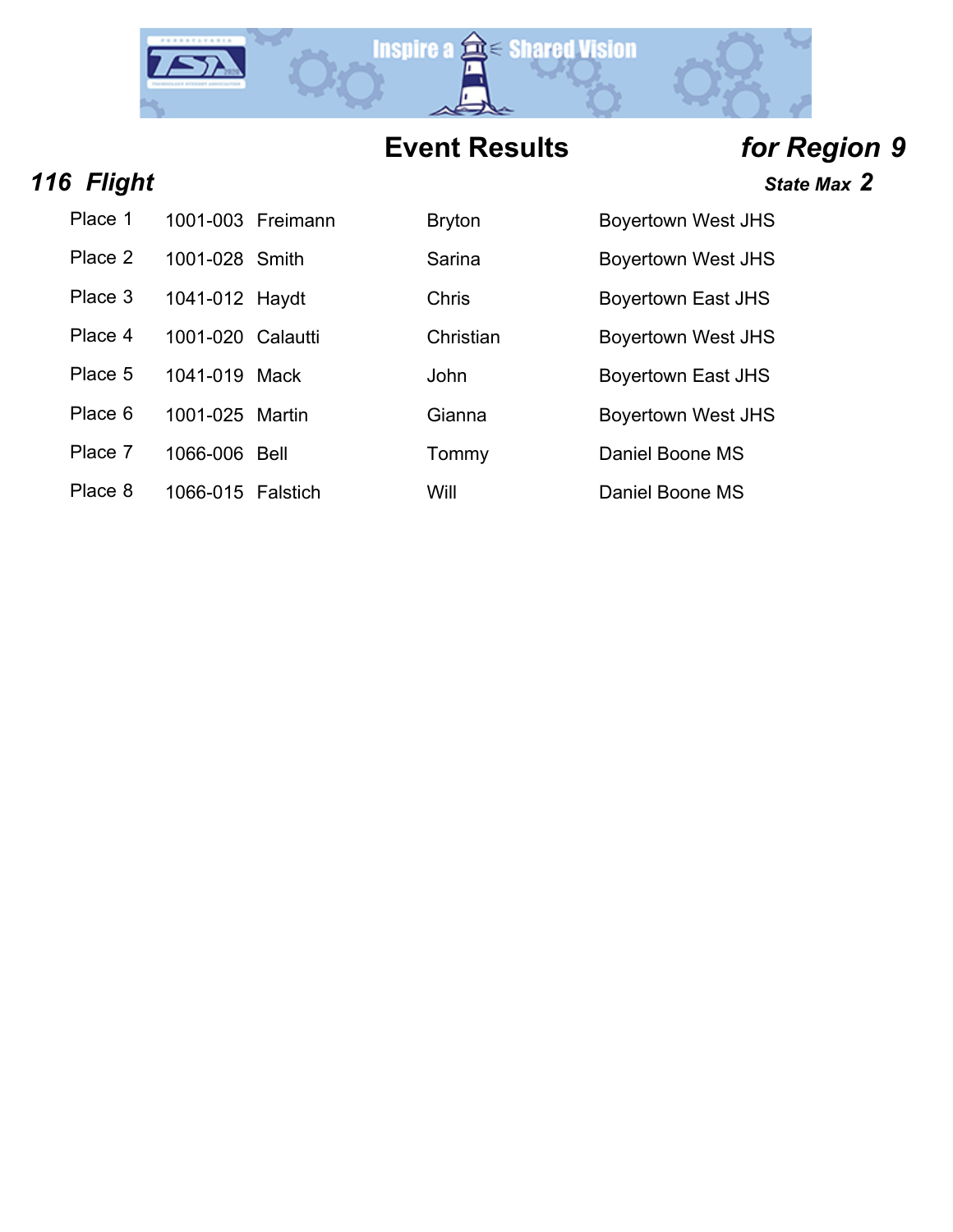

## *117 Forensic Technology State Max 2*

| 1066-901 Team A |
|-----------------|

- Place 2 1101-901 Team A Lehman IS
- Place 3 1071-902 Team B Stroudsburg JHS
- Place 4 1041-902 Team B Boyertown East JHS

### Daniel Boone MS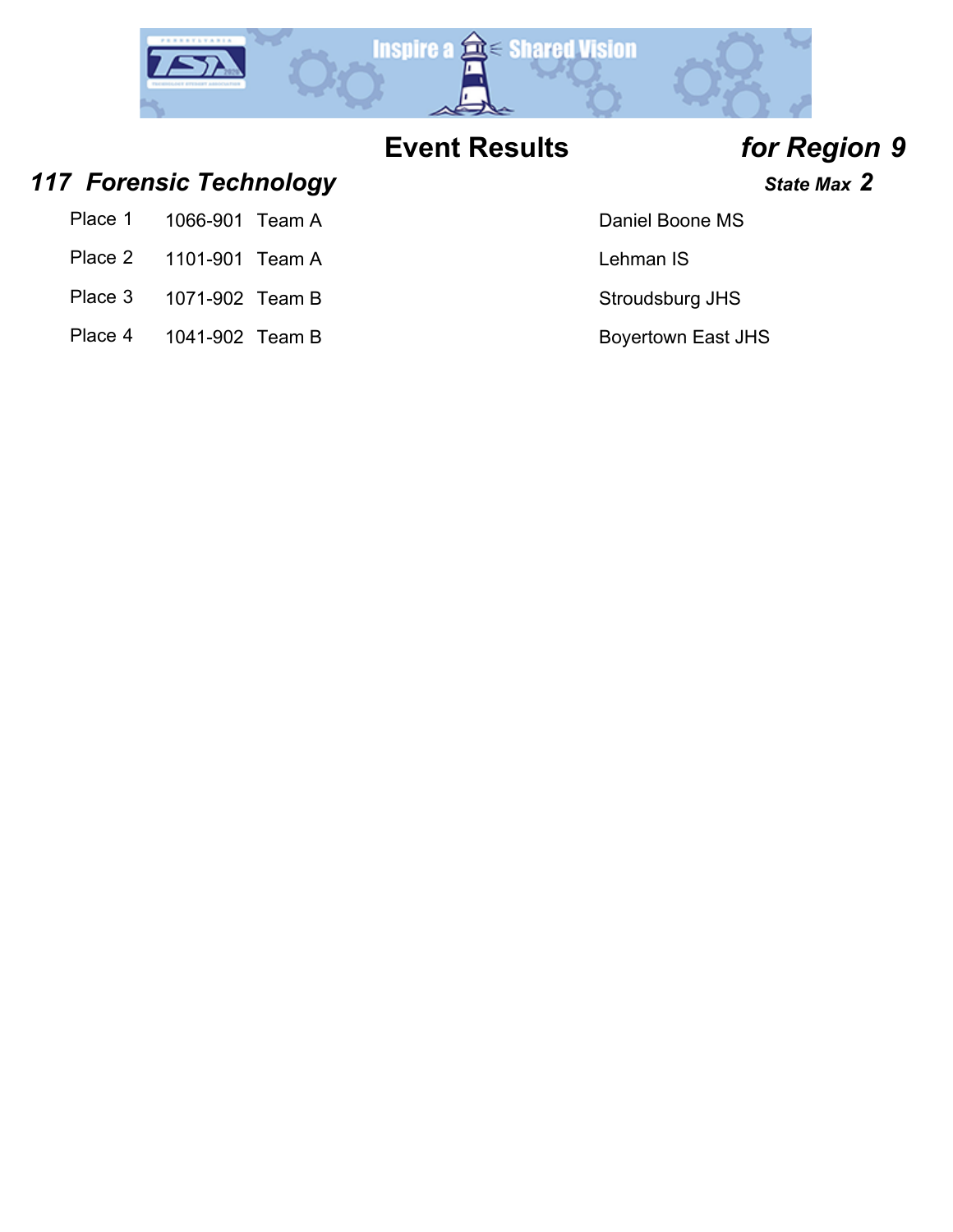

### *119 Inventions and Innovations State Max 2*

- Place 1 1066-901 Team A Daniel Boone MS
- Place 2 1001-901 Team A Boyertown West JHS
- Place 3 1041-901 Team A Boyertown East JHS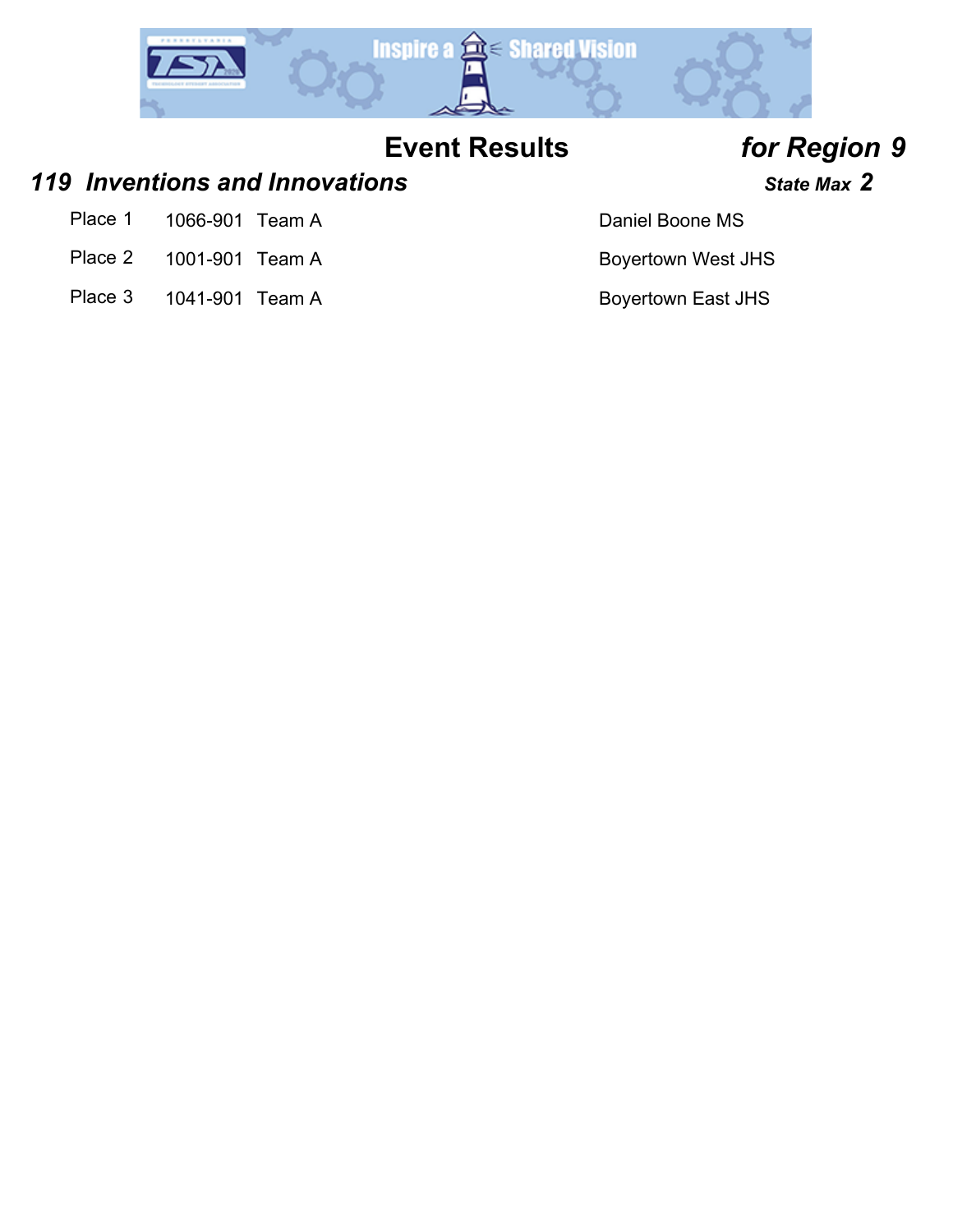

*120 Junior Solar Sprint State Max 2*

- Place 2 1066-901 Team A Daniel Boone MS
- Place 3 1071-904 Team D Stroudsburg JHS
- Place 4 1041-902 Team B Boyertown East JHS
- Place 5 1071-902 Team B Stroudsburg JHS
- Place 6 1066-903 Team C Daniel Boone MS
- Place 7 1071-901 Team A Stroudsburg JHS
- Place 8 1041-901 Team A Boyertown East JHS

Place 1 1041-904 Team D Boyertown East JHS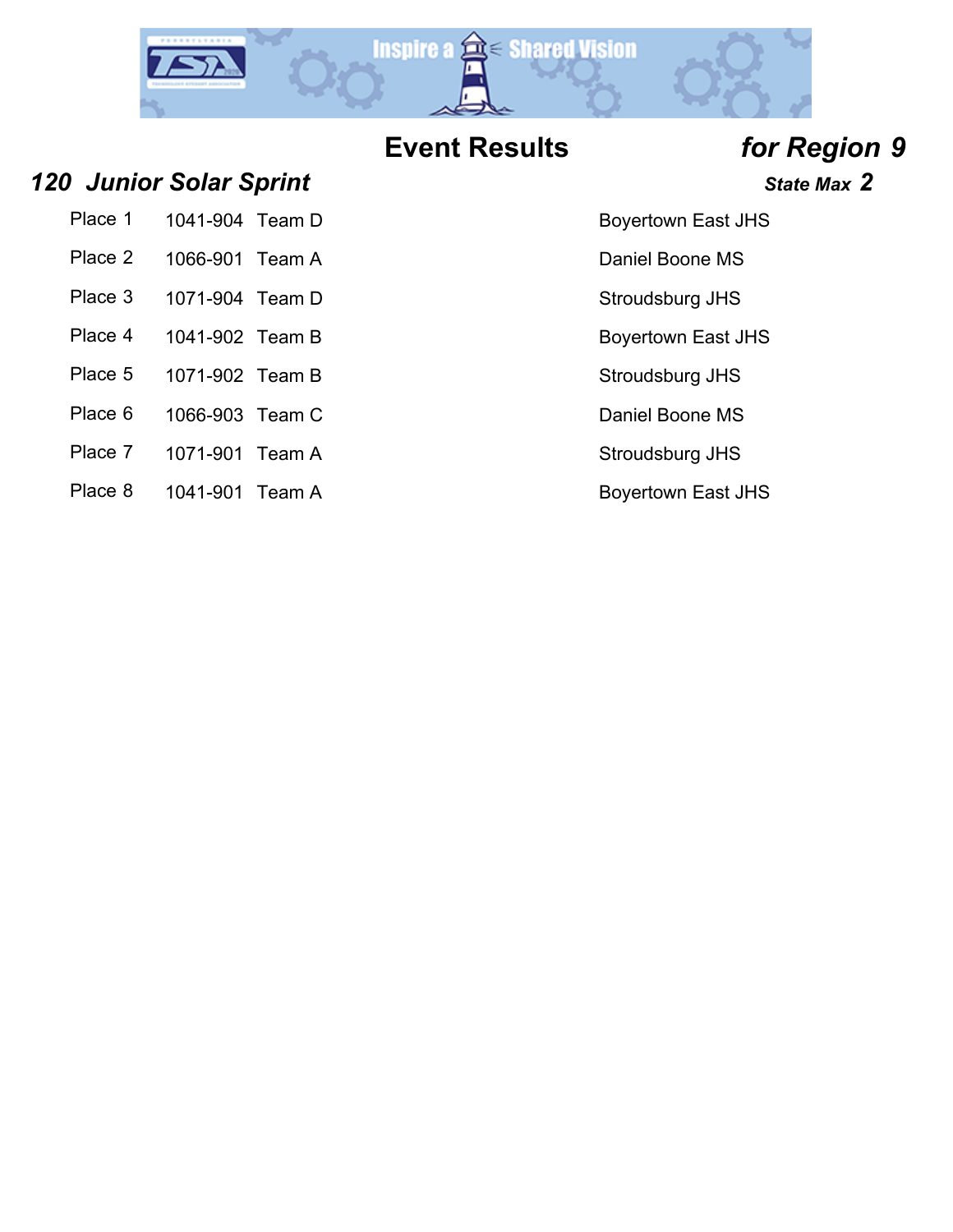

### *121 Leadership Strategies State Max Q*

- Place 1 1041-901 Team A Boyertown East JHS
- Place 2 1101-901 Team A Lehman IS
- Place 3 1041-902 Team B Boyertown East JHS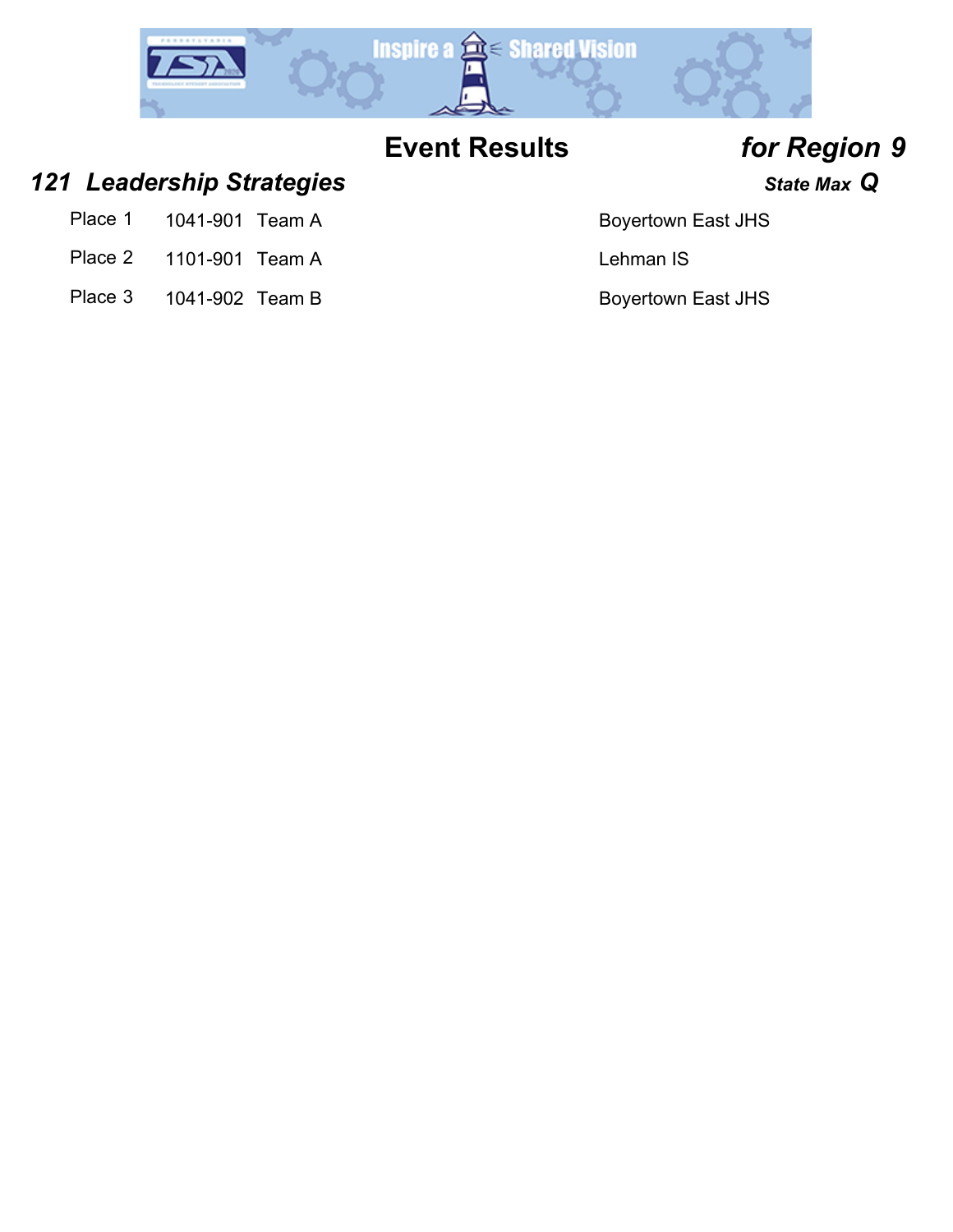

*122 Mass Production State Max 1*

- Place 1 1001-901 Team A Boyertown West JHS
- Place 2 1041-901 Team A Boyertown East JHS
- Place 3 1066-902 Team B Daniel Boone MS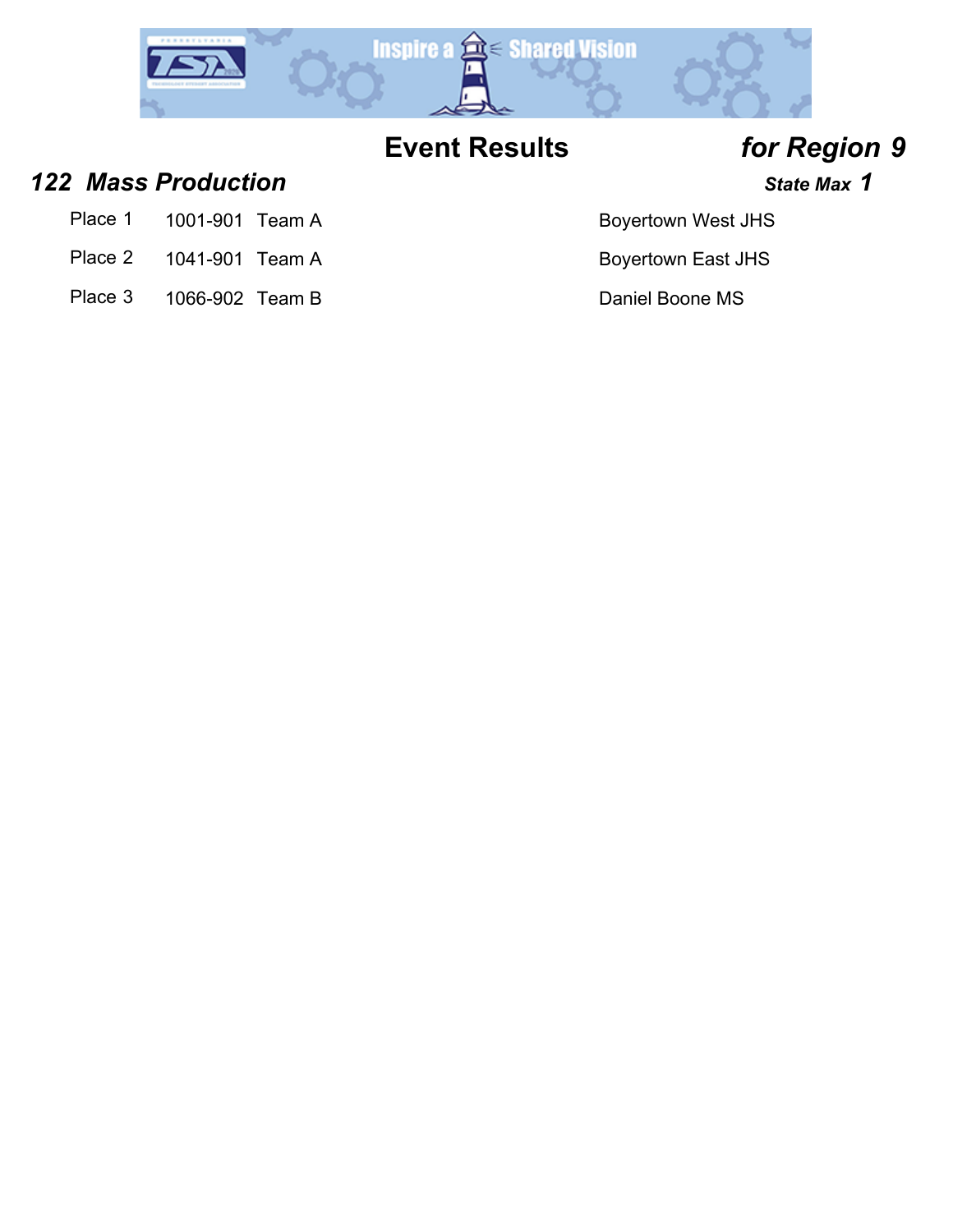

### *123 Mechanical Engineering State Max 1*

- Place 1 1066-902 Team B Daniel Boone MS
- Place 2 1066-901 Team A Daniel Boone MS
- Place 3 1001-901 Team A Boyertown West JHS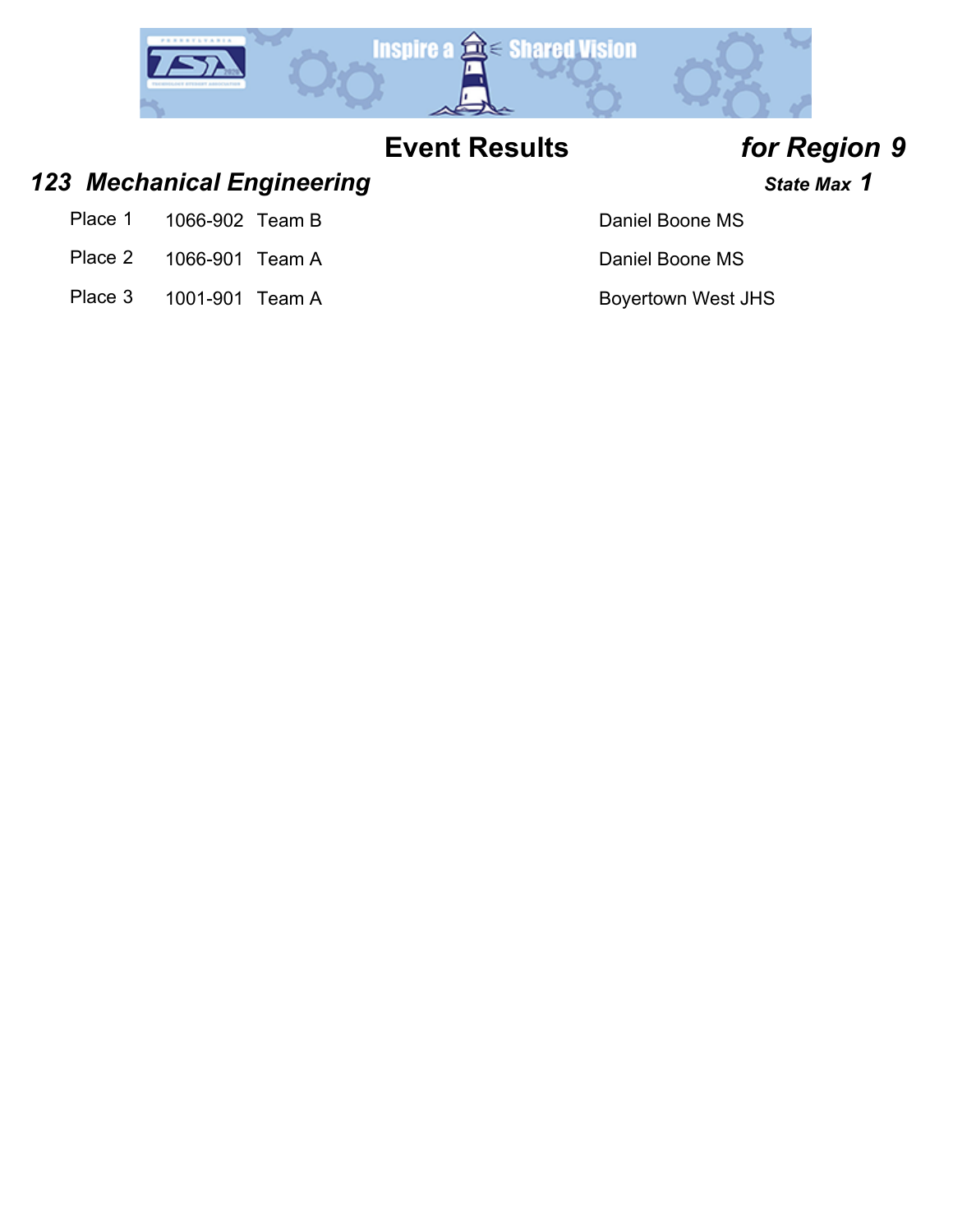

## *124 Medical Technology State Max 2*

- Place 1 1001-901 Team A Boyertown West JHS
- Place 2 1041-901 Team A Boyertown East JHS
- Place 3 1066-902 Team B Daniel Boone MS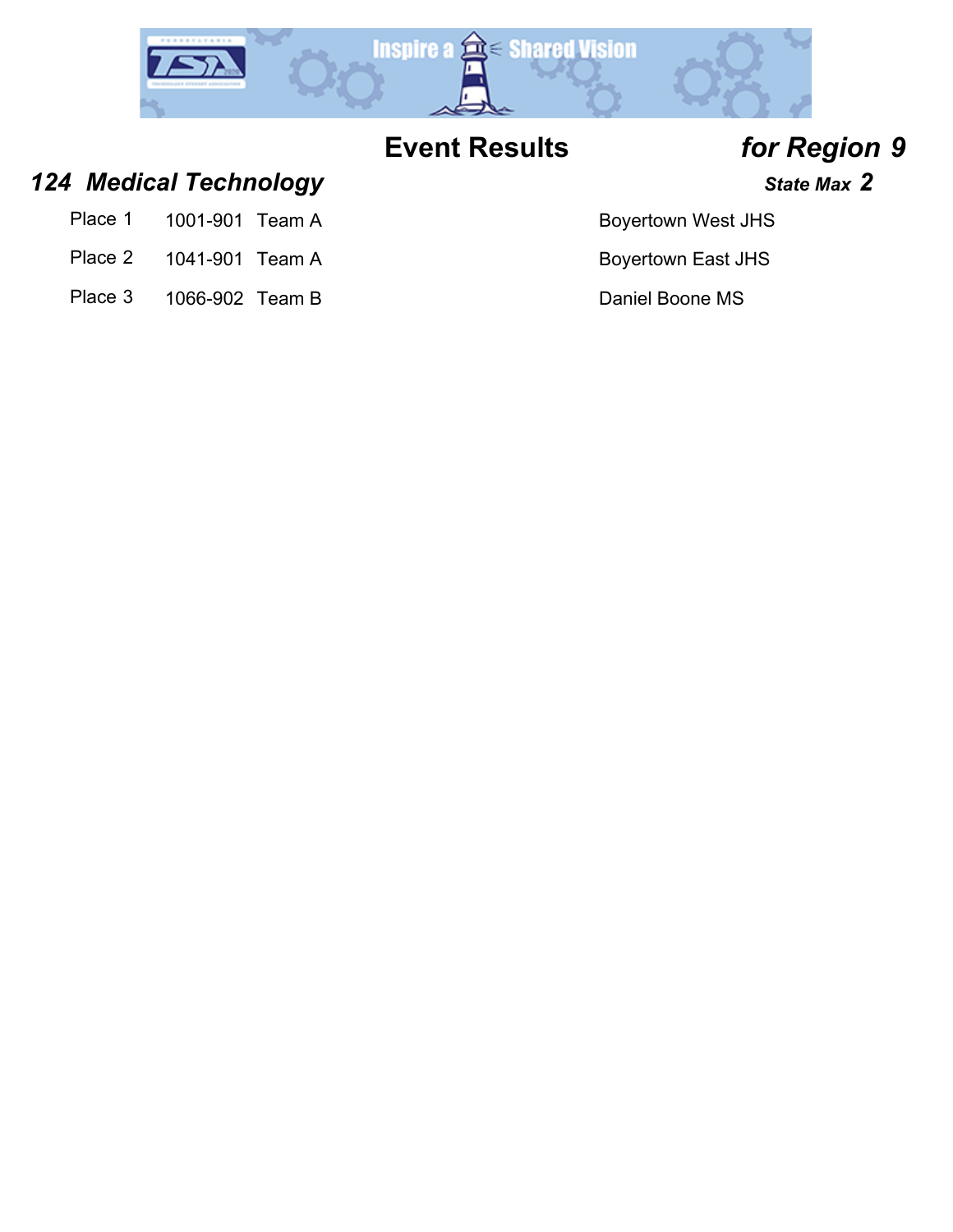

### **126 Off the Grid 126 Off the Grid** *n***<sub>1</sub>**  $\frac{1}{2}$  **<b>***State Max* **1**

- Place 1 1066-901 Team A Daniel Boone MS
- Place 2 1001-901 Team A Boyertown West JHS
- Place 3 1071-901 Team A Stroudsburg JHS
- Place 4 1066-902 Team B Daniel Boone MS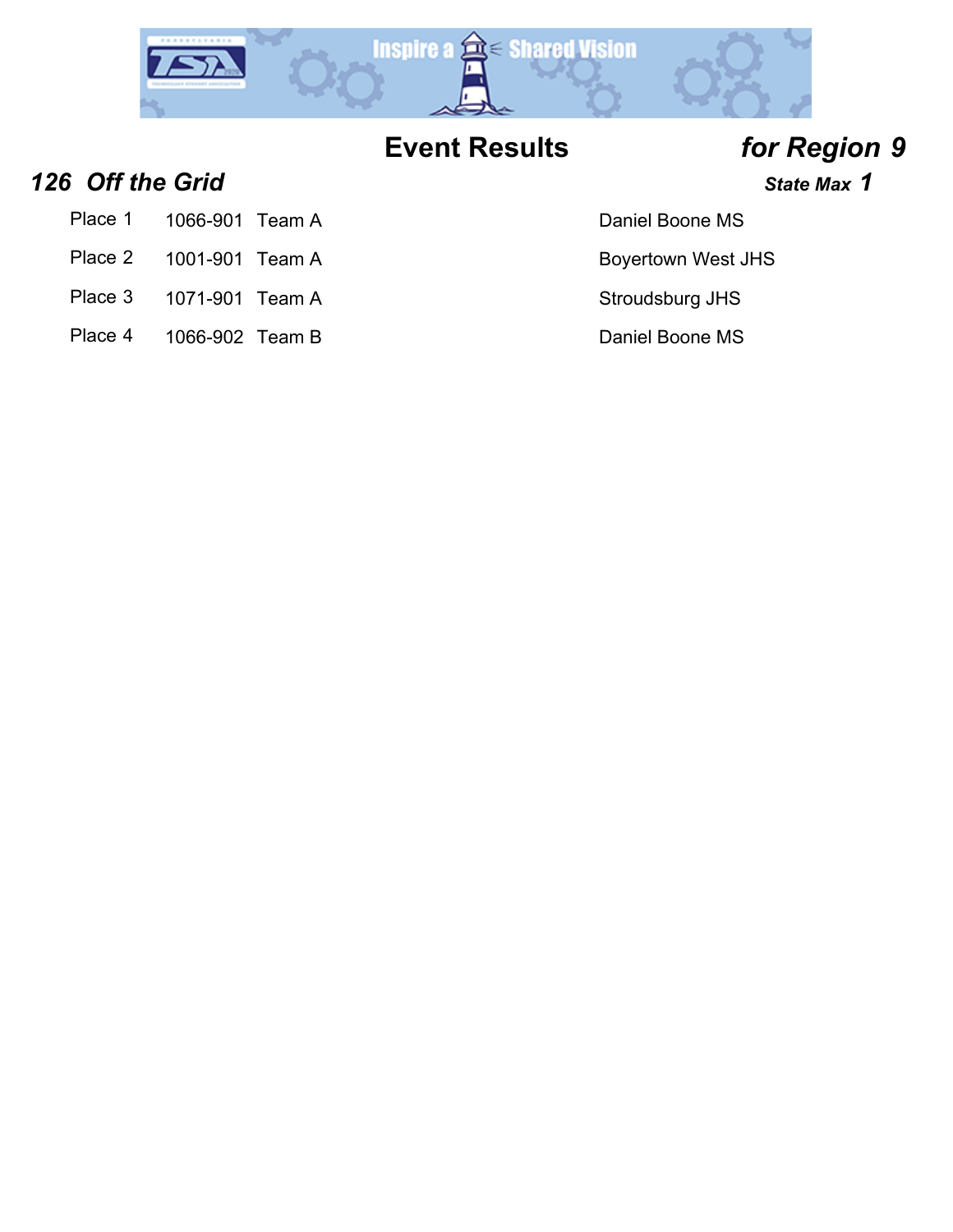

### *127 Prepared Speech State Max Q*

| Place 1<br>1041-003 Bellino |  |
|-----------------------------|--|
|-----------------------------|--|

- Place 2 1041-034 Megay Gracen Boyertown East JHS
- Place 3 1101-002 Zhao Jason Lehman IS

Summer Boyertown East JHS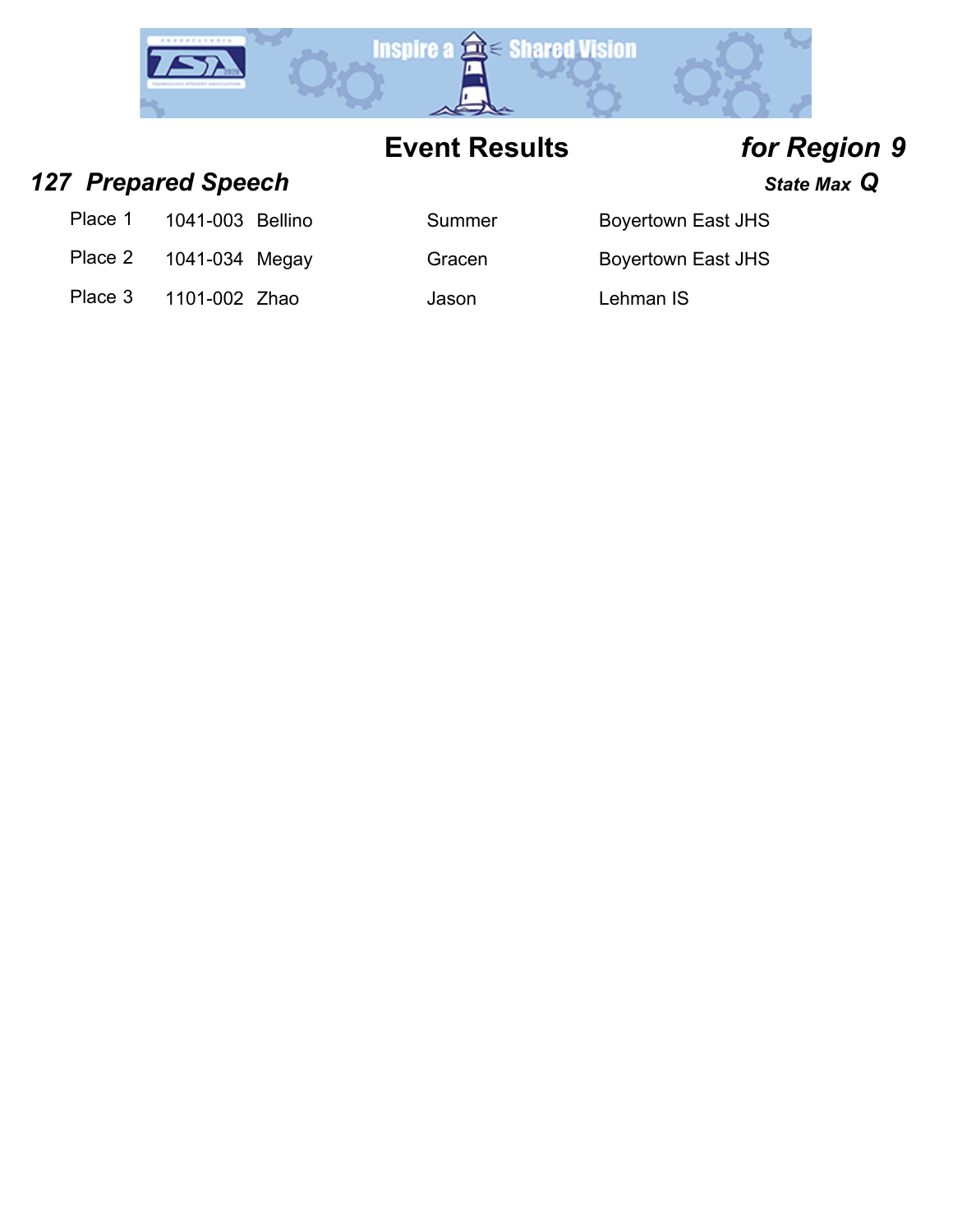

### *128 Problem Solving State Max Q*

| Place 1 | 1066-902 Team B |  |
|---------|-----------------|--|
|         |                 |  |

- Place 2 1031-901 Team A Upper Perkiomen MS
- Place 3 1001-902 Team B Boyertown West JHS
- 
- 
- Place 5 1031-902 Team B Upper Perkiomen MS
- Place 6 1041-901 Team A Boyertown East JHS

### Daniel Boone MS

- 
- 
- Place 4 1071-902 Team B Stroudsburg JHS
	-
	-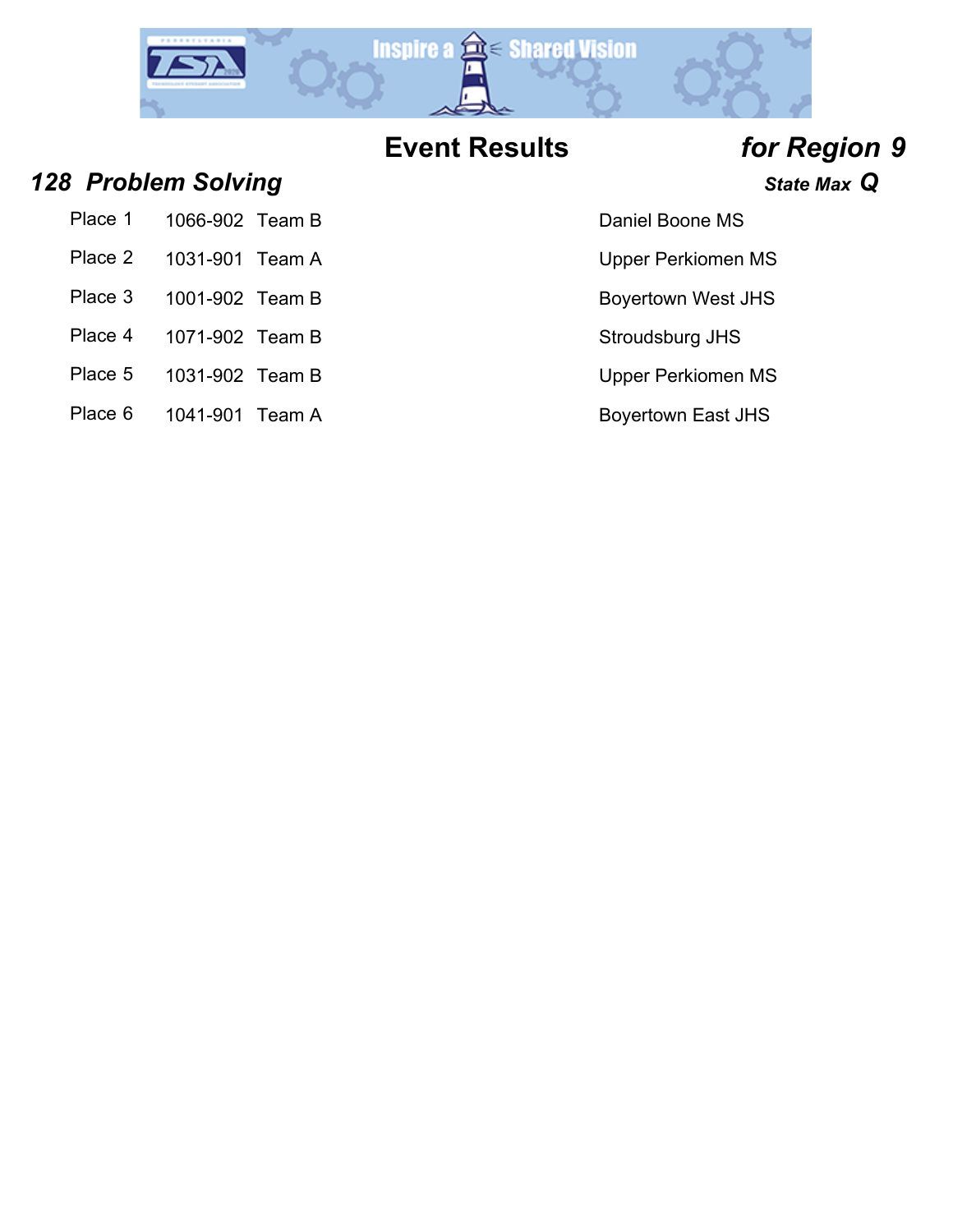

### *129 Promotional Marketing State Max 1*

Place 1 1041-004 Carmichael Ava Boyertown East JHS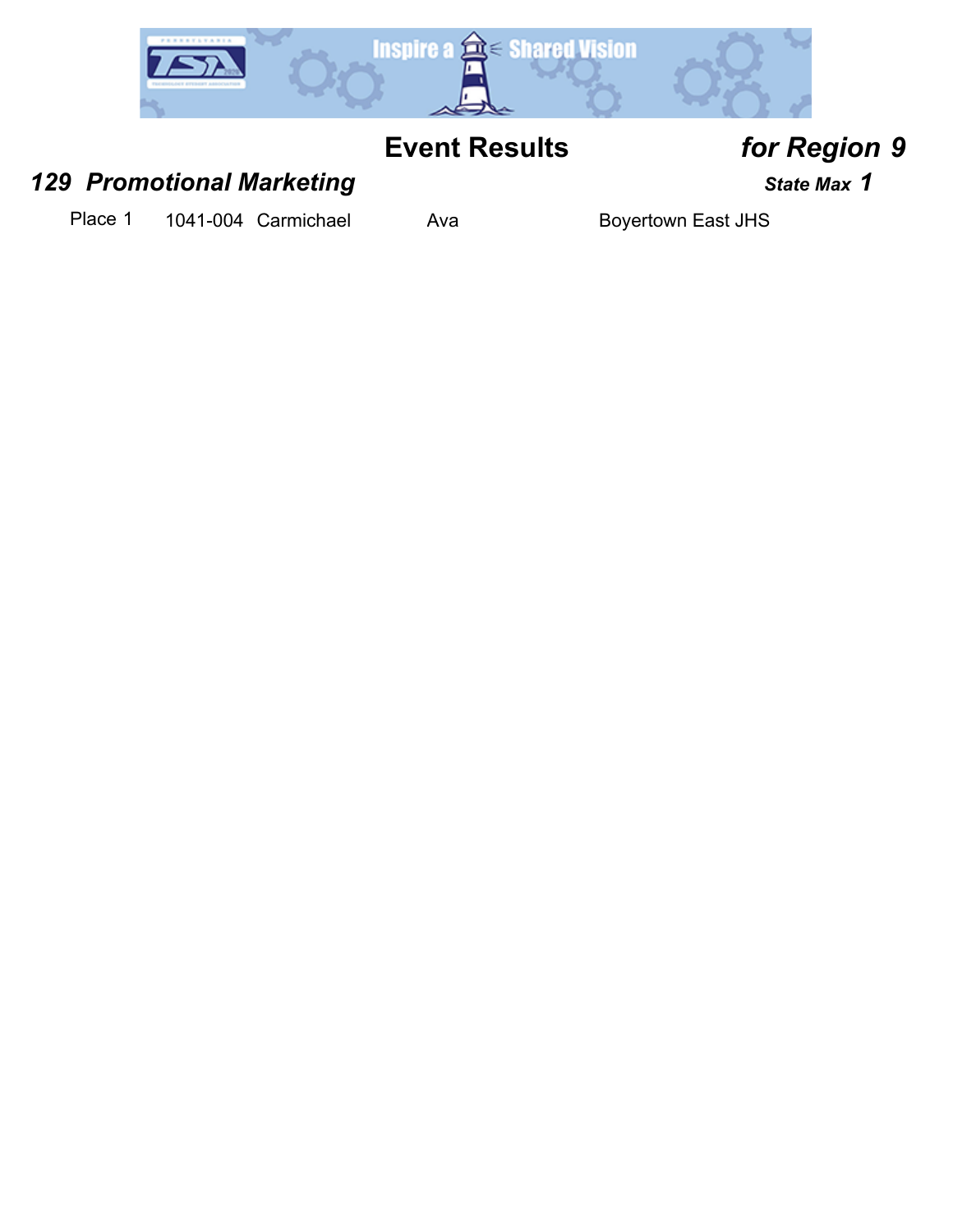

### *130 STEM Animation State Max 2*

Place 1 1041-901 Team A Boyertown East JHS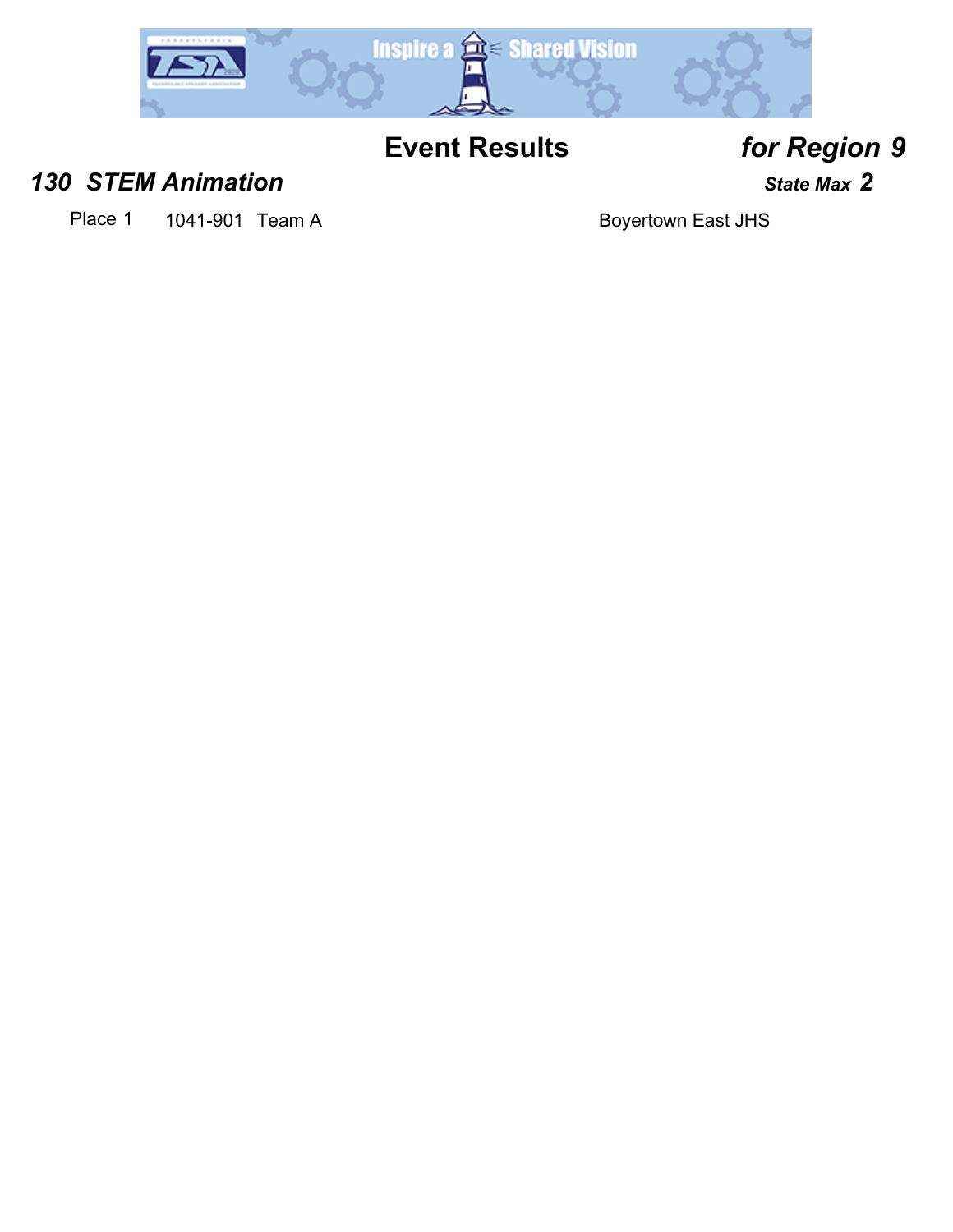

### *131 Structural Engineering State Max Q*

| Place 1 | 1001-901 Team A |  |
|---------|-----------------|--|
| Place 2 | 1041-901 Team A |  |

- Place 3 1041-902 Team B Boyertown East JHS
- Place 4 1031-902 Team B Upper Perkiomen MS
- Place 5 1041-904 Team D Boyertown East JHS
- Place 6 1031-901 Team A Version Communication Communication Communication Communication Communication Communication Communication Communication Communication Communication Communication Communication Communication Communic

- Boyertown West JHS
- Boyertown East JHS
- 
- 
- 
-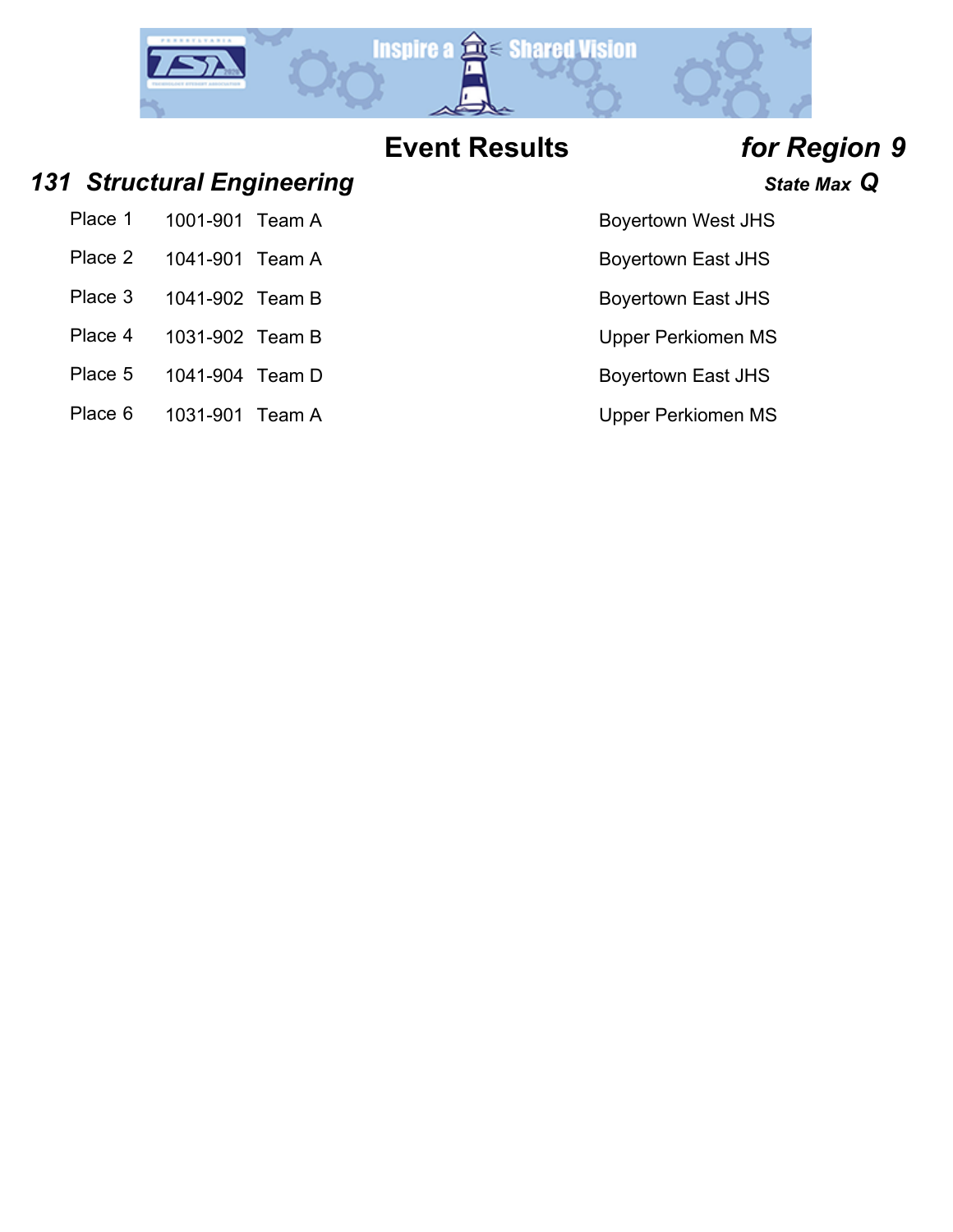

- *135 Video Game Design State Max 2*
	- Place 1 1001-901 Team A Boyertown West JHS
	- Place 2 1041-901 Team A Boyertown East JHS
	- Place 3 1066-901 Team A Daniel Boone MS
	- Place 4 1041-902 Team B Boyertown East JHS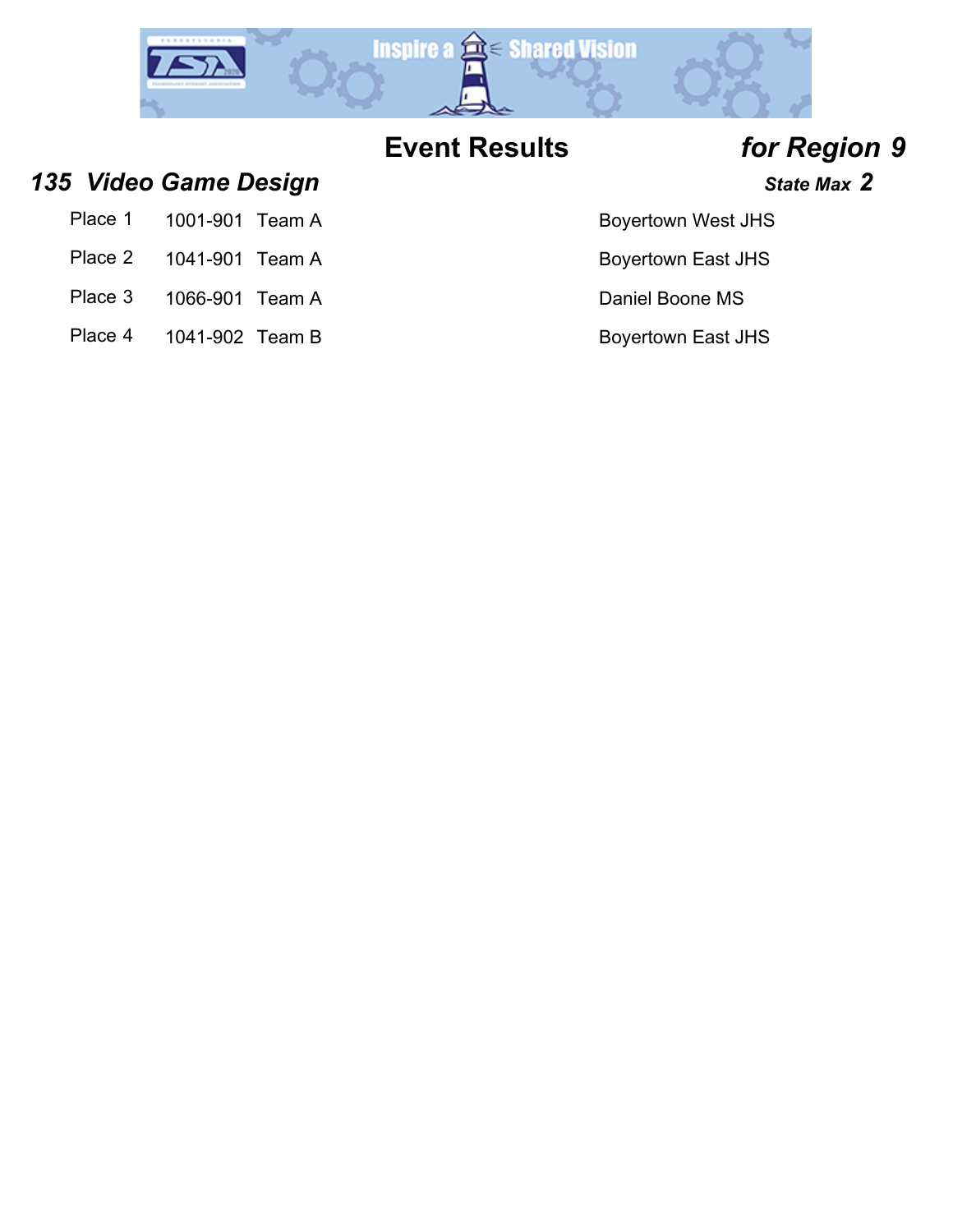

## *136 Website Design State Max 1*

- Place 1 1041-901 Team A Boyertown East JHS
- Place 2 1041-902 Team B Boyertown East JHS
- Place 3 1001-901 Team A Boyertown West JHS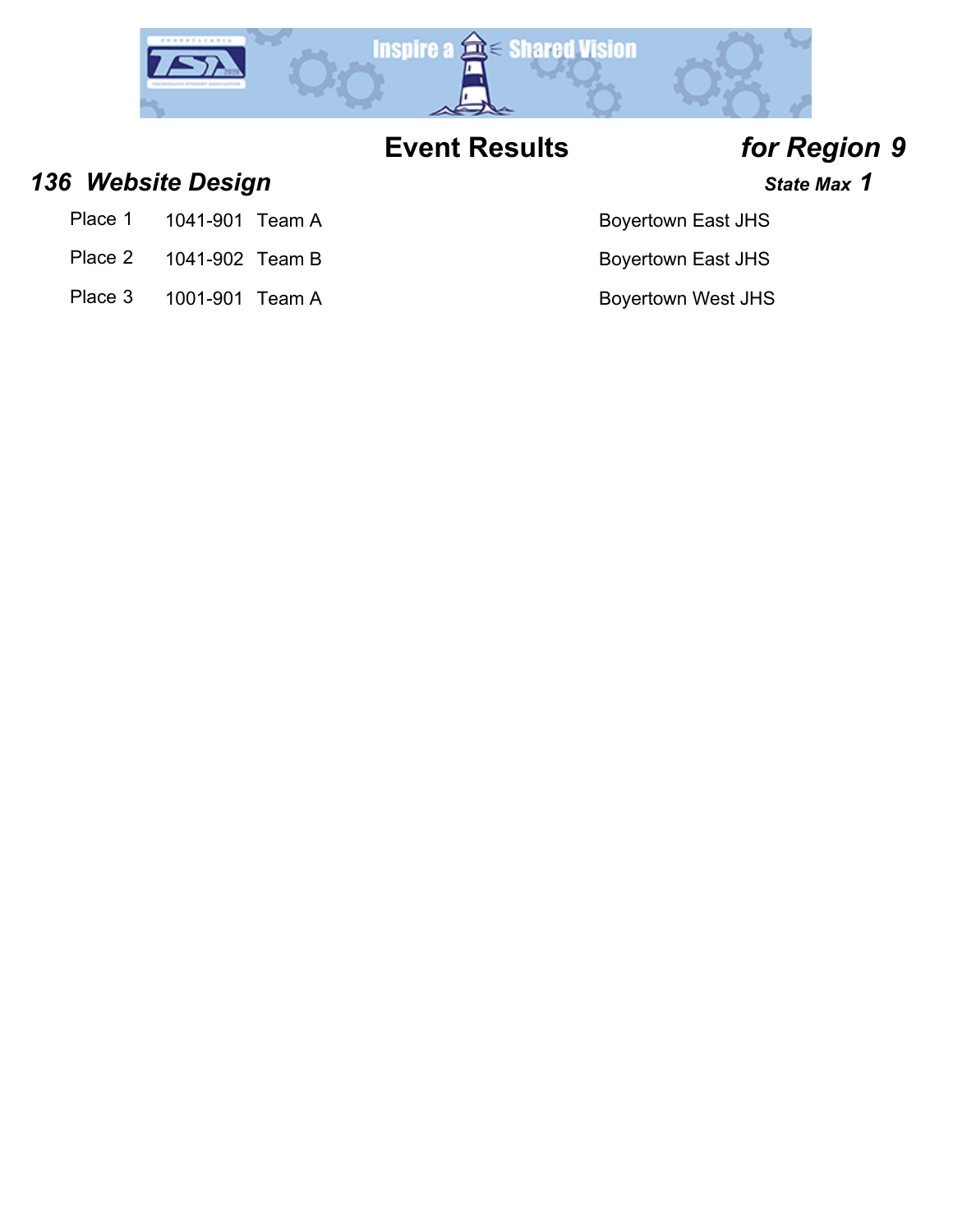

## **151 PA - Delta Dart State Max 5**

| .                          |        |                   |
|----------------------------|--------|-------------------|
| Place 1 1101-004 Peregrin  | Carson | Lehman IS         |
| $Planca 2 - 1101 011$ Cano | Diogo. | $I$ ohman $I$ $C$ |

|         |                       | - - - - |                           |
|---------|-----------------------|---------|---------------------------|
| Place 3 | 1001-024 Laudenslager | Sean    | <b>Boyertown West JHS</b> |

- 
- Place 5 1071-017 Keyes Damian Stroudsburg JHS
- Place 6 1066-043 Savina **Elijah** Elijah Daniel Boone MS
- 
- Place 8 1066-023 Honore Jr. Patricio Daniel Boone MS
- 
- 
- -
- 
- 
- Place 2 1101-011 Cano Diego Lehman IS
	-
- Place 4 1041-028 Shilling Logan boyertown East JHS
	-
	-
- Place 7 1001-015 Pail Spencer Boyertown West JHS
	-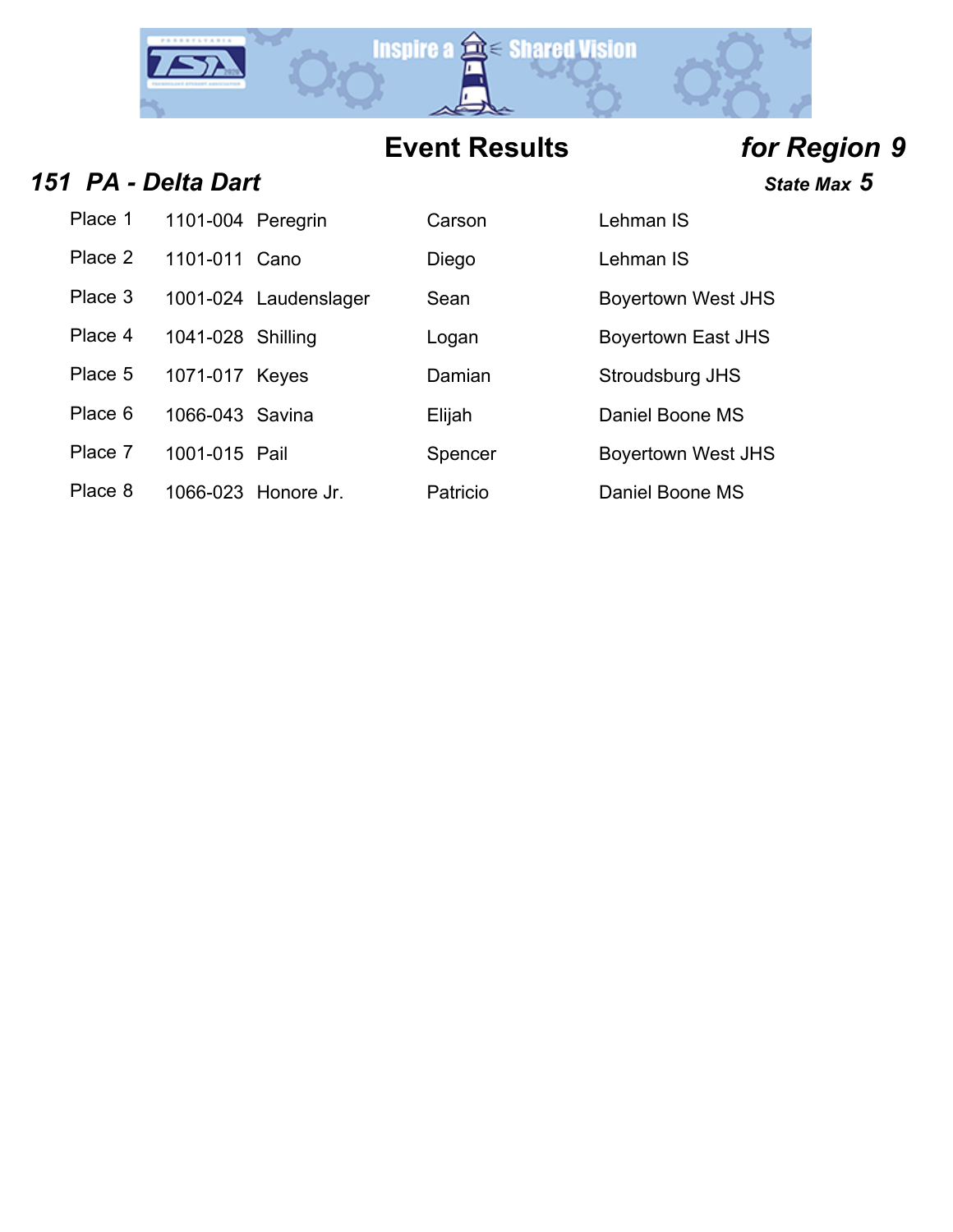

### *154 PA - Materials Process State Max 1*

Place 1 1001-010 Toscano Chase Boyertown West JHS

Place 2 1066-048 Smith Mia Mia Daniel Boone MS

Place 3 1031-008 Neal Nathan Upper Perkiomen MS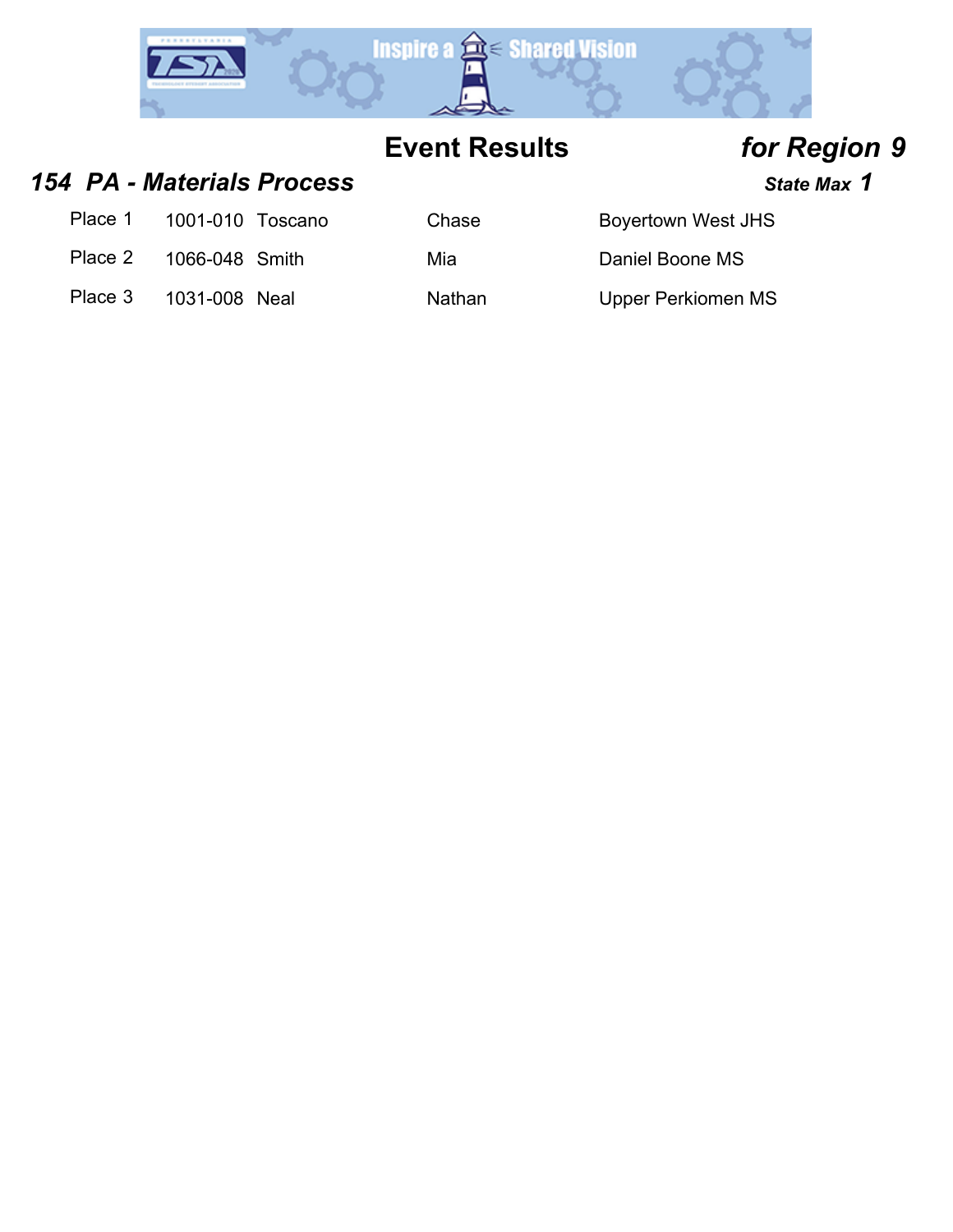

### *156 PA - Robotics State Max 3*

| Place 1 | 1101-902 Team B |  |
|---------|-----------------|--|
|---------|-----------------|--|

- Place 2 1101-901 Team A Lehman IS
- Place 3 1137-901 Team A JT Lambert IS
- 
- 
- Place 5 1071-902 Team B Stroudsburg JHS
- Place 6 1001-901 Team A Boyertown West JHS

### Lehman IS

Place 4 1071-901 Team A Stroudsburg JHS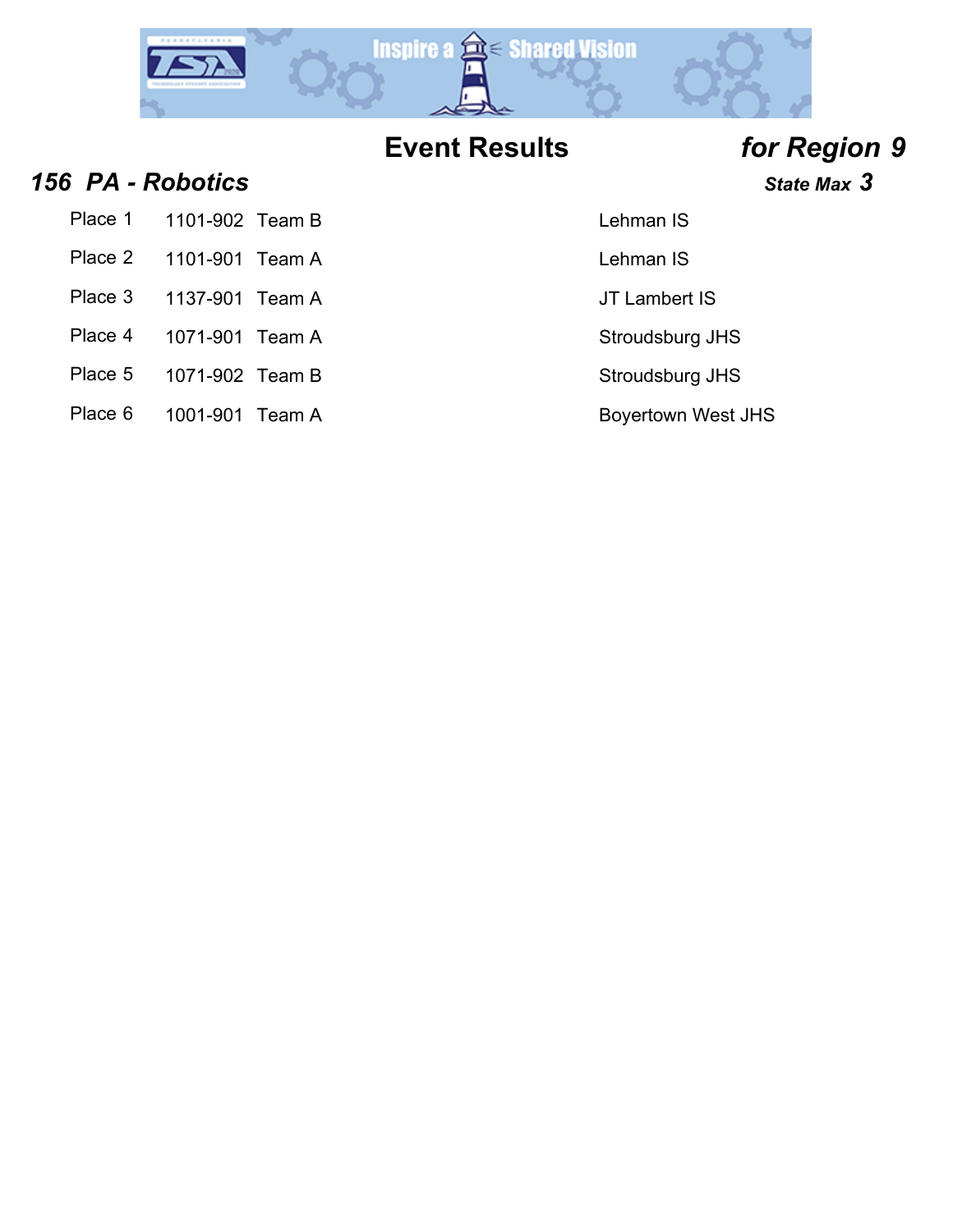

### 157 PA - Safety Illustration *All State Max* 1

| Place 1 | 1041-029 Simpson |  |
|---------|------------------|--|
|---------|------------------|--|

Place 2 1101-003 Davis Paige Lehman IS

Ella Boyertown East JHS

Place 3 1066-048 Smith Mia Mia Daniel Boone MS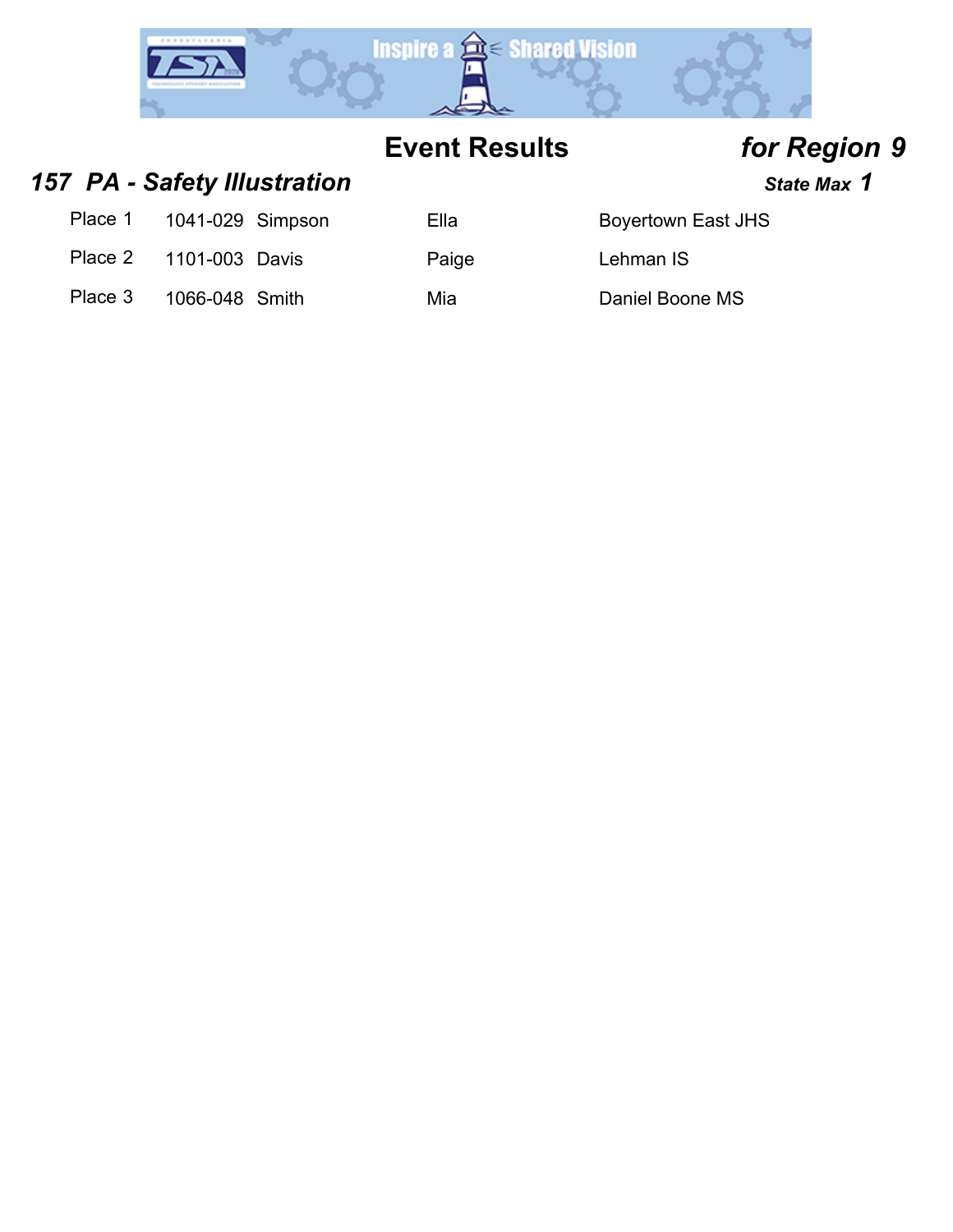

## *158 PA - Snapshot State Max 4*

| Place 1 | 1066-045 Schafer  | Luke   | Daniel Boo       |
|---------|-------------------|--------|------------------|
| Place 2 | 1001-026 Moser    | Ellie  | <b>Boyertown</b> |
| Place 3 | 1001-025 Martin   | Gianna | Boyertown        |
| Place 4 | 1101-006 Beaton   | Ayden  | Lehman IS        |
| Place 5 | 1101-005 Kopanati | Yashvi | Lehman IS        |
| Place 6 | 1101-002 Zhao     | Jason  | Lehman IS        |

| Place 1 | 1066-045 Schafer  | Luke   | Daniel Boone MS           |
|---------|-------------------|--------|---------------------------|
| Place 2 | 1001-026 Moser    | Ellie  | <b>Boyertown West JHS</b> |
| Place 3 | 1001-025 Martin   | Gianna | <b>Boyertown West JHS</b> |
| Place 4 | 1101-006 Beaton   | Ayden  | Lehman IS                 |
| Place 5 | 1101-005 Kopanati | Yashvi | Lehman IS                 |
| Place 6 | 1101-002 Zhao     | Jason  | Lehman IS                 |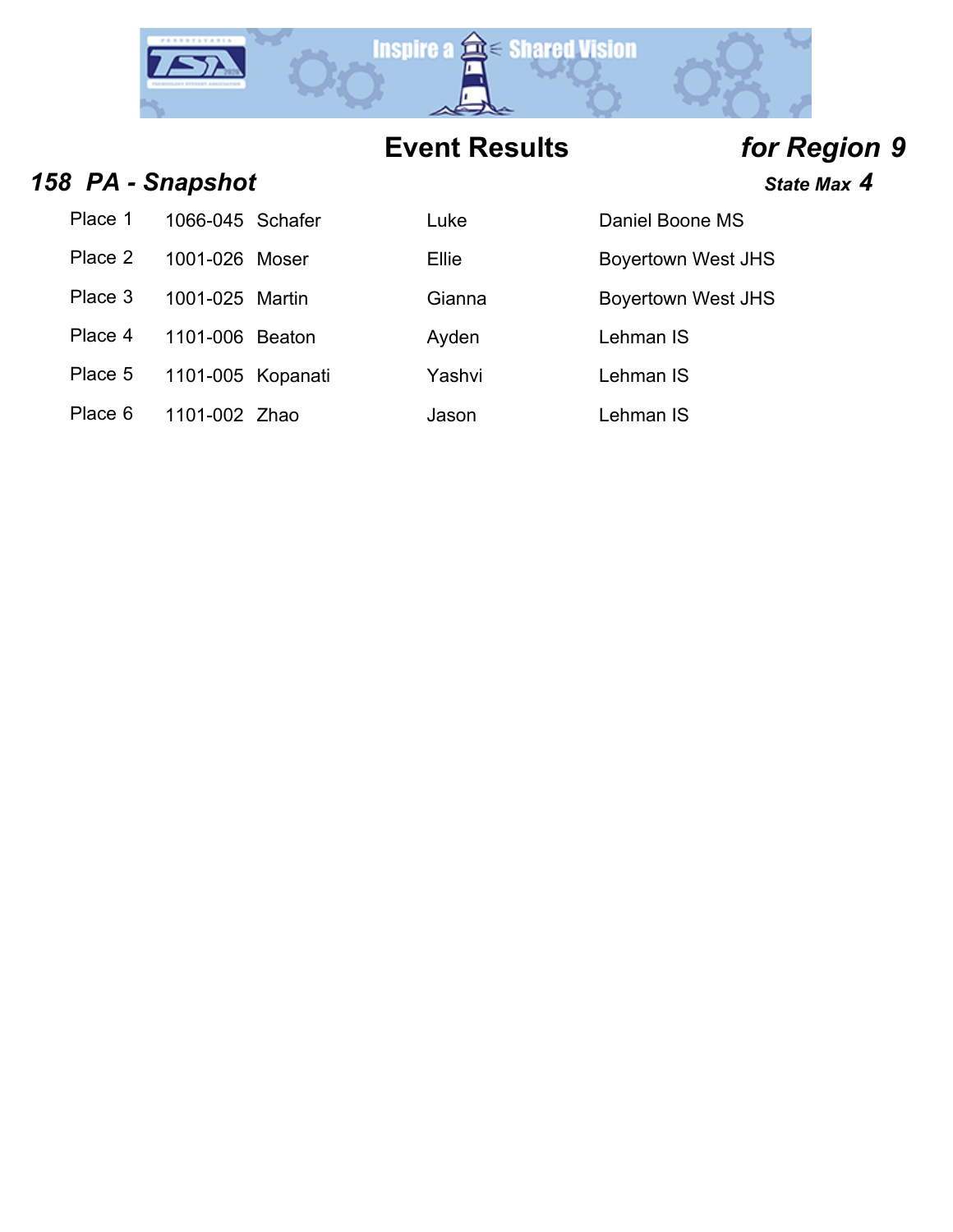

### *171 Chapter Team - Written State Max 0*

| Place 1 | 1101-002 Zhao   |                     | Jason   | Lehman IS                 |
|---------|-----------------|---------------------|---------|---------------------------|
| Place 2 | 1101-006 Beaton |                     | Ayden   | Lehman IS                 |
| Place 3 | 1041-014 Howald |                     | Evelyn  | Boyertown East JHS        |
| Place 4 |                 | 1041-004 Carmichael | Ava     | <b>Boyertown East JHS</b> |
| Place 5 | 1041-030 Smith  |                     | Mckenna | <b>Boyertown East JHS</b> |

Place 6 1071-011 Haggerty James Stroudsburg JHS

| son    | Lehman IS   |
|--------|-------------|
| den    | Lehman IS   |
| elyn   | Boyertown   |
| а      | Boyertown   |
| :kenna | Boyertown   |
| mes    | Stroudshurg |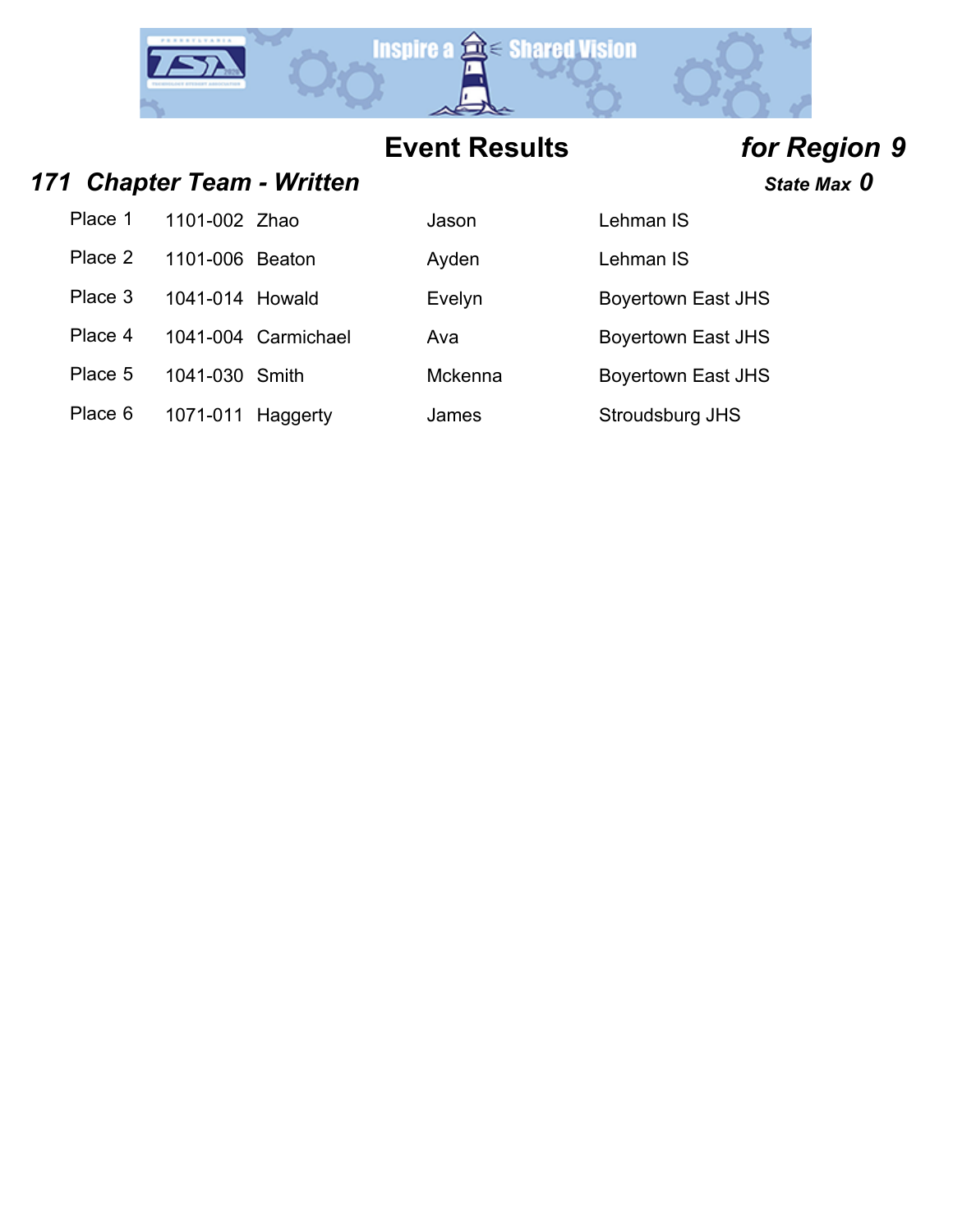

### *172 Tech Bowl - Written State Max 0*

| Place 1          | 1041-026 Schatz | Ryan | <b>Boyertown East JHS</b> |
|------------------|-----------------|------|---------------------------|
| D <sub>max</sub> |                 |      | <b>D. J.ID. 110</b>       |

- 
- 
- Place 4 1101-011 Cano Diego Lehman IS
- Place 5 1001-017 Trout Joseph Boyertown West JHS
- Place 6 1101-002 Zhao Jason Lehman IS
- Place 7 1041-032 Westrich Ava Boyertown East JHS
- Place 8 1071-013 Ziec Brian Brian Stroudsburg JHS
- 
- 
- 
- -
- Place 2 1066-012 Chernesky Roman Daniel Boone MS Place 3 1041-034 Megay Gracen Boyertown East JHS
	-
	- -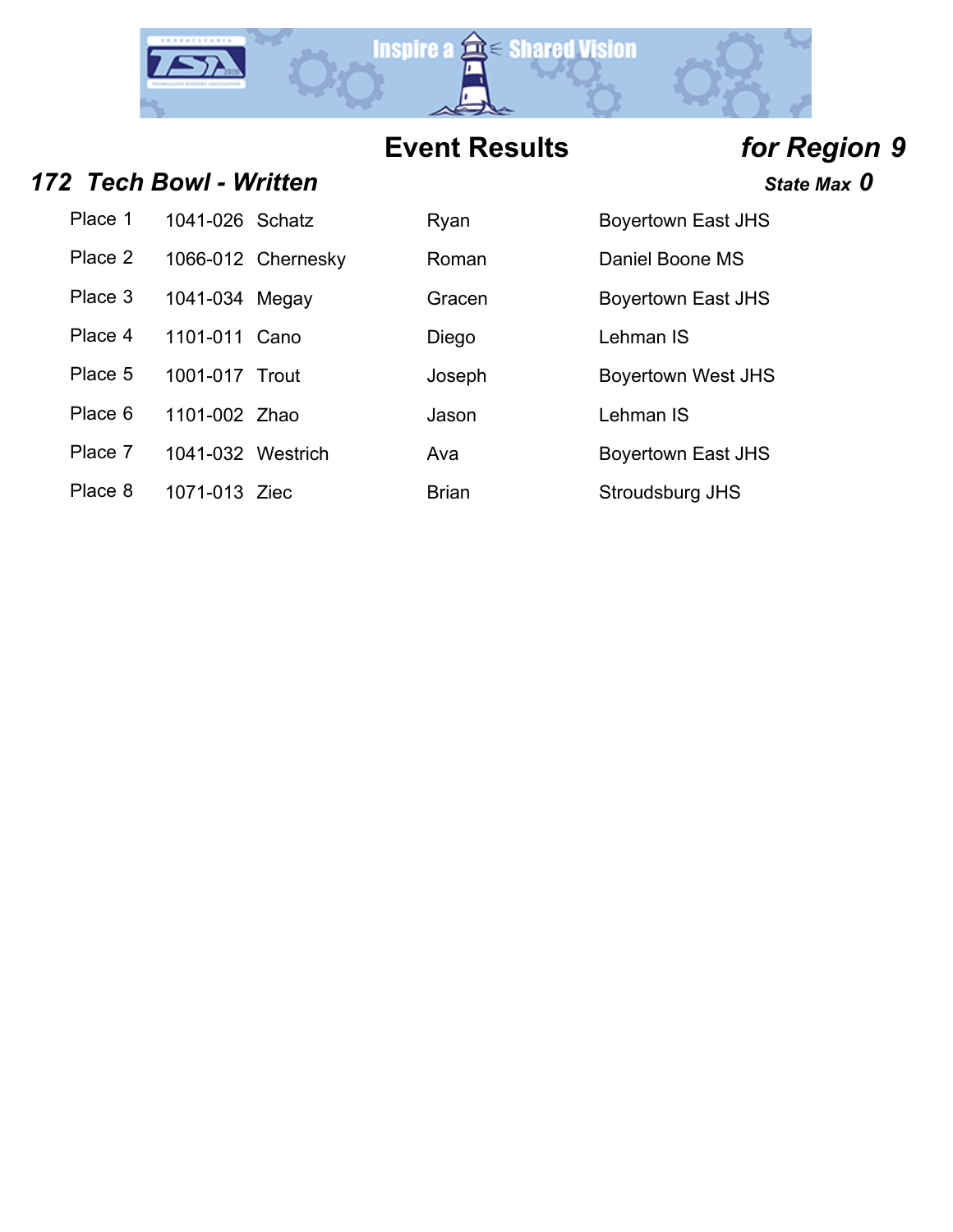

### *201 3D Animation State Max 1*

- Place 1 2004-901 Team A Boyertown Area SHS
- Place 2 2206-901 Team A Boyertown Freshman
- Place 3 2222-901 Team A Moravian Academy HS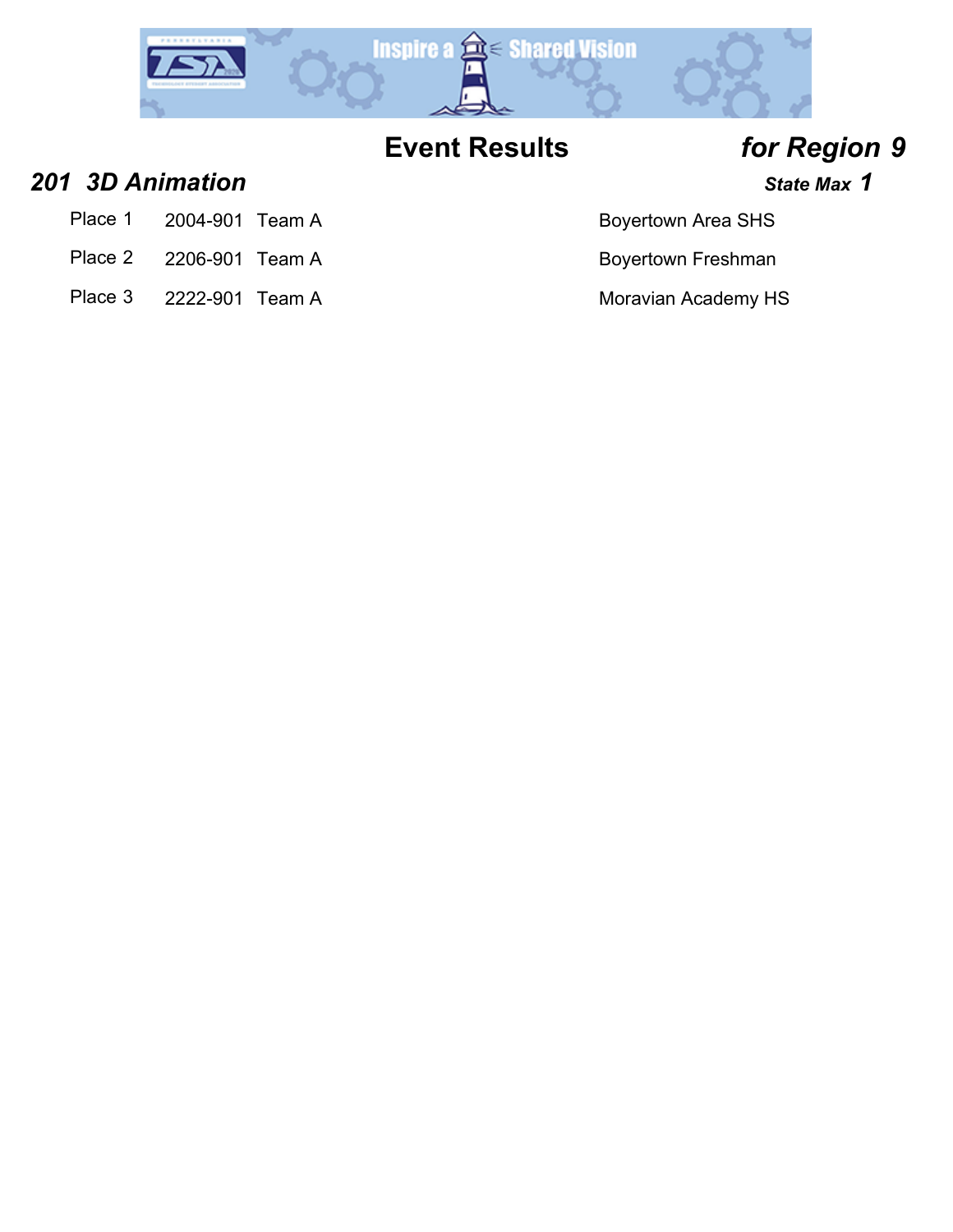

### *203 Architectural Design State Max Q*

| Place 1 | 2151-901 Team A |  |
|---------|-----------------|--|
| Place 2 | 2004-902 Team B |  |

- Place 3 2004-901 Team A Boyertown Area SHS
- Place 4 2130-901 Team A Lehigh Valley Academy
- Place 5 2195-901 Team A Cley Valley HS
- Place 6 2151-902 Team B Daniel Boone Area HS

- Daniel Boone Area HS
- Boyertown Area SHS
- 
- 
- 
-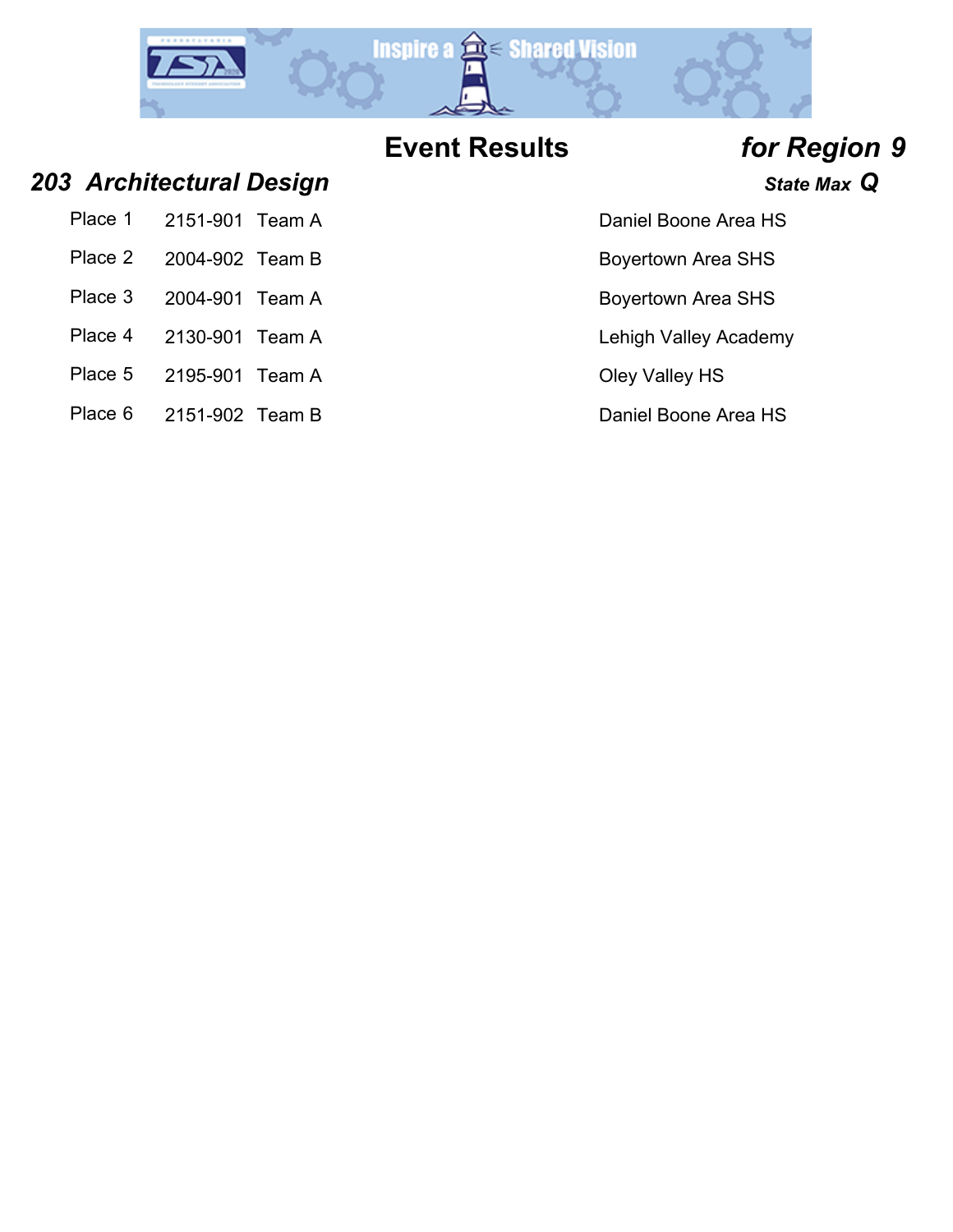

### *204 Biotechnology Design State Max 1*

| Place 1 | 2004-901 Team A |  |
|---------|-----------------|--|
|         |                 |  |

- Place 2 2151-902 Team B Daniel Boone Area HS
- Place 3 2004-902 Team B Boyertown Area SHS
- Place 4 2087-901 Team A Exeter Township SHS
- Place 5 2195-901 Team A Cley Valley HS
- Place 6 2047-901 Team A Upper Perkiomen HS
- Place 7 2206-901 Team A Boyertown Freshman
- Place 8 2206-902 Team B Boyertown Freshman

- Boyertown Area SHS
- 
- 
- 
- 
- 
- 
-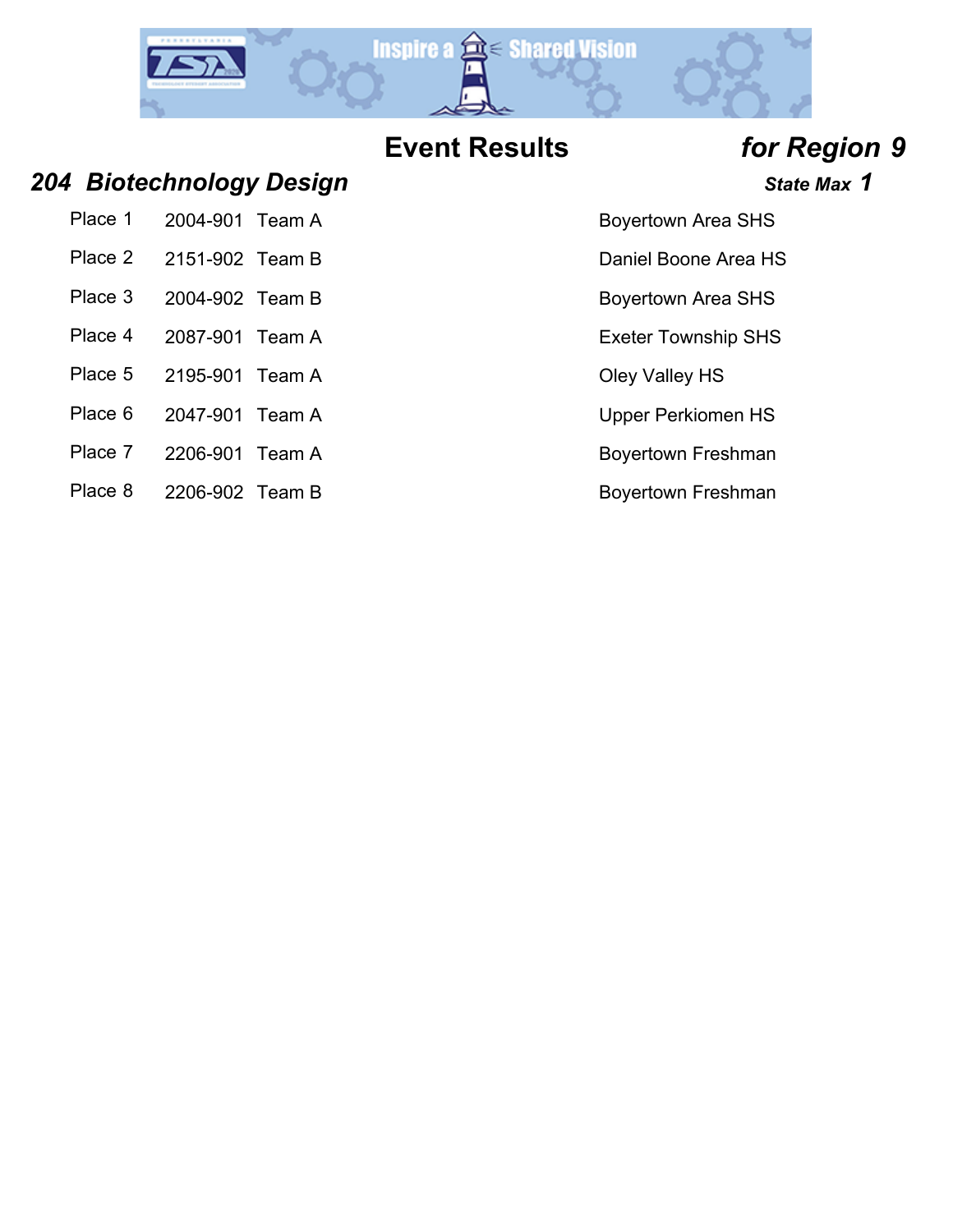

Boyertown Area SHS

### *205 Board Game Design State Max 1*

| Place 1 | 2004-901 Team A |  |
|---------|-----------------|--|
|         |                 |  |

- Place 2 2195-902 Team B Oley Valley HS
- Place 3 2151-902 Team B Daniel Boone Area HS
- Place 4 2111-901 Team A Easton Area HS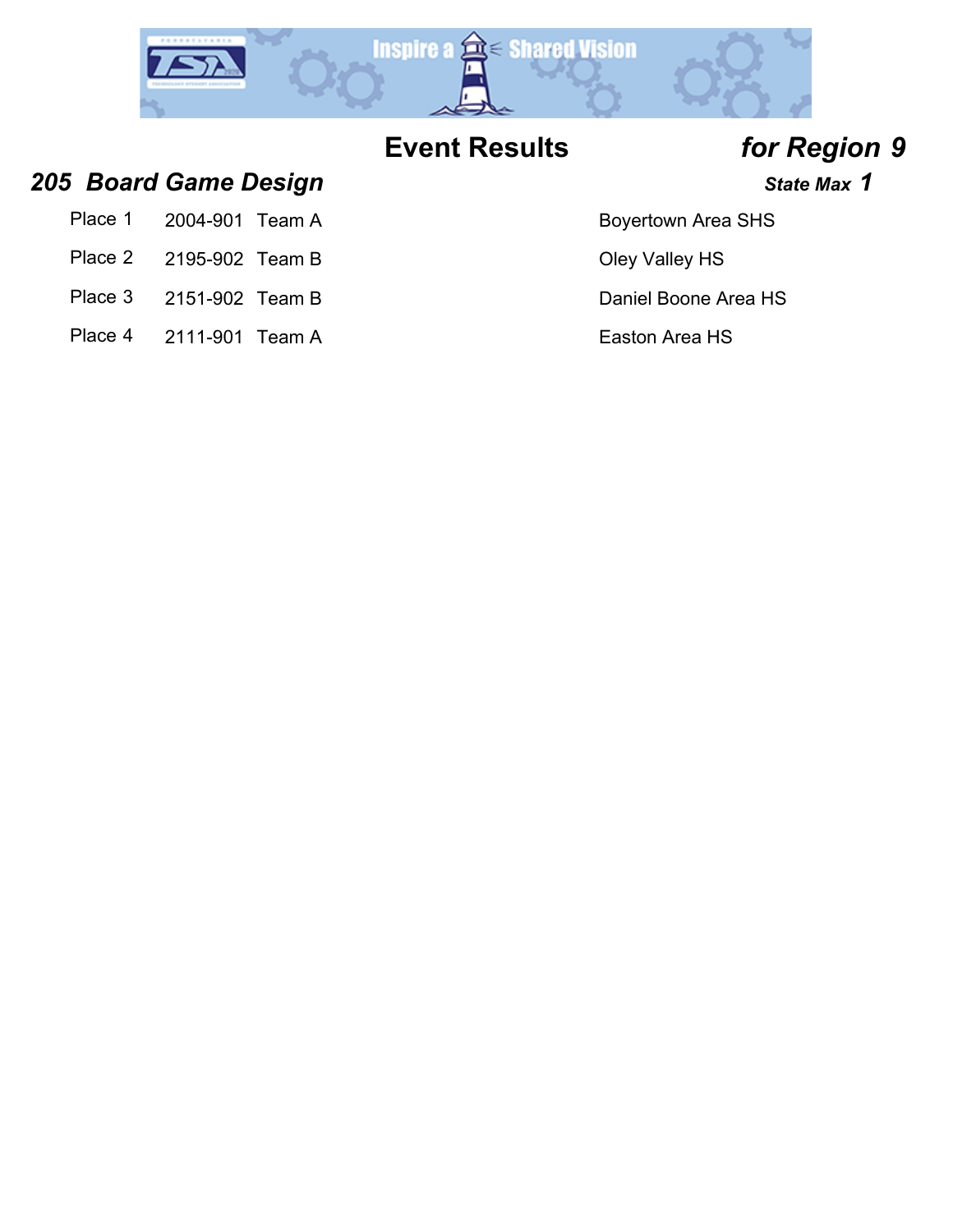

Place 5 2004-903 Team C Boyertown Area SHS

### *207 Children's Stories State Max 1*

Place 1 2149-901 Team A East Stroudsburg HS North

- Place 2 2004-901 Team A Boyertown Area SHS
- Place 3 2151-903 Team C Daniel Boone Area HS
- Place 4 2004-902 Team B Boyertown Area SHS
- 
- Place 6 2195-901 Team A Cley Valley HS
- Place 7 2206-901 Team A Boyertown Freshman
- Place 8 2130-903 Team C Lehigh Valley Academy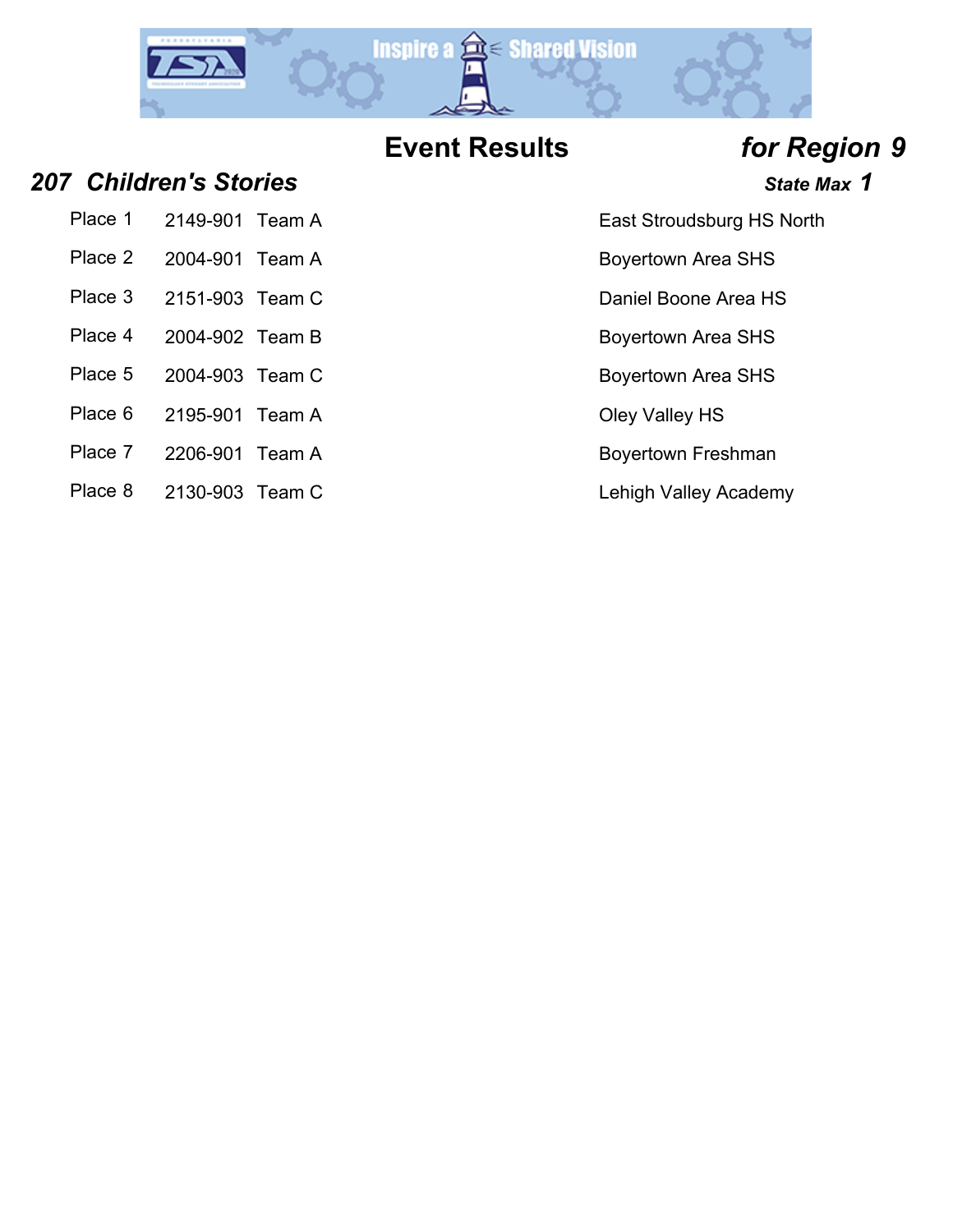

## **208 Coding State Max 1**

- Place 1 2111-901 Team A Easton Area HS
- Place 2 2111-902 Team B Easton Area HS
- Place 3 2004-901 Team A Boyertown Area SHS
- 
- 
- Place 5 2063-902 Team B Stroudsburg HS
- Place 6 2195-901 Team A Cley Valley HS
- 
- 
- 
- Place 4 2206-901 Team A Boyertown Freshman
	-
	-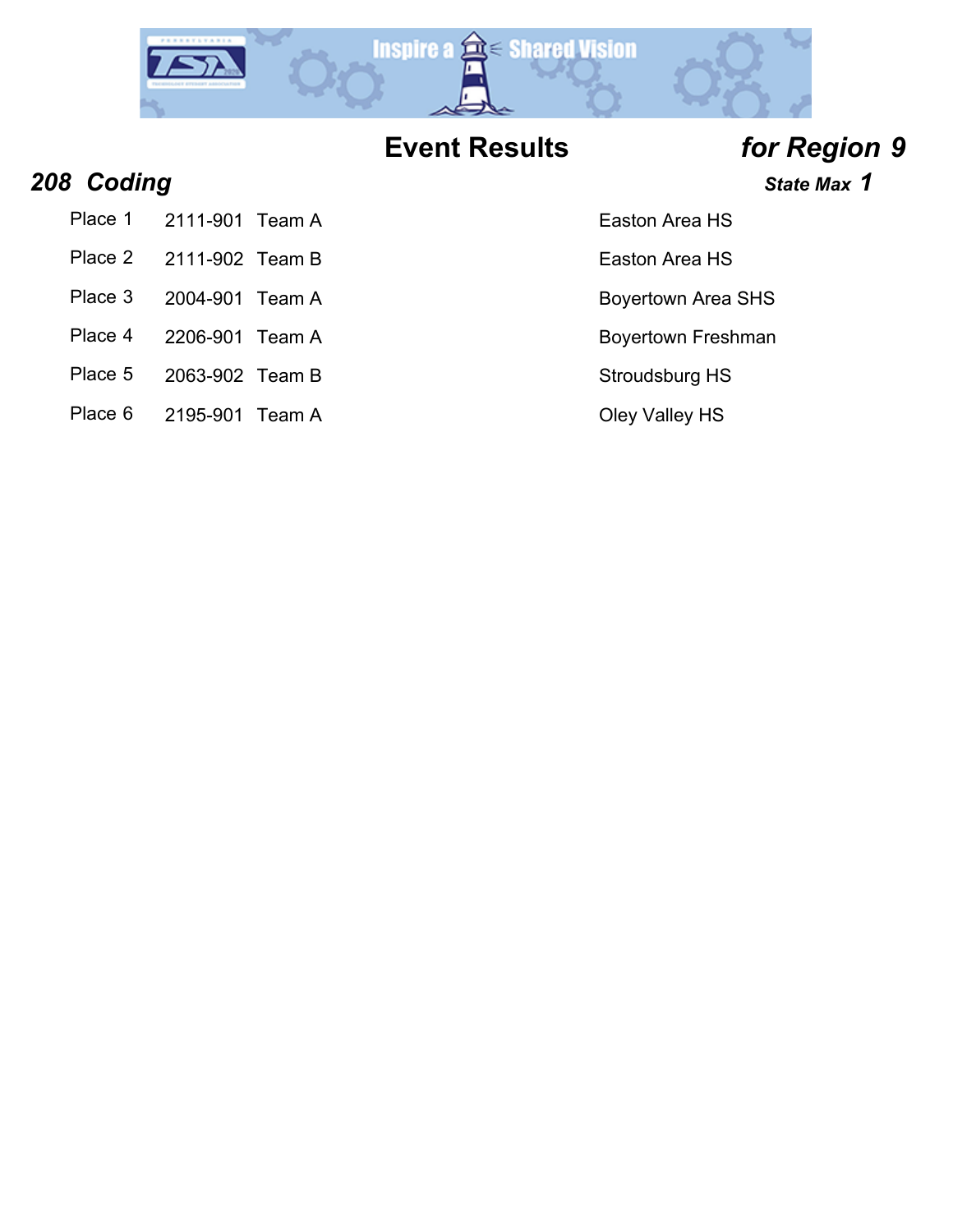

### *209 Computer-Aided Design - Architecture State Max 3*

Place 1 2206-004 Be

Place 2 2206-024 Sn

Place 3 2111-027 Wa

Place 4 2206-011 Ge

| erger    | <b>Nicholas</b> | Boyertown Freshman |
|----------|-----------------|--------------------|
| nyth     | Luke            | Boyertown Freshman |
| alenciak | Ryan            | Easton Area HS     |
| ehringer | <b>Nicholas</b> | Boyertown Freshman |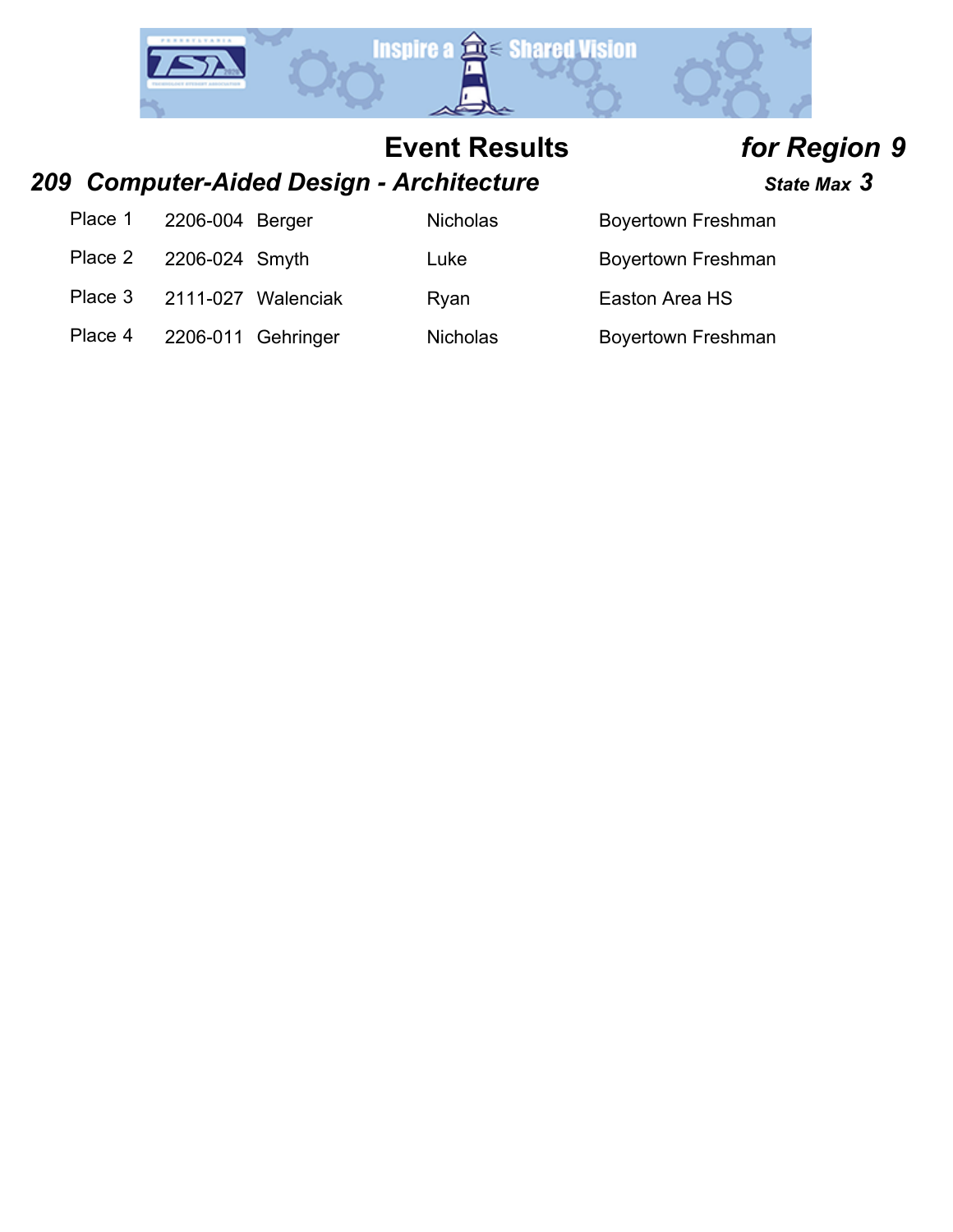

## *210 Computer-Aided Design - Engineering State Max 3*

| Place 1 | 2111-009 Farrell  |                       | Kevin        | Easton Area HS             |
|---------|-------------------|-----------------------|--------------|----------------------------|
| Place 2 | 2004-013 Klass    |                       | <b>Derek</b> | <b>Boyertown Area SHS</b>  |
| Place 3 | 2087-004 Akins    |                       | Haley        | <b>Exeter Township SHS</b> |
| Place 4 | 2111-003 Pursell  |                       | Elizabeth    | Easton Area HS             |
| Place 5 |                   | 2004-035 Longenberger | Mark         | <b>Boyertown Area SHS</b>  |
| Place 6 | 2004-016 Boughter |                       | Jacob        | <b>Boyertown Area SHS</b>  |
| Place 7 |                   | 2004-045 DeMenno      | Richard      | <b>Boyertown Area SHS</b>  |
| Place 8 | 2151-010          | Vitabile              | Kayla        | Daniel Boone Area HS       |
|         |                   |                       |              |                            |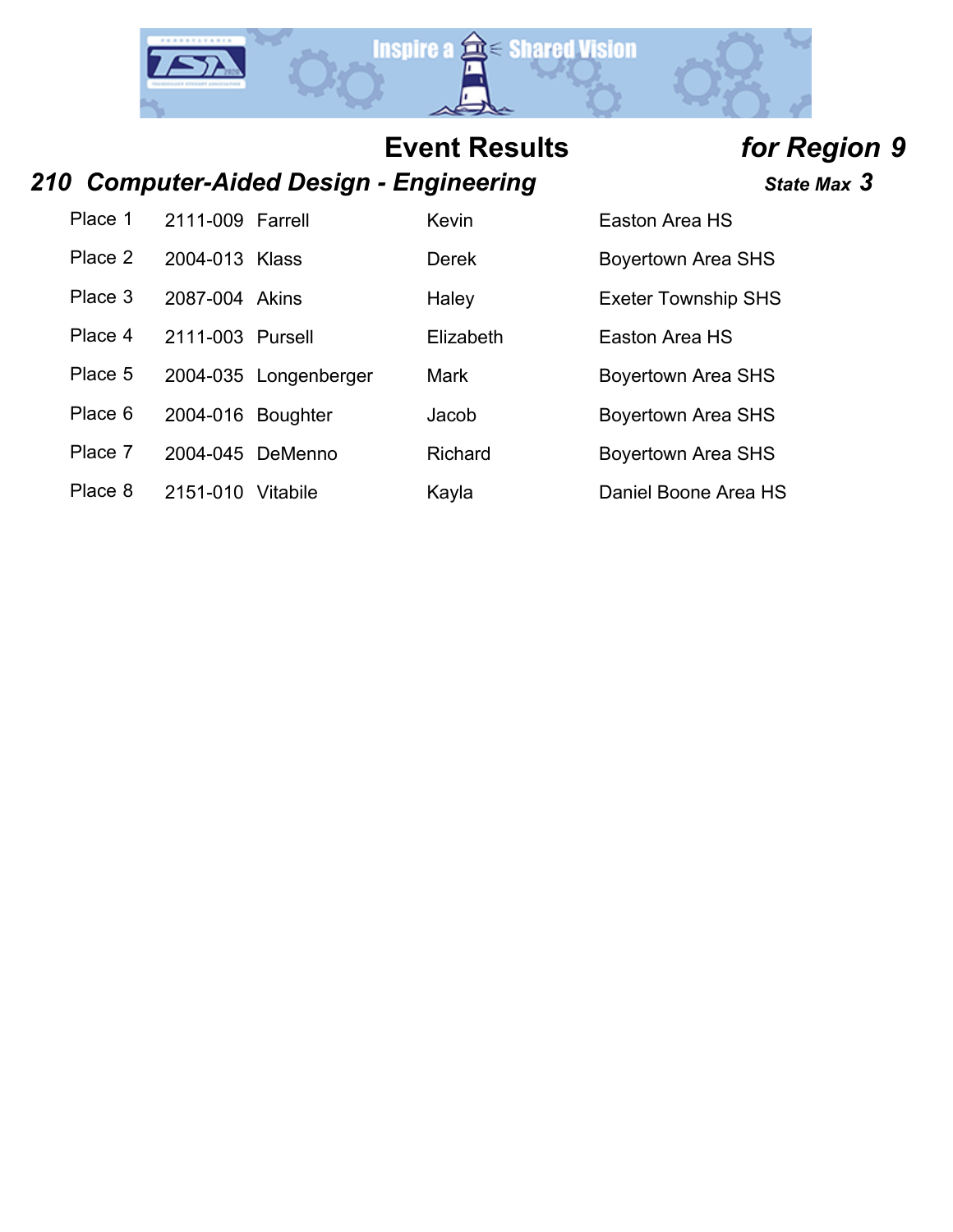

## *211 Computer Integrated Manufacturing (CIM) State Max 1*

| Place 1 2004-902 Team B            |  |
|------------------------------------|--|
| Place 2 2004-903 Team C            |  |
| $D _{QQQ}$ $Q$ $QQQQ$ $QQ$ $T_{z}$ |  |

- 
- Place 4 2087-902 Team B Exeter Township SHS
- Place 5 2087-901 Team A Exeter Township SHS
- Place 6 2004-901 Team A Boyertown Area SHS

- Boyertown Area SHS
- Boyertown Area SHS

Place 3 2206-901 Team A Boyertown Freshman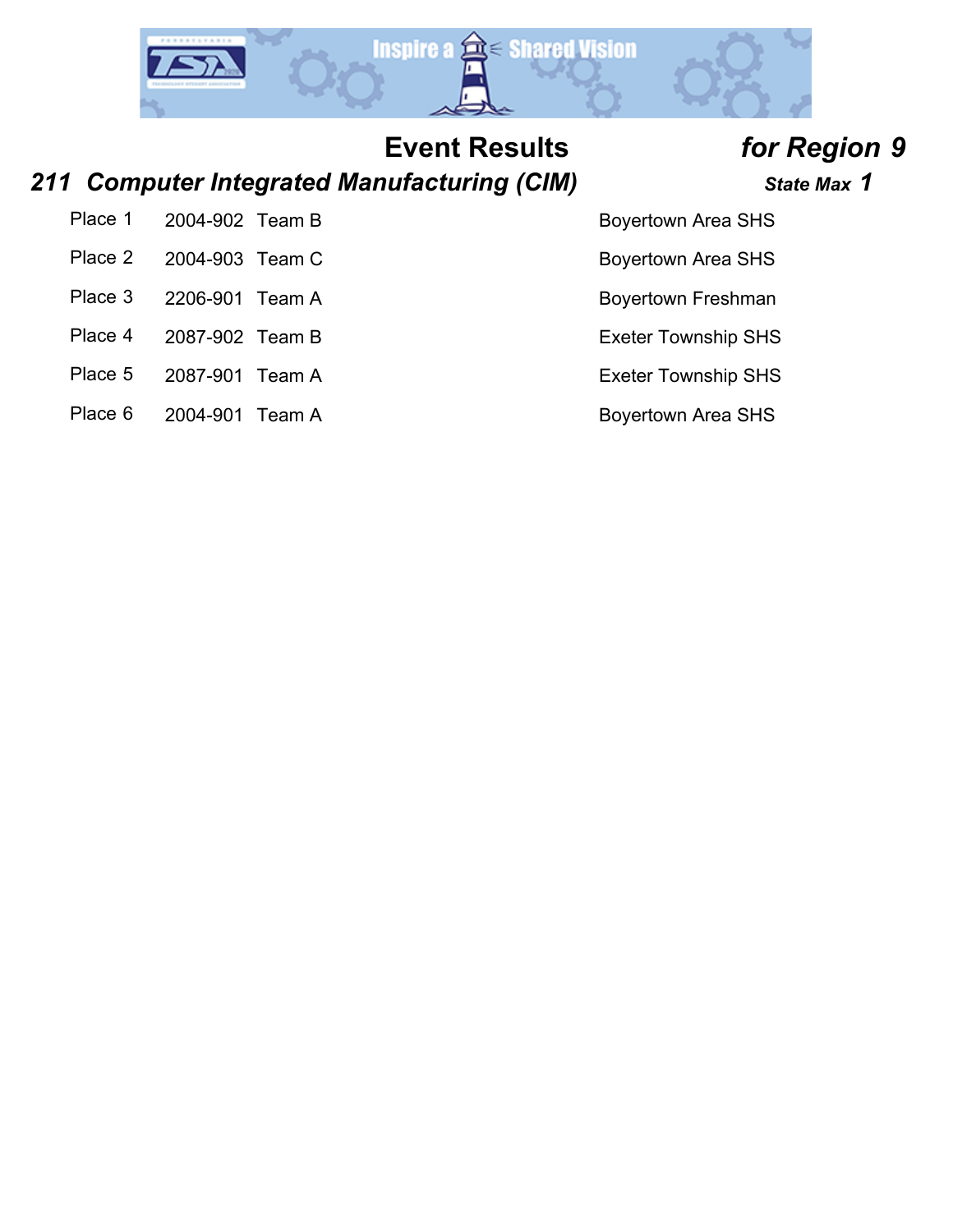

### *212 Debating Technological Issues State Max 1*

- Place 1 2222-904 Team D Moravian Academy HS
- 
- 
- 
- Place 5 2111-903 Team C Easton Area HS
- Place 6 2087-901 Team A Exeter Township SHS
- Place 7 2111-901 Team A Easton Area HS
- Place 8 2063-901 Team A Stroudsburg HS
- Place 9 2222-903 Team C Moravian Academy HS
- Place 10 2004-903 Team C Boyertown Area SHS

- 
- Place 2 2004-902 Team B Boyertown Area SHS
- Place 3 2151-903 Team C Daniel Boone Area HS
- Place 4 2151-901 Team A Daniel Boone Area HS
	-
	-
	-
	-
	-
	-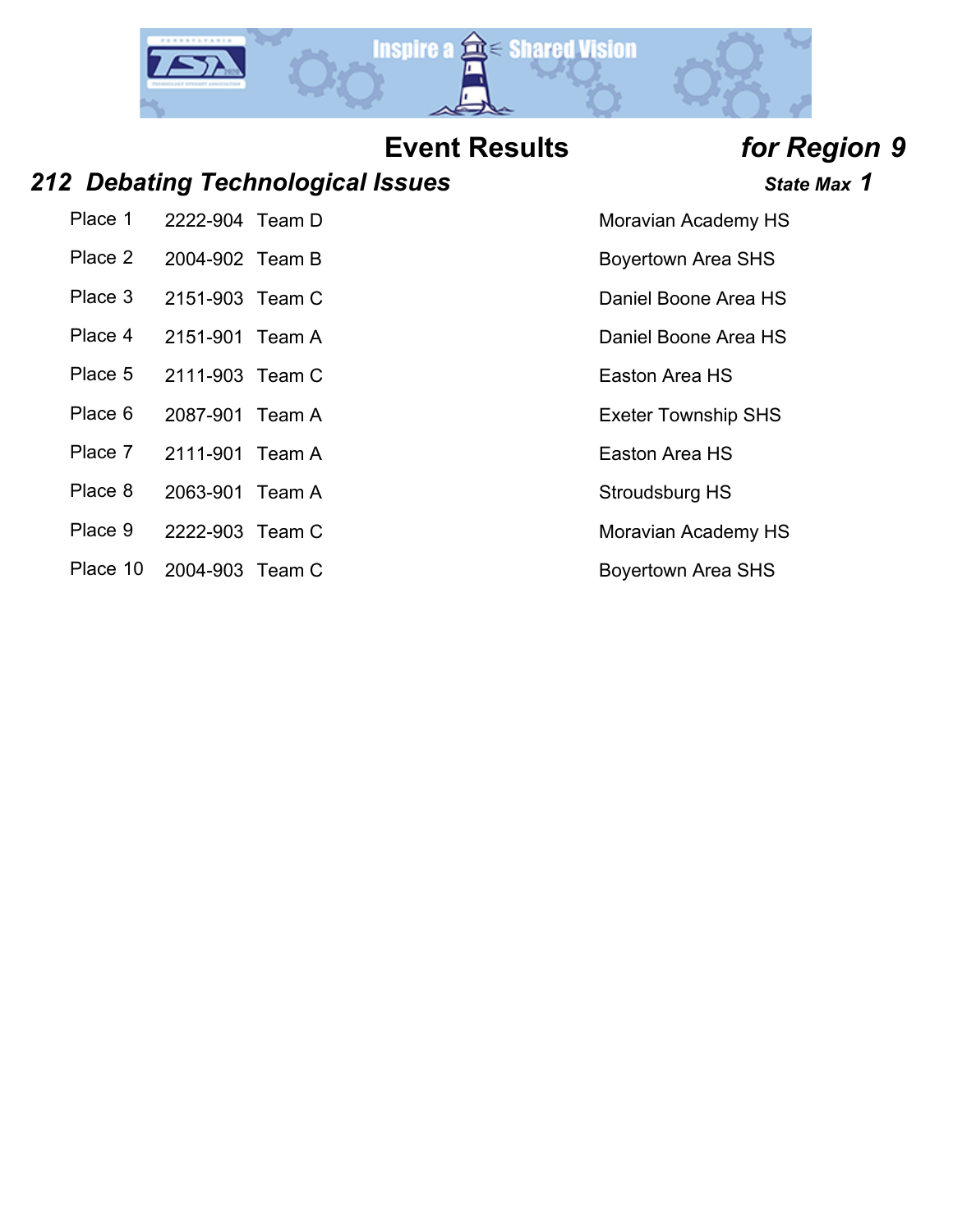

### *213 Digital Video Production State Max 1*

| Place 1 | 2004-901 Team A |  |
|---------|-----------------|--|
|         |                 |  |

- Place 2 2004-902 Team B Boyertown Area SHS
- Place 3 2206-901 Team A Boyertown Freshman
- Place 4 2047-902 Team B Upper Perkiomen HS
- Place 5 2111-901 Team A Easton Area HS
- Place 6 2151-901 Team A Daniel Boone Area HS

- Boyertown Area SHS
- 
- 
- 
- 
-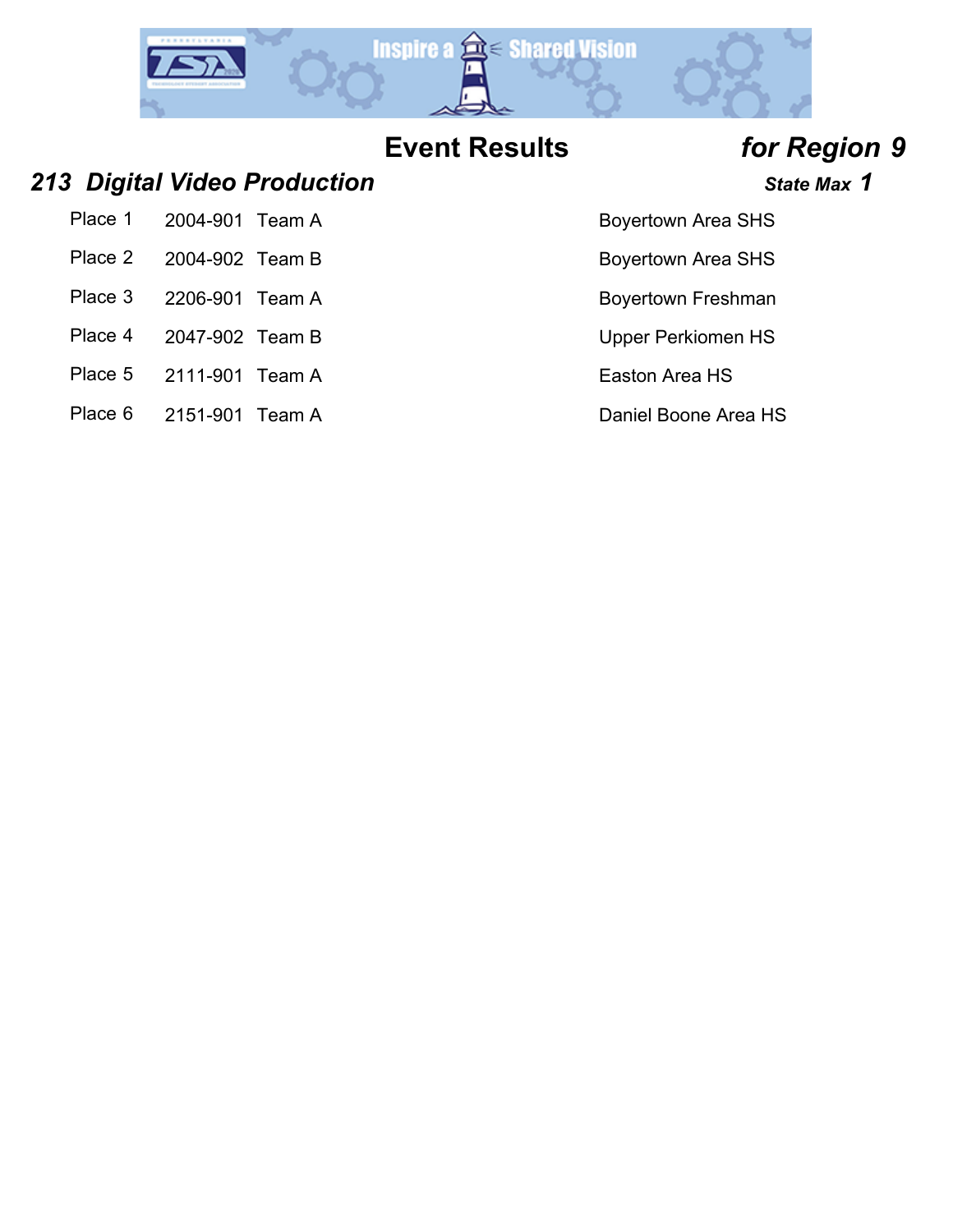

### *214 Dragster Design State Max Q*

| Place 1  |                   | 2004-035 Longenberger    | <b>Mark</b> | <b>Boyertown Area SHS</b>  |
|----------|-------------------|--------------------------|-------------|----------------------------|
| Place 2  | 2004-012 Frisco   |                          | David       | <b>Boyertown Area SHS</b>  |
| Place 3  | 2004-030 LeVan    |                          | Lochlan     | <b>Boyertown Area SHS</b>  |
| Place 4  | 2206-020 Mayan    |                          | Andrew      | <b>Boyertown Freshman</b>  |
| Place 5  | 2004-025 Gabriel  |                          | Kai         | <b>Boyertown Area SHS</b>  |
| Place 6  | 2004-009 Freimann |                          | Christian   | <b>Boyertown Area SHS</b>  |
| Place 7  | 2004-008 Doorey   |                          | Cameron     | <b>Boyertown Area SHS</b>  |
| Place 8  | 2004-052 Young    |                          | Evan        | <b>Boyertown Area SHS</b>  |
| Place 9  |                   | 2087-005 Bauroth Sherman | Juniper     | <b>Exeter Township SHS</b> |
| Place 10 | 2047-002 Bisschop |                          | Reece       | <b>Upper Perkiomen HS</b>  |
| Place 11 | 2047-016 Shup     |                          | Christopher | Upper Perkiomen HS         |
|          |                   |                          |             |                            |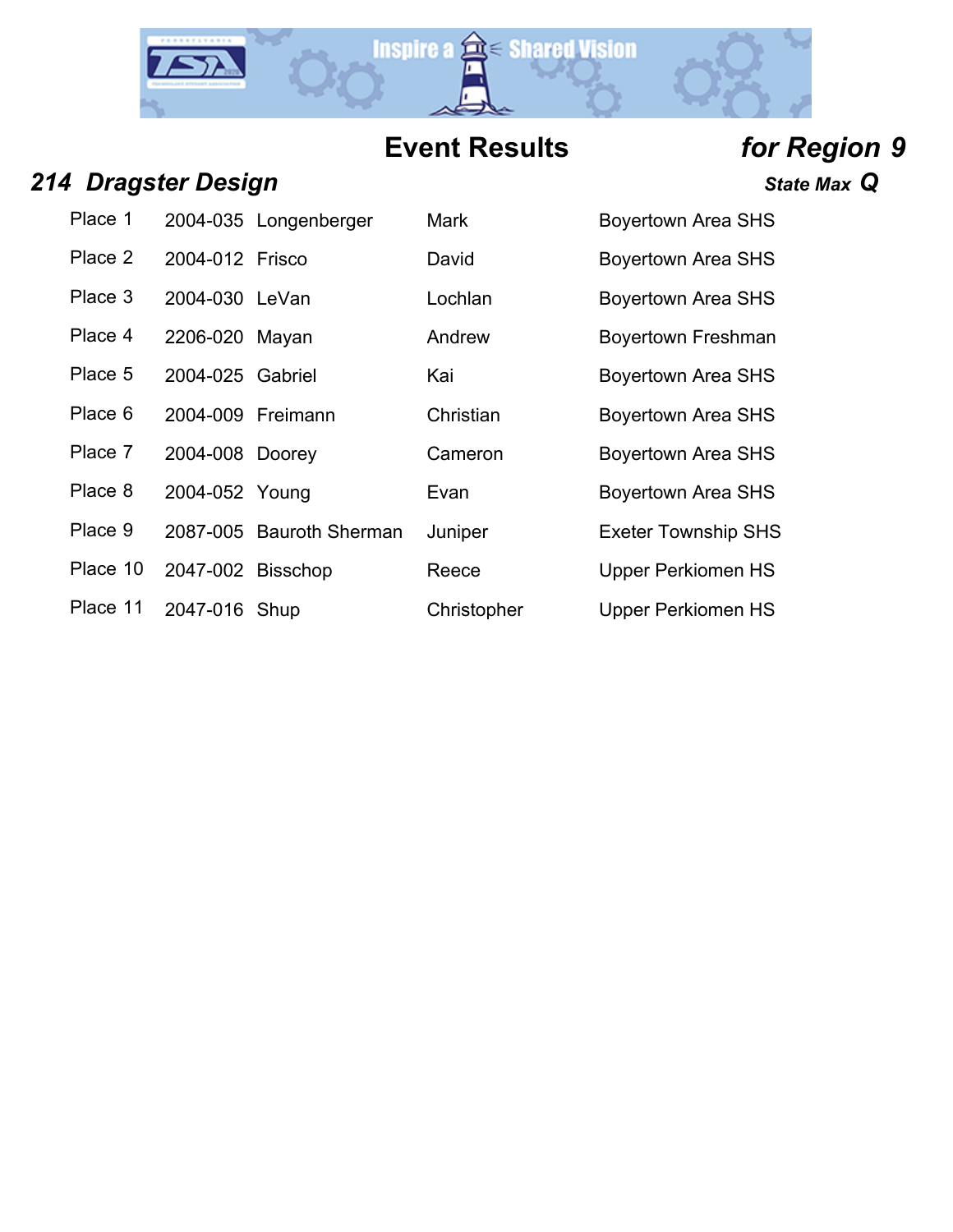

- Boyertown Area SHS
- Daniel Boone Area HS
- Boyertown Area SHS
- Boyertown Area SHS
- 
- 

### *215 Engineering Design State Max 1*

| Place 1 | 2004-902 Team B         |  |
|---------|-------------------------|--|
|         | Place 2 2151-902 Team B |  |
|         | Place 3 2004-903 Team C |  |
| Place 4 | 2004-904 Team D         |  |

- Place 5 2222-902 Team B Moravian Academy HS
- Place 6 2004-901 Team A Boyertown Area SHS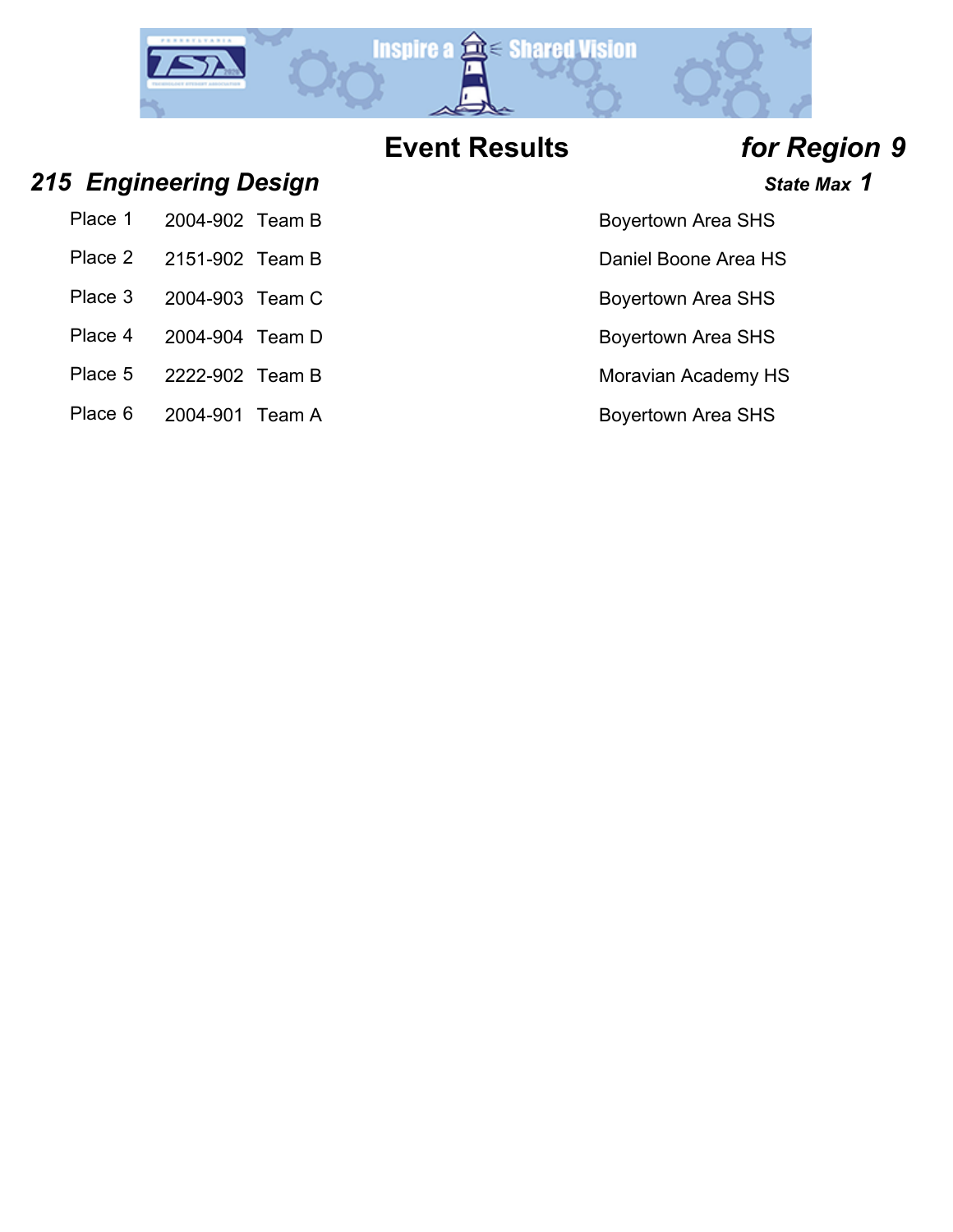

### 216 **Essays on Technology State Max 1** State Max 1

| Place 1                | 2195-008 Kline    | Andrew  | Oley Valley HS        |
|------------------------|-------------------|---------|-----------------------|
| Place 2 2151-006 Sweet |                   | Zoe     | Daniel Boone A        |
| Place 3                | 2004-020 Woodring | Jordan  | <b>Boyertown Area</b> |
| Place 4                | 2151-023 Darrah   | Alana   | Daniel Boone A        |
| Place 6                | 2004-028 Mauger   | Lillian | Boyertown Area        |
|                        |                   |         |                       |

Place 7 2206-010 Famous Lucas Lucas Boyertown Freshman

| Place 1 | 2195-008 Kline    | Andrew  | Oley Valley HS            |
|---------|-------------------|---------|---------------------------|
| Place 2 | 2151-006 Sweet    | Zoe     | Daniel Boone Area HS      |
| Place 3 | 2004-020 Woodring | Jordan  | <b>Boyertown Area SHS</b> |
| Place 4 | 2151-023 Darrah   | Alana   | Daniel Boone Area HS      |
| Place 6 | 2004-028 Mauger   | Lillian | <b>Boyertown Area SHS</b> |
| Dlace 7 | $2206.010$ Eqmaus | 1.1000  | Dovertown Erochmon        |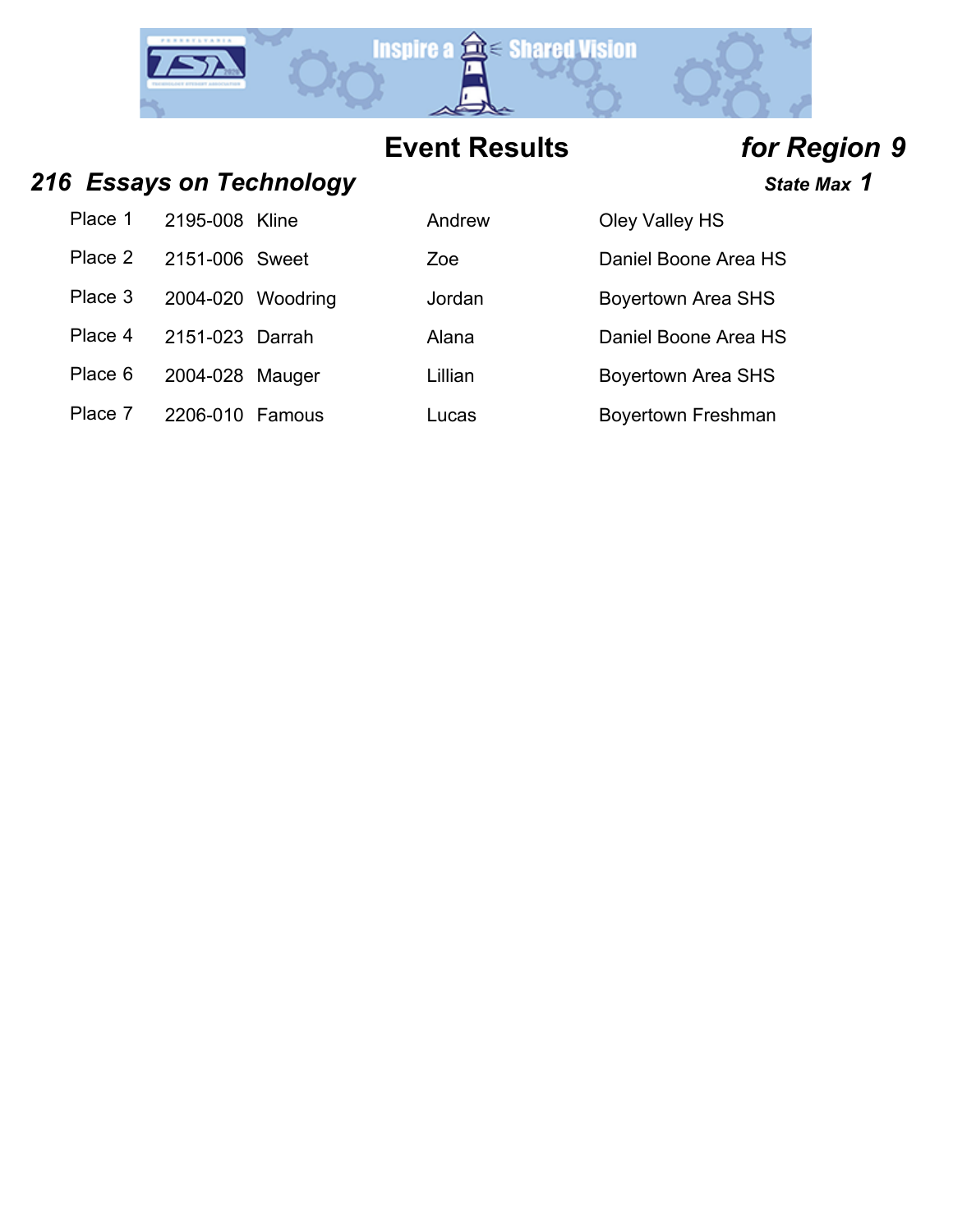

### *217 Extemporaneous Presentation State Max Q*

| Place 1 | 2004-026 Towers | Kate    | Boyertown Area SHS   |
|---------|-----------------|---------|----------------------|
| Place 2 | 2151-006 Sweet  | Zoe     | Daniel Boone Area HS |
| Place 3 | 2195-012 Sheetz | Rvan    | Oley Valley HS       |
| Place 4 | 2206-007 Camp   | Lyndsay | Boyertown Freshman   |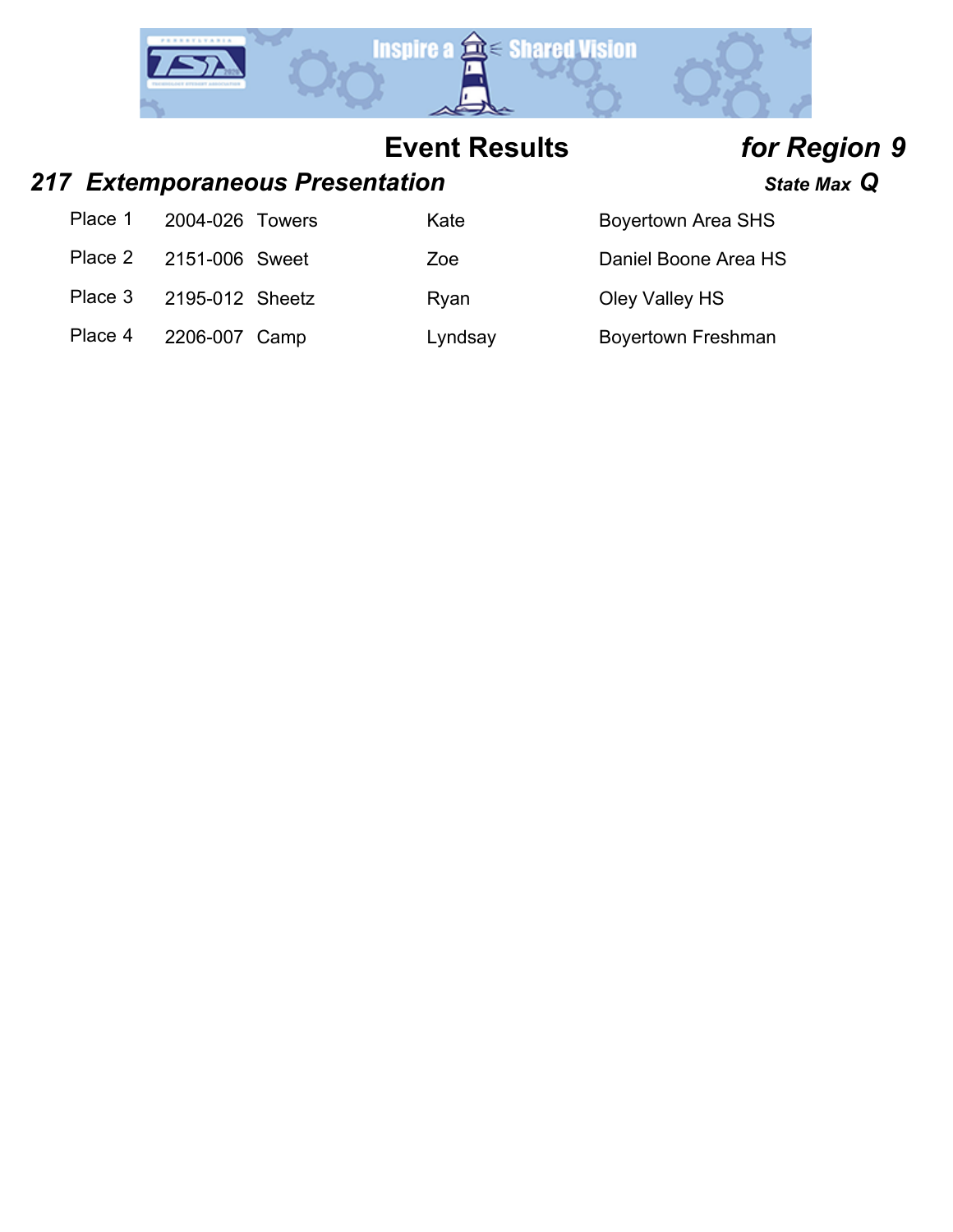

### *218 Fashion Design and Technology State Max 1*

- Place 1 2151-902 Team B Daniel Boone Area HS
- Place 2 2004-901 Team A Boyertown Area SHS
- Place 3 2004-903 Team C Boyertown Area SHS
- Place 4 2111-902 Team B Easton Area HS

- 
- 
- 
-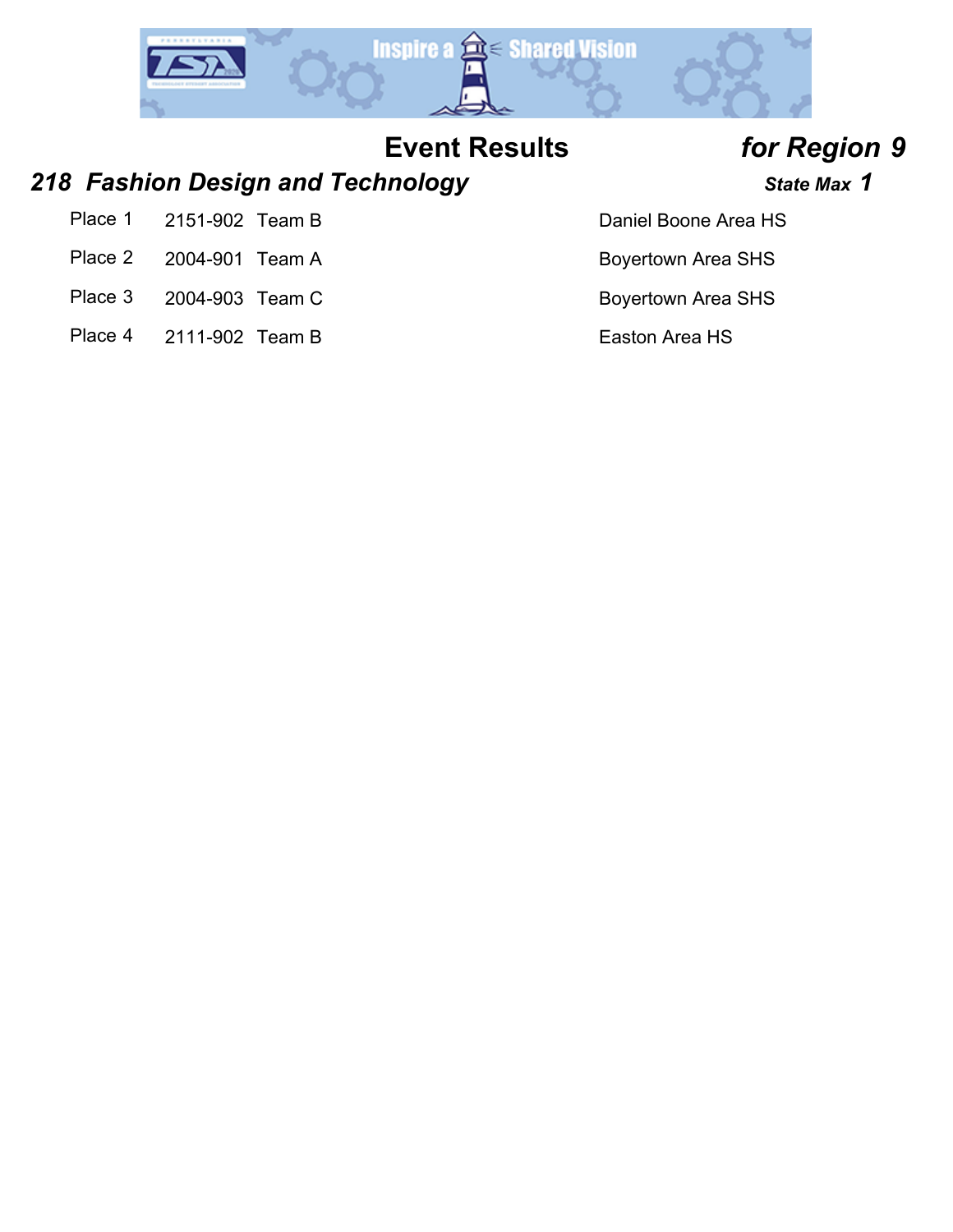

*<i>State Max* **2** 

| <b>219 Flight Endurance</b> |  |
|-----------------------------|--|
|                             |  |

| Place 1  | 2151-018 Kim     |                       | David          | Daniel Boone Area HS      |
|----------|------------------|-----------------------|----------------|---------------------------|
| Place 2  | 2195-005 Degler  |                       | Cody           | Oley Valley HS            |
| Place 3  | 2195-032 Meals   |                       | Isiah          | Oley Valley HS            |
| Place 4  |                  | 2004-023 Leshinskie   | Josh           | <b>Boyertown Area SHS</b> |
| Place 5  |                  | 2195-004 Cleaveland   | Michael        | Oley Valley HS            |
| Place 6  |                  | 2004-024 O'Connor     | Joshua         | <b>Boyertown Area SHS</b> |
| Place 7  | 2004-032 Glackin |                       | Lucas          | <b>Boyertown Area SHS</b> |
| Place 8  | 2047-015 Shanil  |                       | Sajin          | <b>Upper Perkiomen HS</b> |
| Place 9  | 2004-046 Barrett |                       | <b>Scott</b>   | <b>Boyertown Area SHS</b> |
| Place 10 |                  | 2047-011 Rothenberger | <b>Brayden</b> | <b>Upper Perkiomen HS</b> |
| Place 11 | 2004-015 Tews    |                       | Gavin          | <b>Boyertown Area SHS</b> |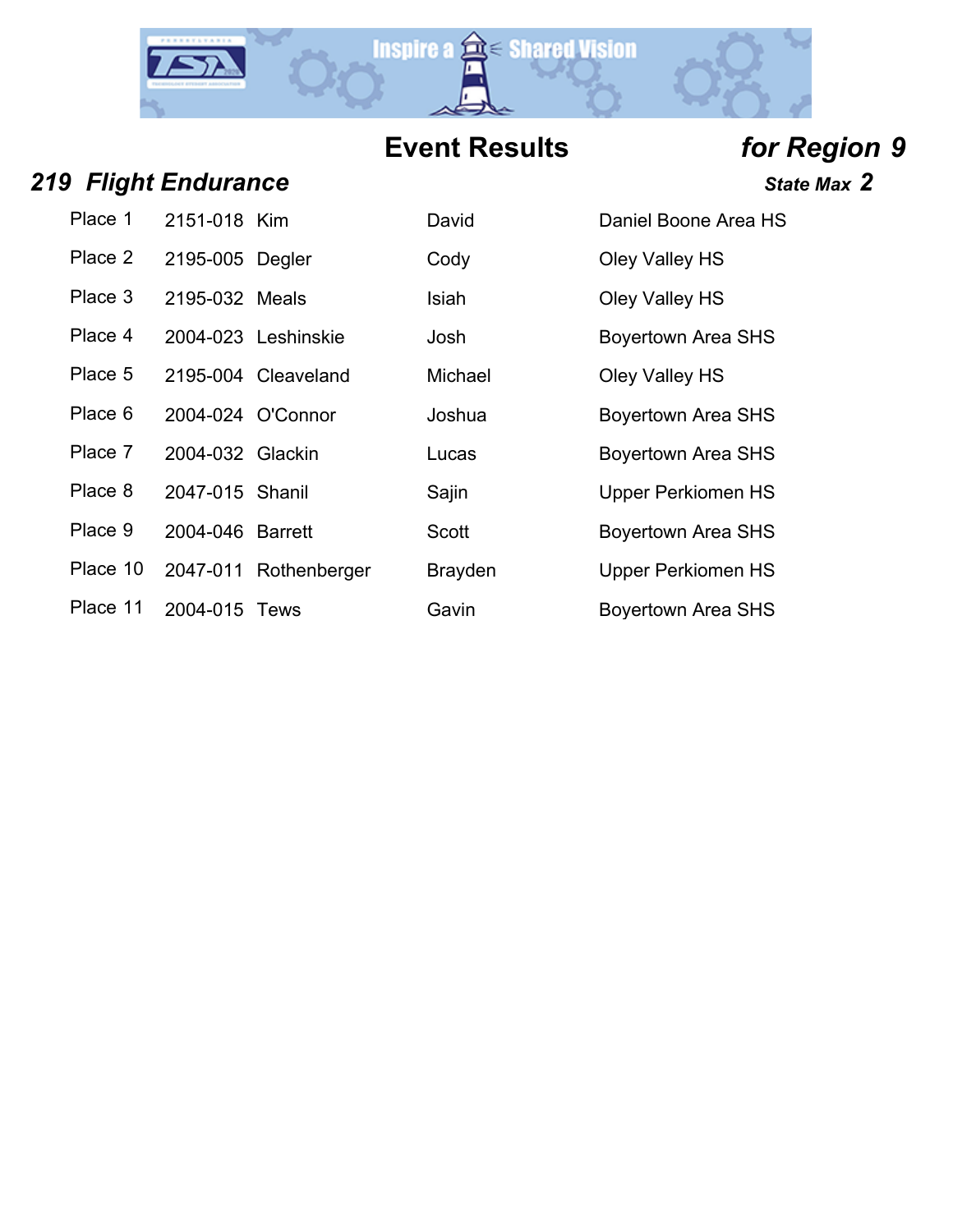

Place 5 2151-901 Team A Daniel Boone Area HS

### *220 Forensic Science State Max 2*

Place 1 2004-902 Team B Boyertown Area SHS

- Place 2 2087-901 Team A Exeter Township SHS
- Place 3 2111-901 Team A Easton Area HS
- Place 4 2151-902 Team B Daniel Boone Area HS
- 
- Place 6 2195-901 Team A Clev Valley HS
- Place 7 2206-903 Team C Boyertown Freshman
- Place 8 2063-902 Team B Stroudsburg HS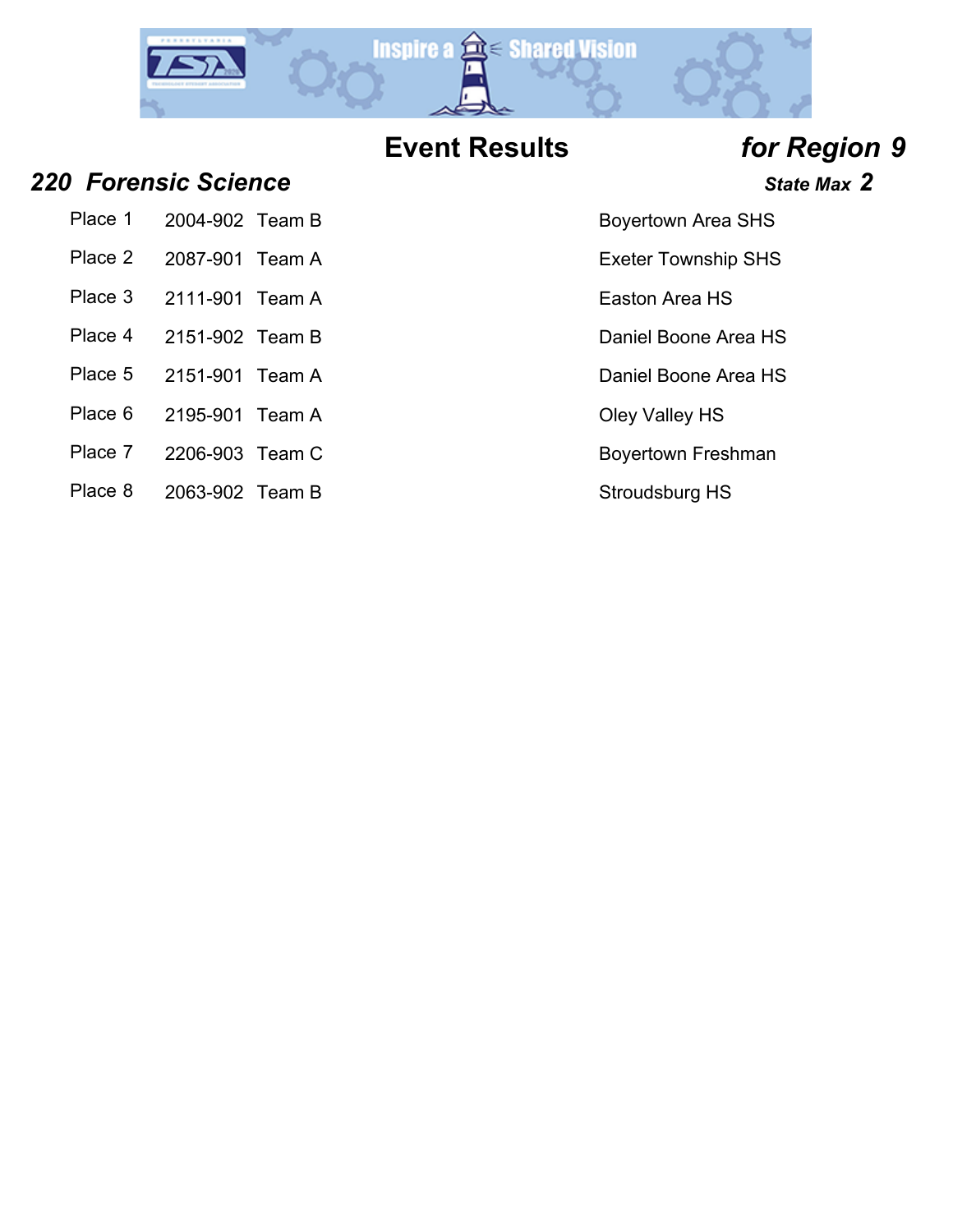

## *221 Future Technology & Engineering Teacher State Max 2*

| Place 1 | 2206-022 Ramsey | Samantha | <b>Boyertown Freshman</b> |
|---------|-----------------|----------|---------------------------|
| Place 2 | 2206-014 Johri  | Tanisha  | Boyertown Freshman        |
| Place 3 | 2151-006 Sweet  | Zoe      | Daniel Boone Area HS      |
| Place 4 | 2004-028 Mauger | Lillian  | <b>Boyertown Area SHS</b> |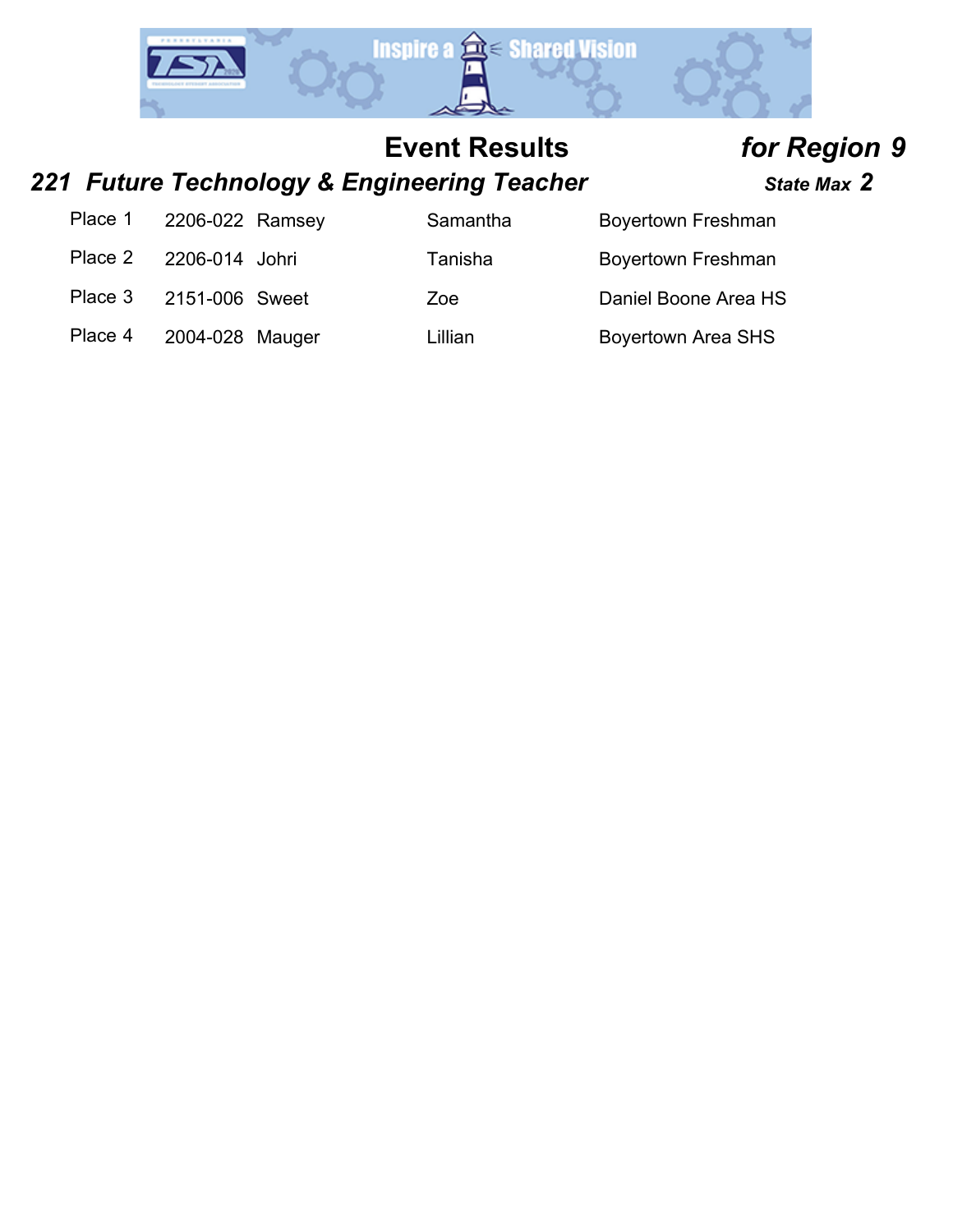

### *224 Photographic Technology State Max Q*

Place 1 2004-034 Martin Madison Boyertown Area SHS Place 2 2206-007 Camp Lyndsay Boyertown Freshman

Place 3 2151-017 Lavenia Alexandria Daniel Boone Area HS

Place 4 2206-022 Ramsey Samantha Boyertown Freshman

Place 5 2004-029 Huynh Lily Lily Boyertown Area SHS

- Place 6 2151-009 Wedemeyer Sarah Daniel Boone Area HS
- 

Place 7 2004-038 Hyland Natalie Boyertown Area SHS

Place 8 2130-012 Gudoor Eesha Lehigh Valley Academy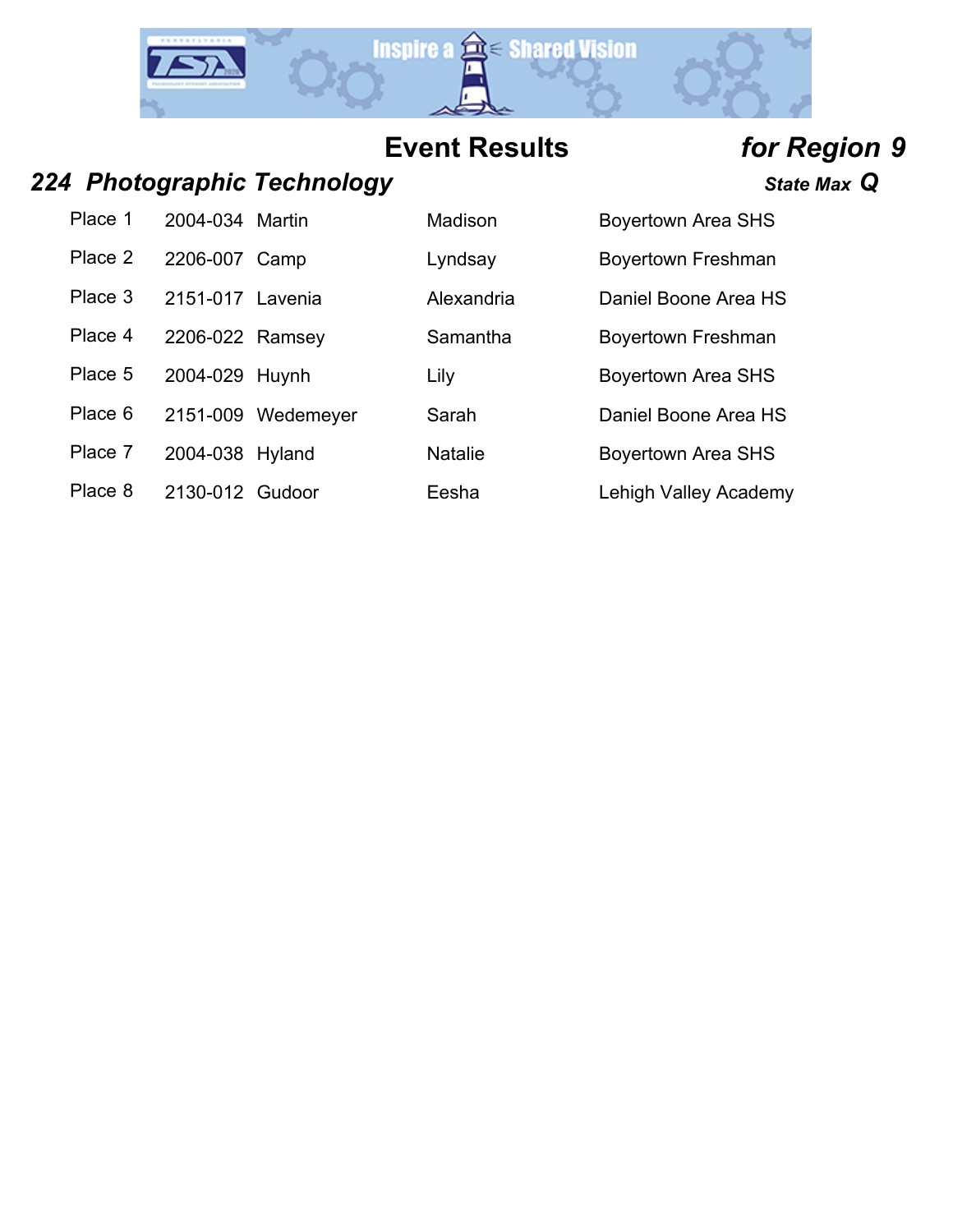

## *225 Prepared Presentation State Max Q*

| Place 1 | 2151-006 Sweet  | Zoe    | Daniel Boone Area HS      |
|---------|-----------------|--------|---------------------------|
| Place 2 | 2004-026 Towers | Kate   | <b>Boyertown Area SHS</b> |
| Place 3 | 2206-021 Peredo | Sofia  | <b>Boyertown Freshman</b> |
| Place 4 | 2206-026 Wool   | Jayden | Boyertown Freshman        |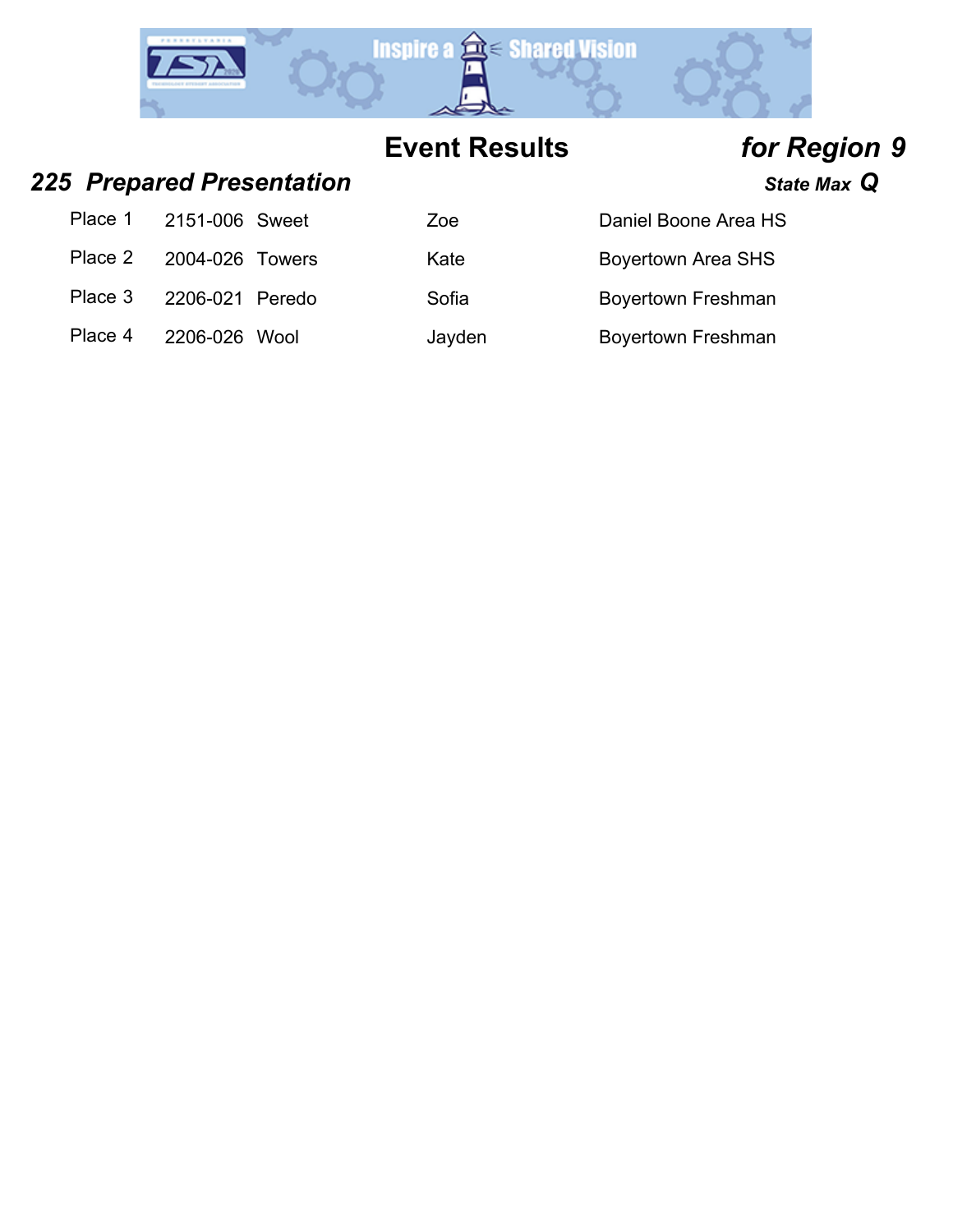

## *226 Promotional Design State Max 1*

| Place 1 |                  | 2004-018 Duczkowski |
|---------|------------------|---------------------|
| Place 2 |                  | 2004-006 Anousaya   |
| Place 3 | 2004-048 Swavely |                     |
| Place 4 | 2004-042 Wenhold |                     |
|         |                  |                     |

| Place 1 |                  | 2004-018 Duczkowski | Jenna      | <b>Boyertown Area SHS</b> |
|---------|------------------|---------------------|------------|---------------------------|
| Place 2 |                  | 2004-006 Anousaya   | Ashley     | <b>Boyertown Area SHS</b> |
| Place 3 | 2004-048 Swavely |                     | Sianna     | <b>Boyertown Area SHS</b> |
| Place 4 | 2004-042 Wenhold |                     | Paige      | <b>Boyertown Area SHS</b> |
| Place 5 | 2151-017         | Lavenia             | Alexandria | Daniel Boone Area HS      |
| Place 6 | 2004-002 Peet    |                     | Analise    | <b>Boyertown Area SHS</b> |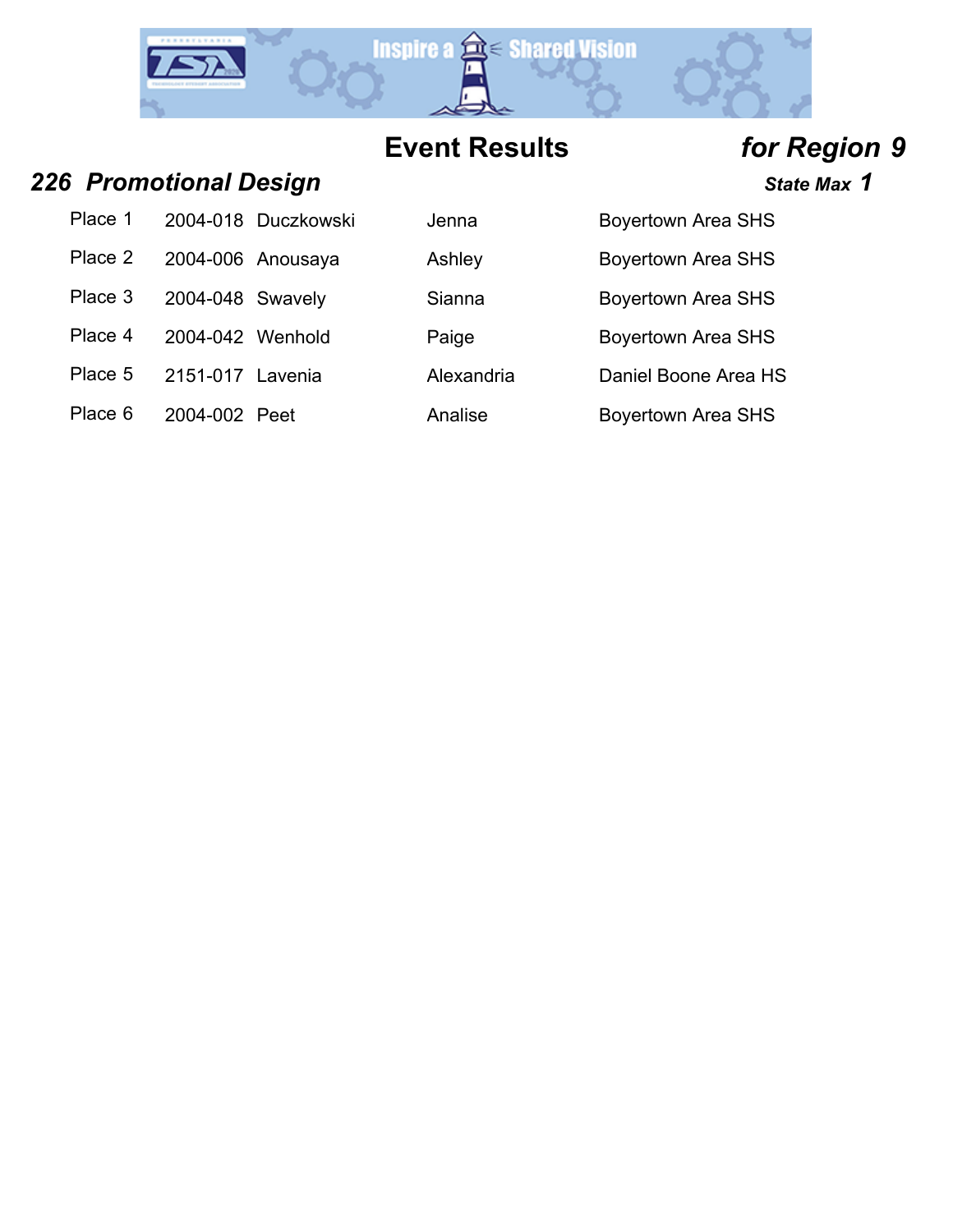

### *227 Scientific Visualization (SciVis) State Max 2*

- Place 1 2004-901 Team A Boyertown Area SHS
- Place 2 2151-902 Team B Daniel Boone Area HS
- Place 3 2087-901 Team A Exeter Township SHS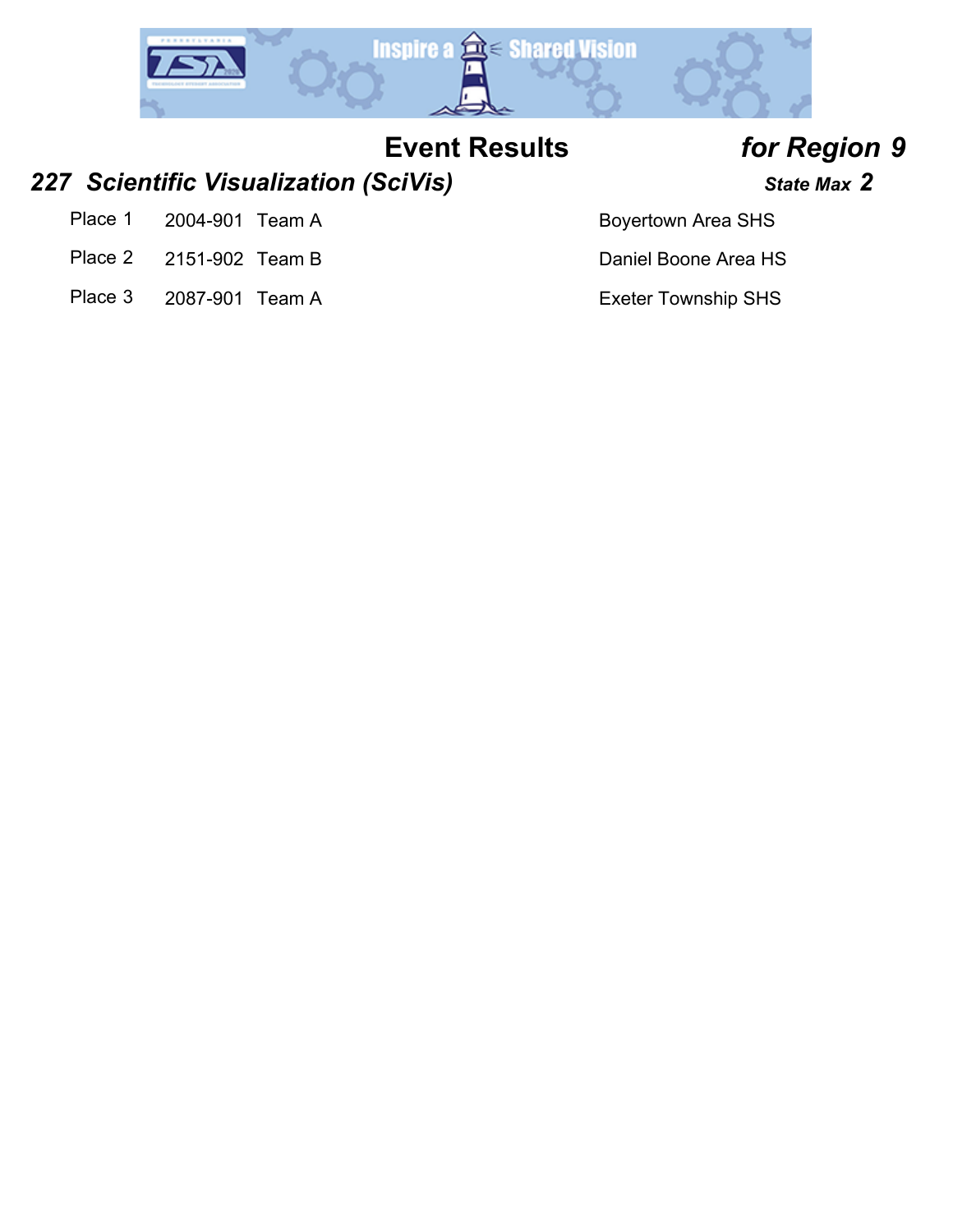

### 228 Software Development *228* Software Development

Place 1 2087-901 Team A Exeter Township SHS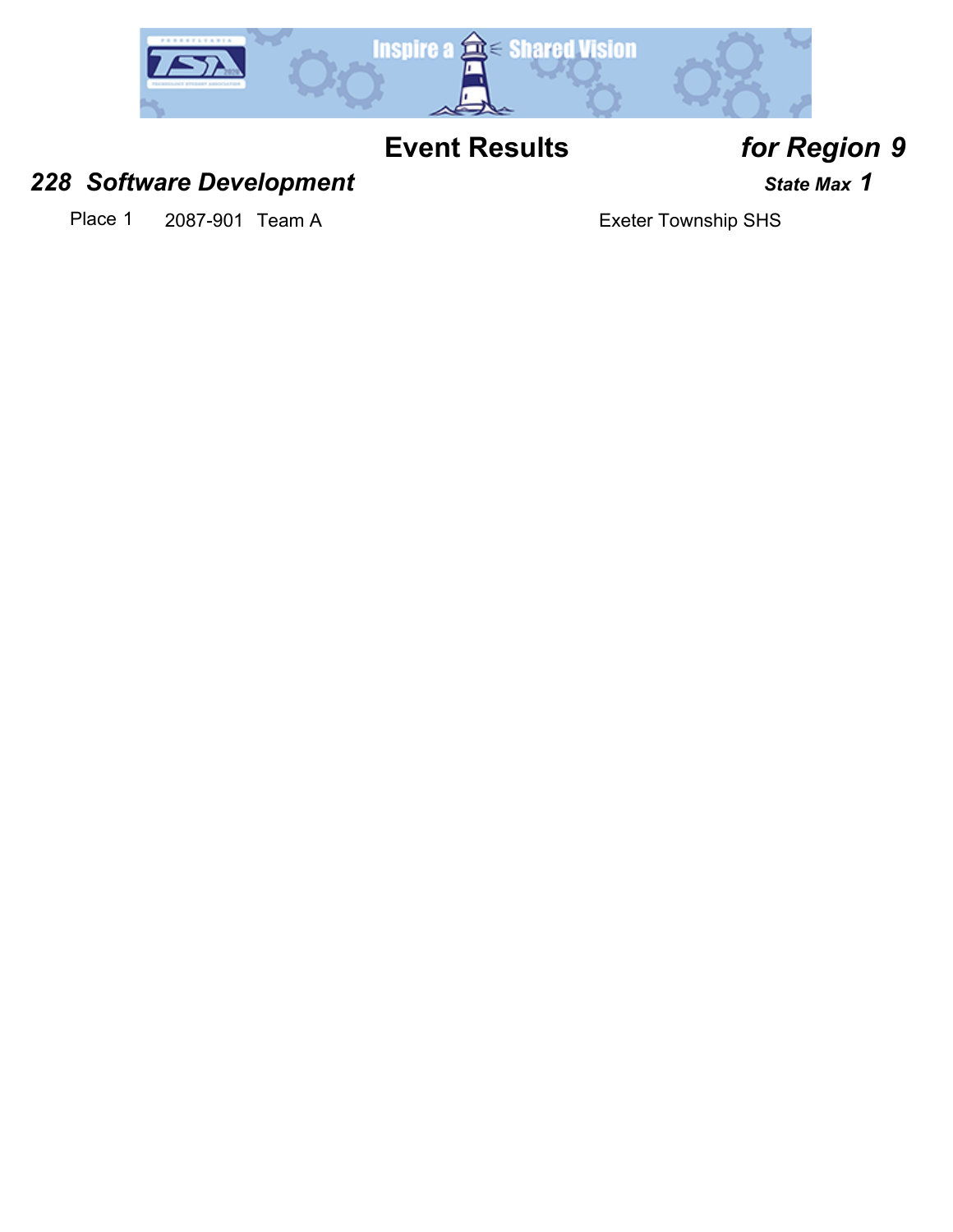

### *229 Structural Design & Engineering State Max Q*

Place 1 2047-901 Team A Upper Perkiomen HS Place 2 2151-902 Team B Daniel Boone Area HS

- Place 3 2004-901 Team A Boyertown Area SHS
- Place 4 2004-903 Team C Boyertown Area SHS
- Place 5 2004-902 Team B Boyertown Area SHS
- Place 6 2004-904 Team D Boyertown Area SHS
- Place 7 2195-904 Team D Oley Valley HS
- Place 8 2047-902 Team B Upper Perkiomen HS
- Place 9 2151-901 Team A Daniel Boone Area HS
- Place 10 2087-901 Team A Exeter Township SHS

- 
- 
- 
- 
- 
- 
- 
- 
- 
-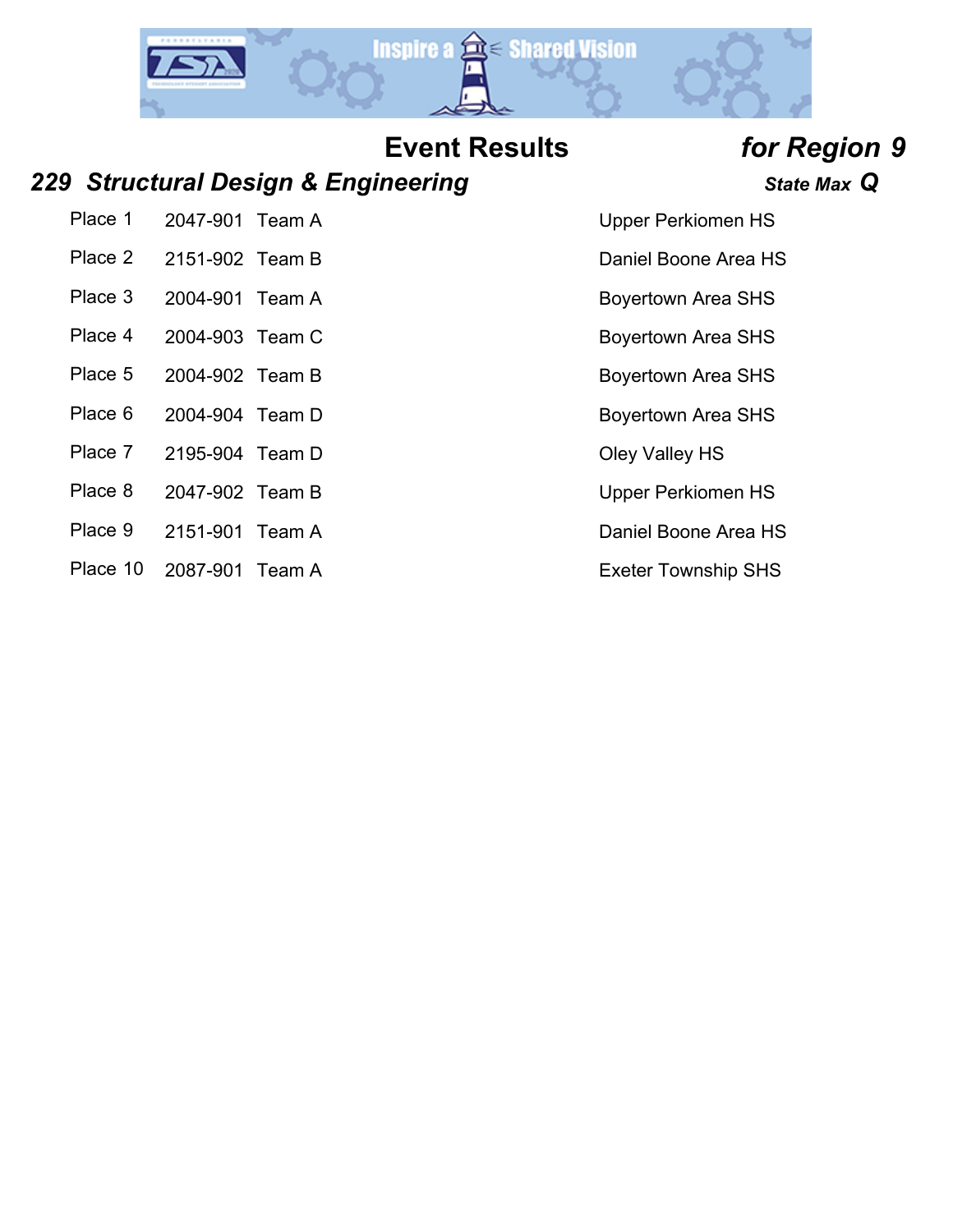

### *232 Technology Problem Solving State Max Q*

Place 1 2063-901 Team A Stroudsburg HS Place 2 2111-901 Team A Easton Area HS

- Place 3 2111-902 Team B Easton Area HS
- Place 4 2004-901 Team A Boyertown Area SHS
- Place 5 2004-902 Team B Boyertown Area SHS
- Place 6 2151-903 Team C Daniel Boone Area HS
- Place 7 2087-901 Team A Exeter Township SHS
- Place 8 2151-902 Team B Daniel Boone Area HS

- 
- 
- 
- 
- 
- 
- 
-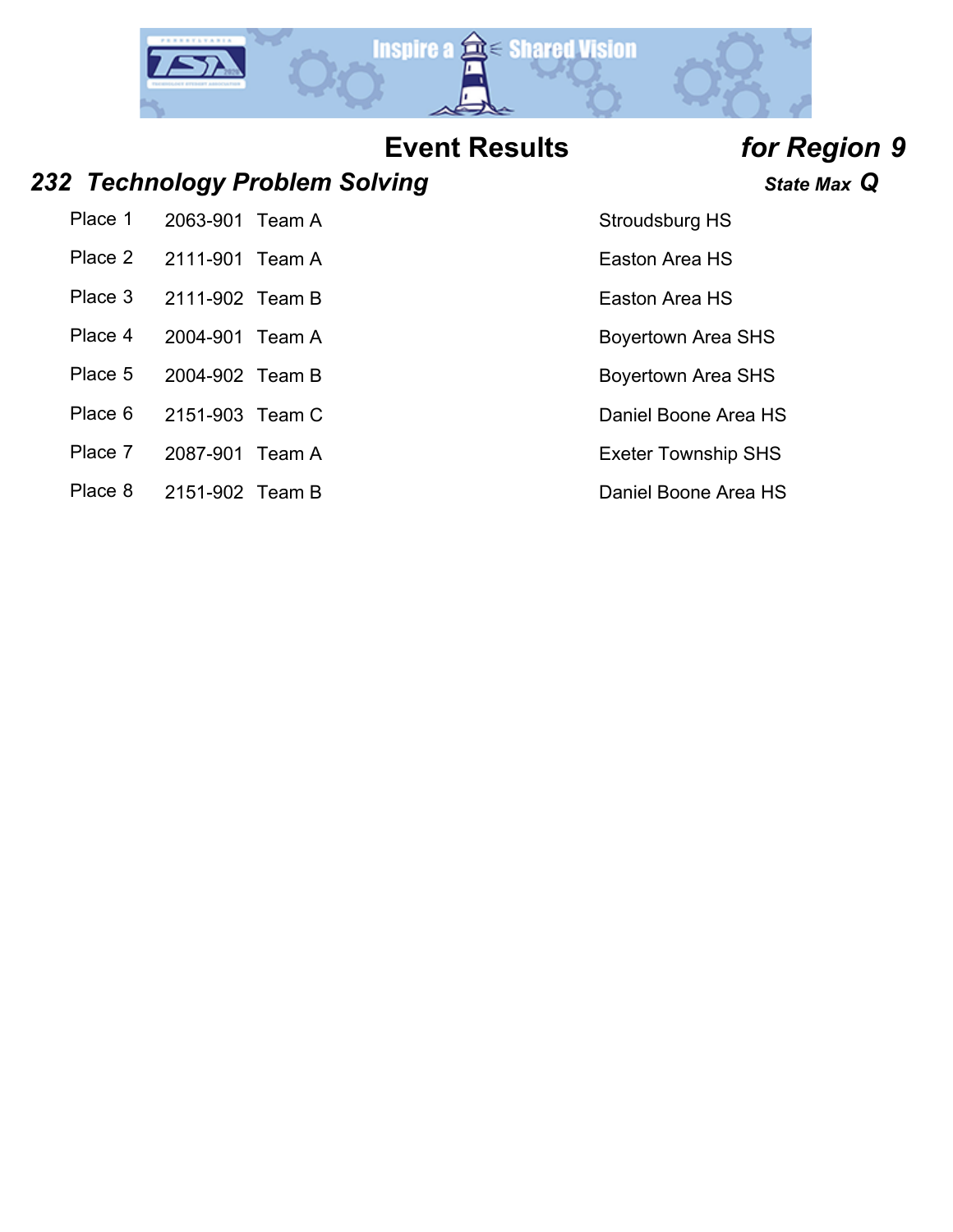

### **233 Transportation Modeling State Max 2** State Max 2

| Place 1 | 2004-030 LeVan    |                     | Lochlan | <b>Boyertown Area SHS</b>  |
|---------|-------------------|---------------------|---------|----------------------------|
| Place 2 | 2151-010          | Vitabile            | Kayla   | Daniel Boone Area HS       |
| Place 3 | 2004-019 Black    |                     | John    | <b>Boyertown Area SHS</b>  |
| Place 4 | 2047-002 Bisschop |                     | Reece   | <b>Upper Perkiomen HS</b>  |
| Place 5 |                   | 2004-036 Kneidinger | Michael | <b>Boyertown Area SHS</b>  |
| Place 6 | 2087-016 Kurapati |                     | Sahith  | <b>Exeter Township SHS</b> |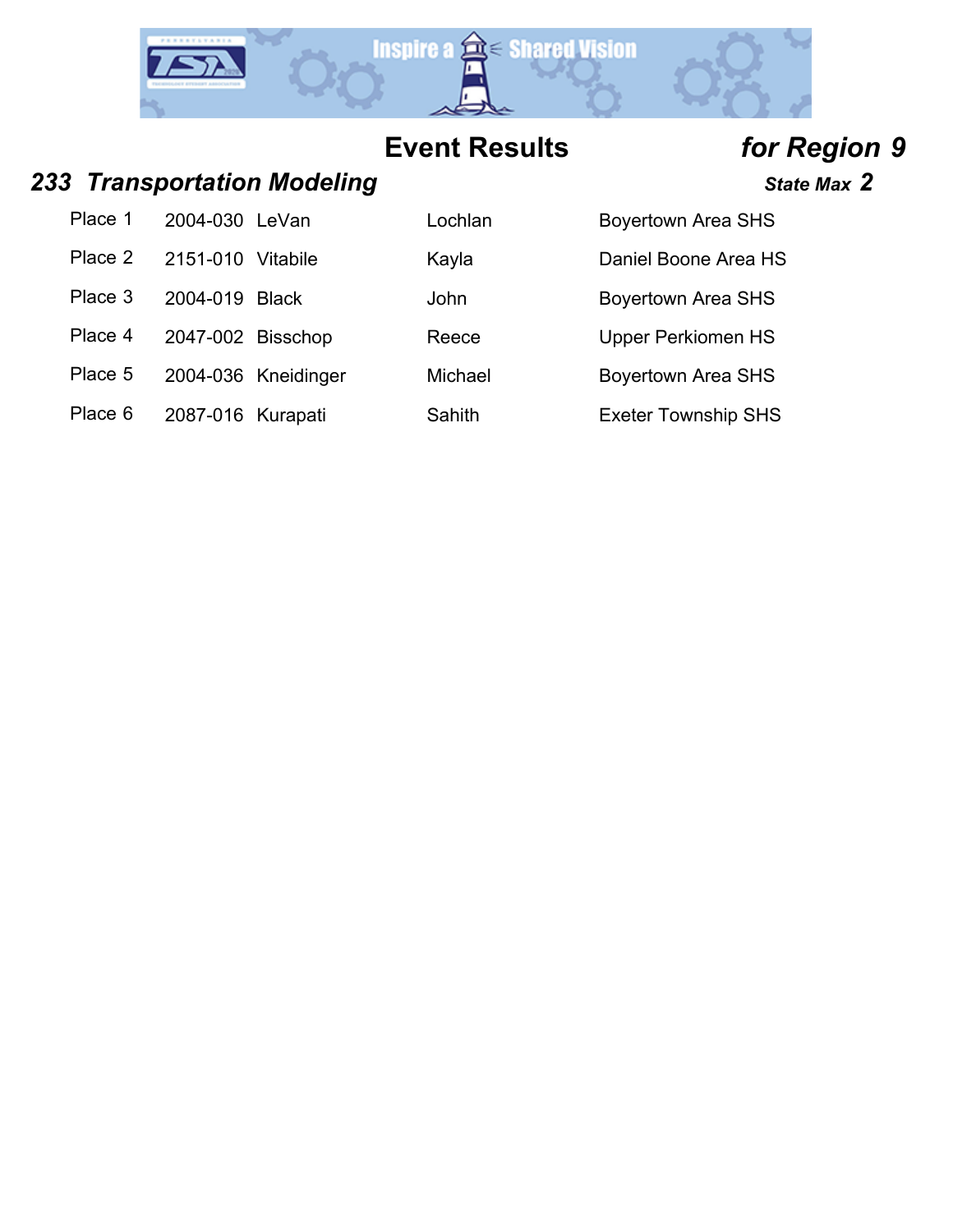

### **234 Video Game Design** *State Max* **2 and** *State Max* **2**

| Place 1 | 2206-901 Team A |  |
|---------|-----------------|--|
|         |                 |  |

- Place 2 2087-901 Team A Exeter Township SHS
- Place 3 2051-902 Team B Bangor Area HS
- Place 4 2051-901 Team A Bangor Area HS

### Boyertown Freshman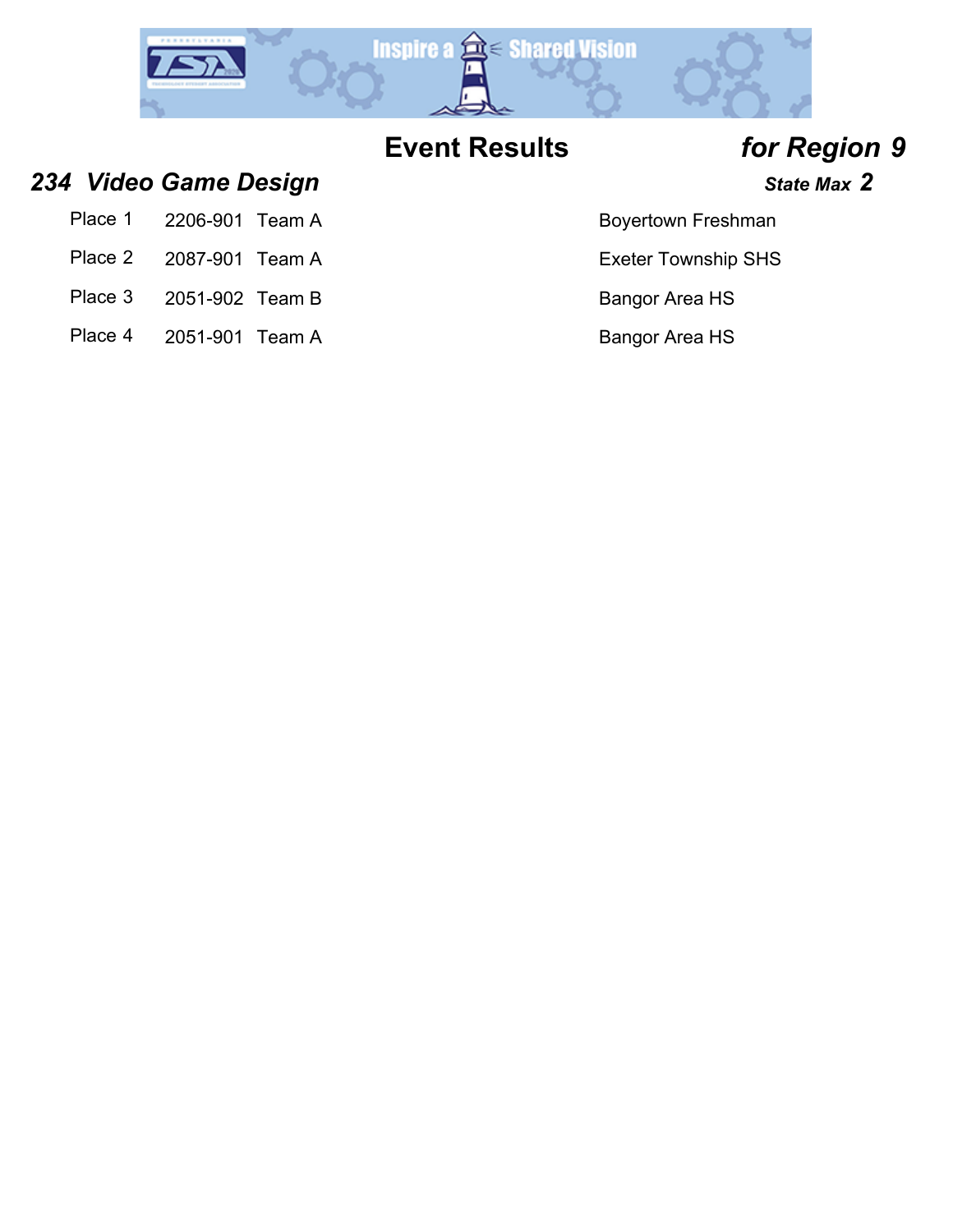

### **235 Webmaster State Max 1**

- Place 1 2004-901 Team A Boyertown Area SHS
- Place 2 2151-903 Team C Daniel Boone Area HS
- Place 3 2087-901 Team A Exeter Township SHS
- Place 4 2130-902 Team B Lehigh Valley Academy

- 
-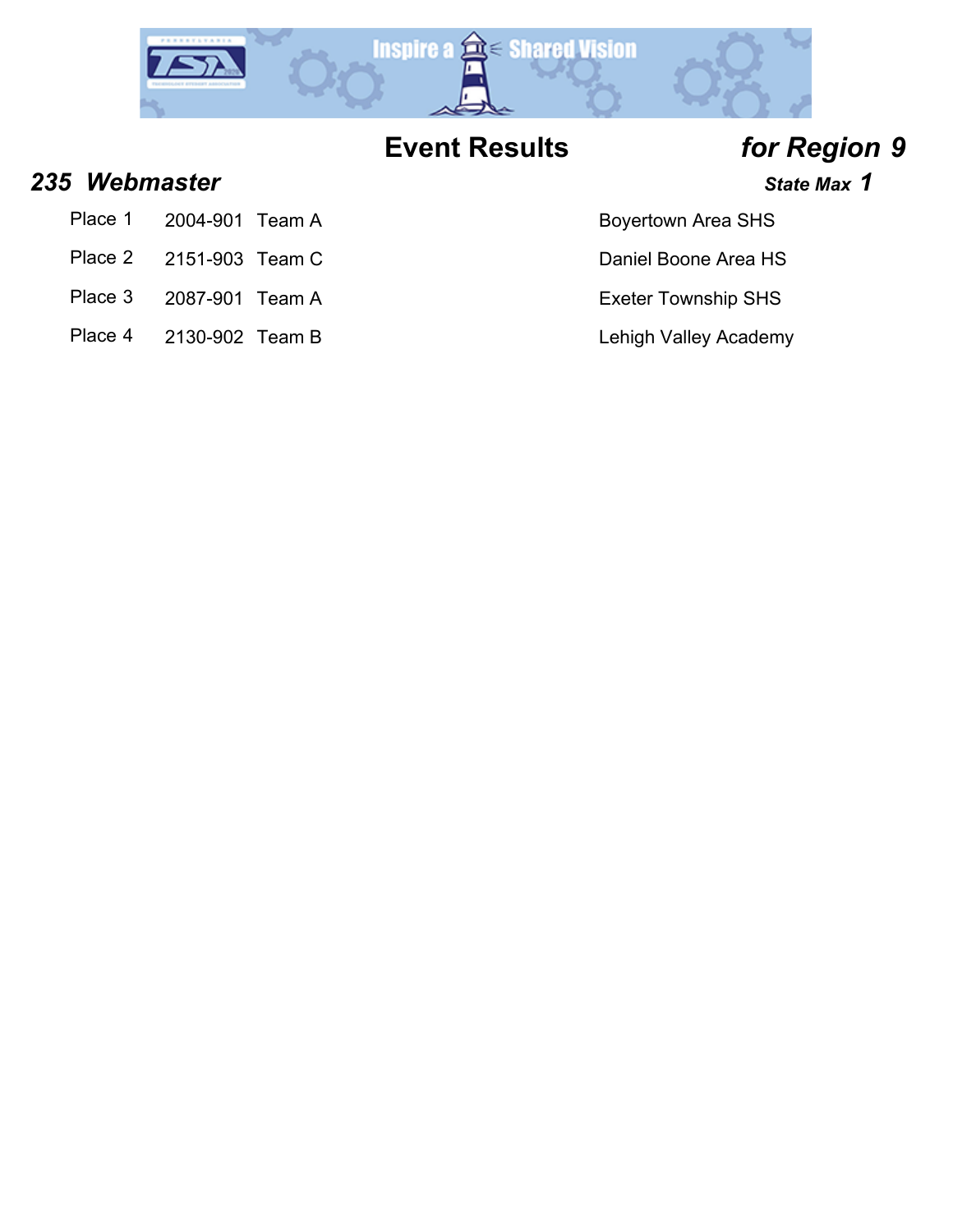

### *254 PA - Materials Process State Max 1*

| Place 1 | 2047-016 Shup    | Christopher | <b>Upper Perkiomen HS</b> |
|---------|------------------|-------------|---------------------------|
| Place 2 | 2004-012 Frisco  | David       | <b>Boyertown Area SHS</b> |
| Place 3 | 2004-053 Roma    | Wesley      | <b>Boyertown Area SHS</b> |
| Place 4 | 2004-025 Gabriel | Kai         | <b>Boyertown Area SHS</b> |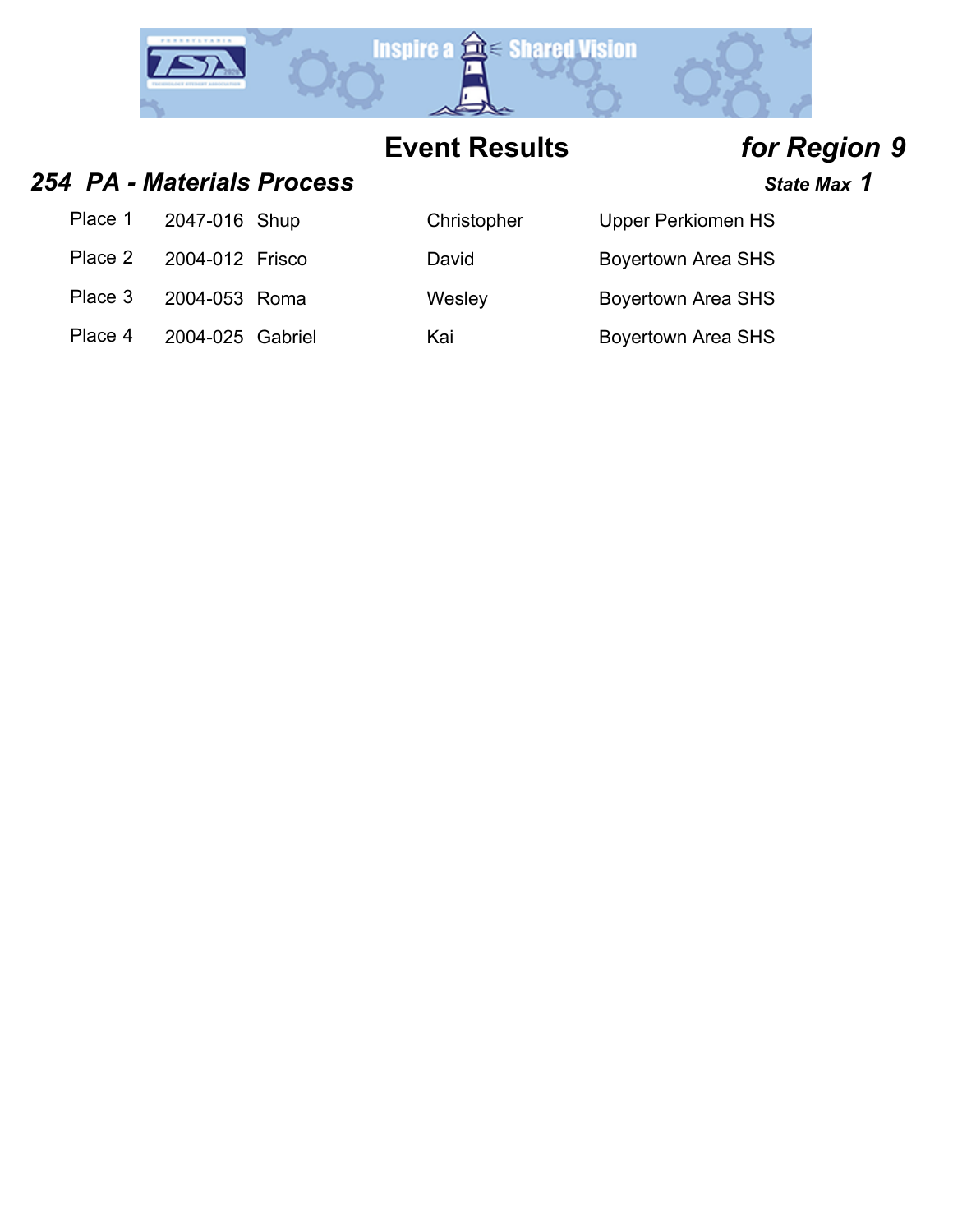

### **256 PA - Robotics State Max 2**

- Place 1 2149-902 Team B East Stroudsburg HS North
- Place 2 2063-901 Team A Stroudsburg HS
- Place 3 2149-901 Team A East Stroudsburg HS North
- Place 4 2051-901 Team A Bangor Area HS
- 
- Place 5 2004-902 Team B Boyertown Area SHS
- Place 6 2195-901 Team A Cley Valley HS

- 
- 
- 
- 
- 
-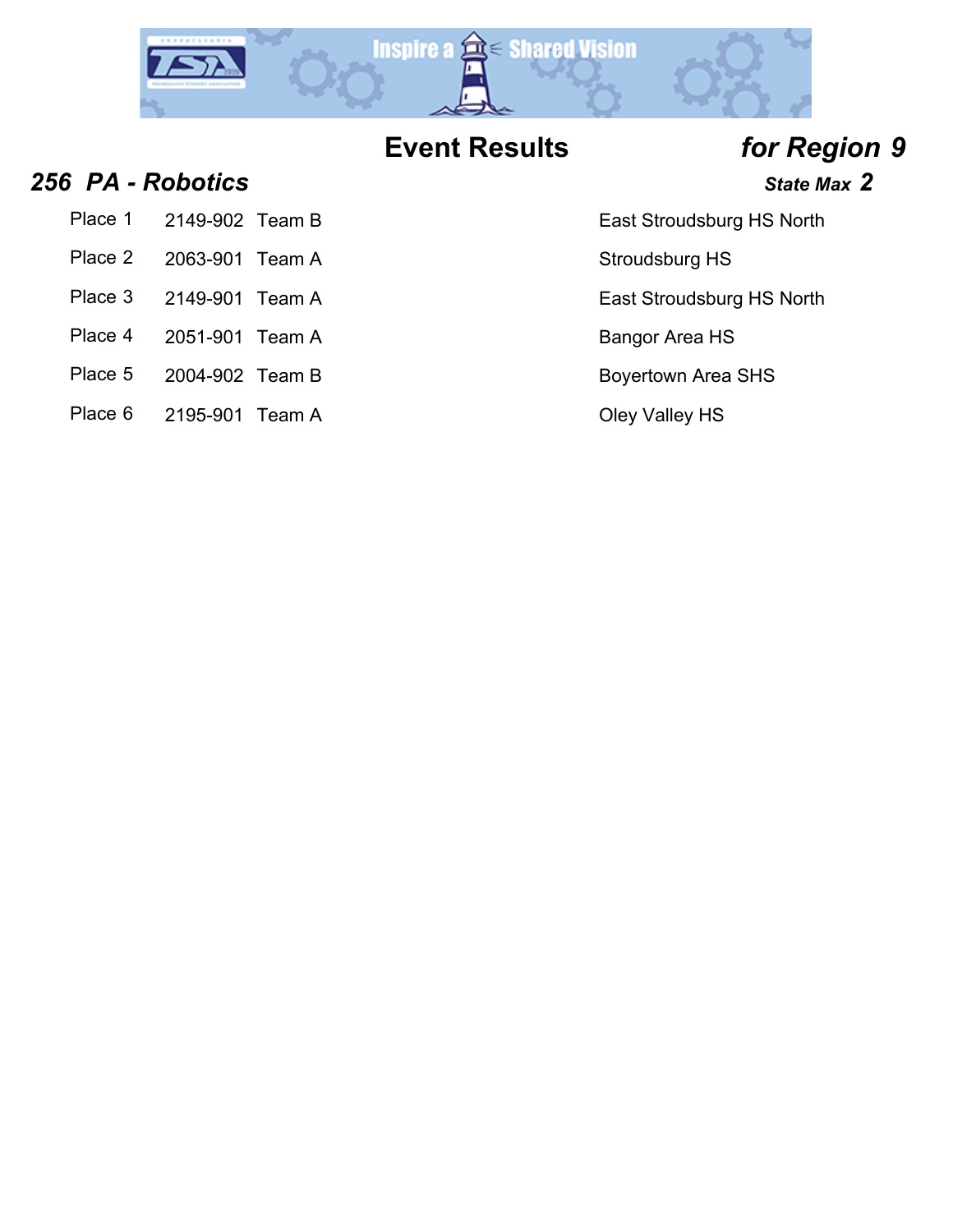

### 257 PA - Safety Illustration *257 PA - Safety Illustration*

| Place 1 | 2004-051 Schott  |    |
|---------|------------------|----|
| Place 2 | 2206-013 Gross   |    |
| Place 3 | 2151-015 Michael |    |
| Place 4 | 2151-021         | Hа |
| Place 5 | 2004-006 Anousay |    |
| Place 6 | 2004-032 Glackin |    |
| Place 7 | 2206-004 Berger  |    |
| Place 8 | 2087-014 Kent    |    |

| Place 1 | 2004-051 Schott   |               | Elliot          | <b>Boyertown Area SHS</b> |
|---------|-------------------|---------------|-----------------|---------------------------|
| Place 2 | 2206-013 Gross    |               | <b>Matthaus</b> | Boyertown Freshman        |
| Place 3 | 2151-015 Michael  |               | Lauren          | Daniel Boone Area HS      |
| Place 4 | 2151-021 Ha       |               | Danielle        | Daniel Boone Area HS      |
| Place 5 | 2004-006 Anousaya |               | Ashley          | <b>Boyertown Area SHS</b> |
| Place 6 | 2004-032 Glackin  |               | Lucas           | Boyertown Area SHS        |
| Place 7 | 2206-004          | <b>Berger</b> | <b>Nicholas</b> | Boyertown Freshman        |

Ethan Exeter Township SHS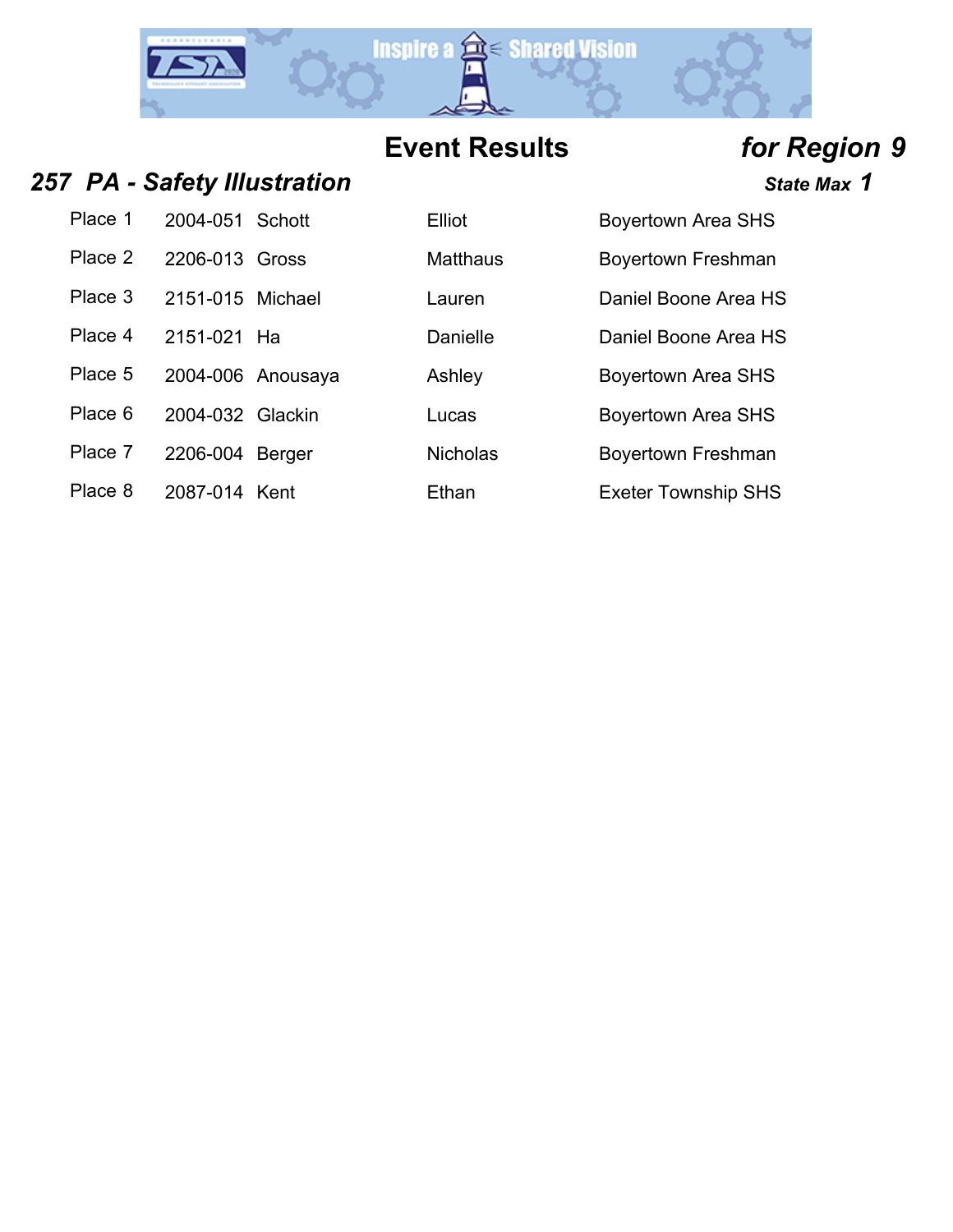

## 271 Chapter Team - Written *CHAPTER <b>State Max* 0

| Place 1  | 2206-010 Famous          |                   |
|----------|--------------------------|-------------------|
| Place 2  |                          | 2004-024 O'Connor |
| Place 3  | 2206-014 Johri           |                   |
| Place 4  | 2004-034 Martin          |                   |
| Place 5  | 2151-006 Sweet           |                   |
| Place 6  | 2206-016 Klass           |                   |
| Place 7  | 2063-021 PARFITT         |                   |
| Place 8  | 2206-005 Black           |                   |
| Place 9  | 2063-022 PATEL           |                   |
|          | Place 10 2004-038 Hyland |                   |
| Place 11 | 2004-003                 | Bauer             |

| Place 1  | 2206-010 Famous  |                   | Lucas          | Boyertown Freshman        |
|----------|------------------|-------------------|----------------|---------------------------|
| Place 2  |                  | 2004-024 O'Connor | Joshua         | <b>Boyertown Area SHS</b> |
| Place 3  | 2206-014 Johri   |                   | Tanisha        | Boyertown Freshman        |
| Place 4  | 2004-034 Martin  |                   | Madison        | <b>Boyertown Area SHS</b> |
| Place 5  | 2151-006 Sweet   |                   | Zoe            | Daniel Boone Area HS      |
| Place 6  | 2206-016 Klass   |                   | Dylan          | Boyertown Freshman        |
| Place 7  | 2063-021 PARFITT |                   | <b>ETHAN</b>   | Stroudsburg HS            |
| Place 8  | 2206-005 Black   |                   | <b>Richard</b> | Boyertown Freshman        |
| Place 9  | 2063-022 PATEL   |                   | <b>PRUTHVI</b> | Stroudsburg HS            |
| Place 10 | 2004-038 Hyland  |                   | <b>Natalie</b> | <b>Boyertown Area SHS</b> |
| Place 11 | 2004-003         | <b>Bauer</b>      | Angelique      | <b>Boyertown Area SHS</b> |